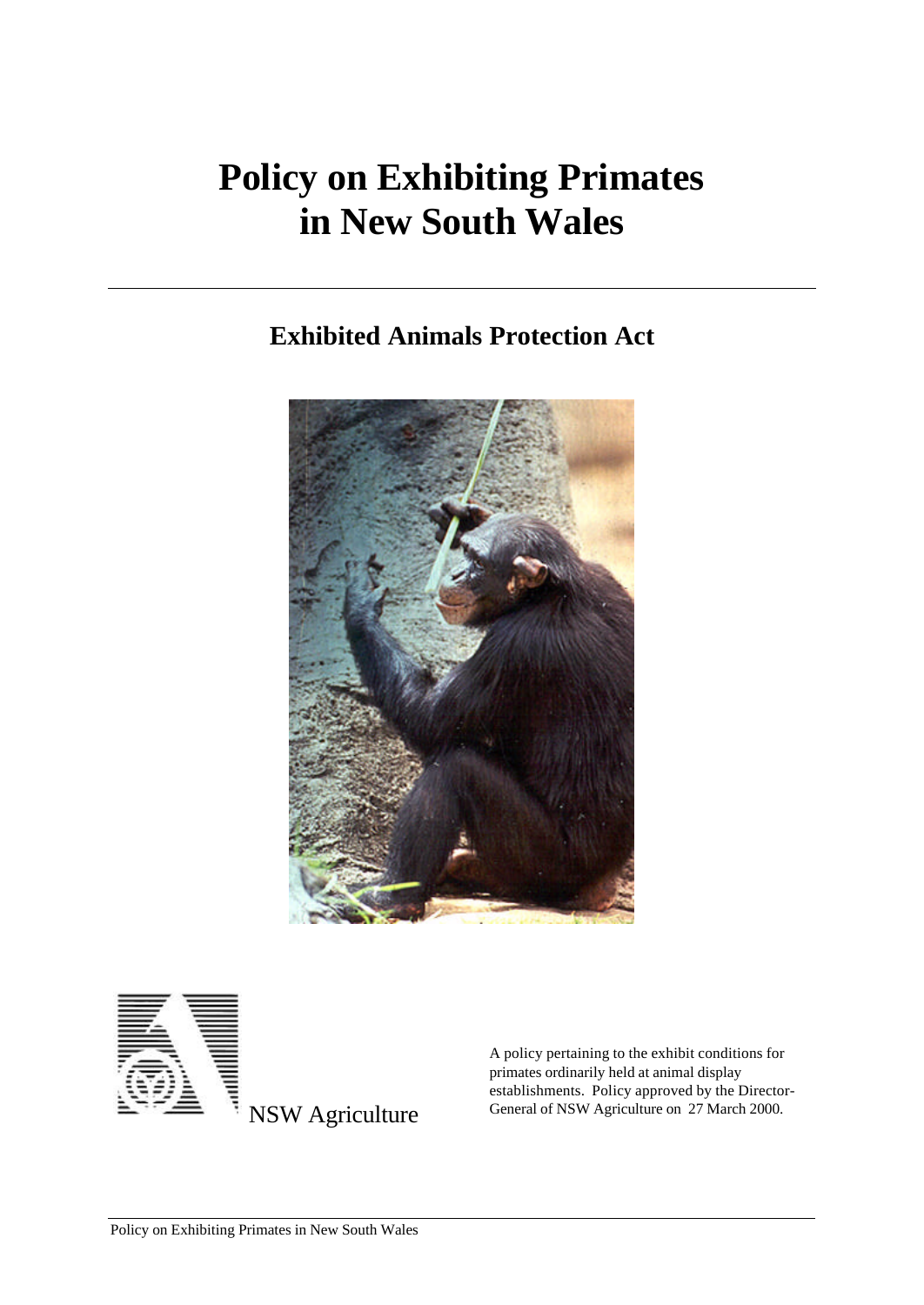# **CONTENTS**

|                                                                                                                                                                                                                                                   |                |                                                          | 3              |
|---------------------------------------------------------------------------------------------------------------------------------------------------------------------------------------------------------------------------------------------------|----------------|----------------------------------------------------------|----------------|
|                                                                                                                                                                                                                                                   |                |                                                          | 5              |
| <b>DEFINITIONS</b><br><b>INTRODUCTION</b><br>PART <sub>1</sub><br>PART <sub>2</sub><br>2.3 Space<br>2.4 Substrate<br>2.8 Lighting<br>2.11 Breeding<br>PART <sub>3</sub><br>3.1 General<br>3.4 Cleaning<br>PART <sub>4</sub><br>4.1 Variety<br>4.2 | <b>GENERAL</b> | 6                                                        |                |
|                                                                                                                                                                                                                                                   |                | HUSBANDRY AND MANAGEMENT                                 | $\overline{7}$ |
|                                                                                                                                                                                                                                                   |                | 2.1 Group Caging                                         | 7              |
|                                                                                                                                                                                                                                                   |                | 2.2 Construction                                         | $\overline{7}$ |
|                                                                                                                                                                                                                                                   |                |                                                          | 8              |
|                                                                                                                                                                                                                                                   |                |                                                          | 9              |
|                                                                                                                                                                                                                                                   |                | 2.5 Capture Facilities                                   | 9              |
|                                                                                                                                                                                                                                                   |                | 2.6 Requirements for Fences and other Enclosure Barriers | 9              |
|                                                                                                                                                                                                                                                   |                | 2.7 Exhibit Furniture                                    | 10             |
|                                                                                                                                                                                                                                                   |                |                                                          | 11             |
|                                                                                                                                                                                                                                                   |                | 2.9 Temperature                                          | 11             |
|                                                                                                                                                                                                                                                   |                | 2.10 Permanent Indoor Housing                            | 11             |
|                                                                                                                                                                                                                                                   |                |                                                          | 11             |
|                                                                                                                                                                                                                                                   |                | 2.12 Rejected Individuals and Off-exhibit Holding        | 12             |
|                                                                                                                                                                                                                                                   |                | 2.13 Hand-rearing                                        | 12             |
|                                                                                                                                                                                                                                                   |                | <b>ANIMAL HEALTH</b>                                     | 14             |
|                                                                                                                                                                                                                                                   |                |                                                          |                |
|                                                                                                                                                                                                                                                   |                | 3.2 Preventative Medicine                                | 14             |
|                                                                                                                                                                                                                                                   |                | 3.3 Quarantine                                           | 15             |
|                                                                                                                                                                                                                                                   |                |                                                          | 16             |
|                                                                                                                                                                                                                                                   |                | 3.5 Disposal of Carcasses                                | 16             |
|                                                                                                                                                                                                                                                   |                | 3.6 Euthanasia                                           | 16             |
|                                                                                                                                                                                                                                                   |                | <b>NUTRITION AND HYGIENE</b>                             | 17             |
|                                                                                                                                                                                                                                                   |                |                                                          | 17             |
|                                                                                                                                                                                                                                                   |                | Quantity                                                 | 17             |
|                                                                                                                                                                                                                                                   | 4.3            | Supplements                                              | 17             |
|                                                                                                                                                                                                                                                   |                | 4.4 Presentation                                         | 17             |
|                                                                                                                                                                                                                                                   |                | 4.5 Activity Feeds                                       | 18             |
|                                                                                                                                                                                                                                                   |                | 4.6 Food Preparation and Storage                         | 18             |
|                                                                                                                                                                                                                                                   |                | 4.7 Water                                                | 18             |
|                                                                                                                                                                                                                                                   |                |                                                          |                |

*Edited by:Matthew Crane (Registrar, Exhibited Animals Protection Act, NSW Agriculture, Locked Bag 21, ORANGE NSW 2800)*

*Cover photo: Chimpanzee using artificial termite mound. Reproduced with the permission of Taronga Zoo.*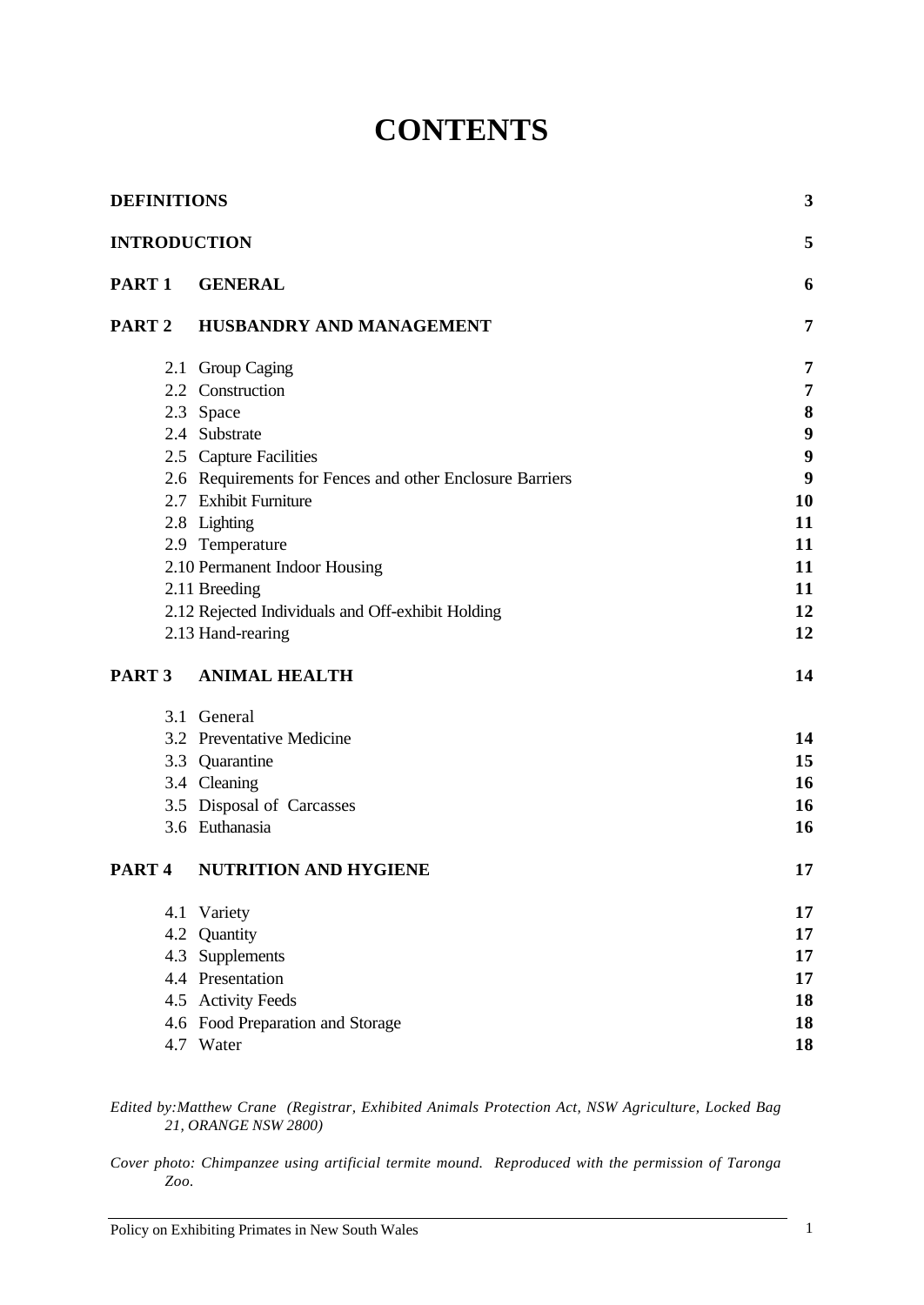| PART <sub>5</sub>   | <b>SAFETY AND SECURITY</b> |                                                            | 19 |
|---------------------|----------------------------|------------------------------------------------------------|----|
|                     | 5.1 General                |                                                            | 19 |
|                     | 5.2 Zoonotic Diseases      |                                                            | 19 |
|                     | 5.3 Staff Health           |                                                            | 20 |
|                     | 5.4 First Aid              |                                                            | 20 |
| PART <sub>6</sub>   | <b>RECORDS</b>             |                                                            | 21 |
|                     | 6.1 Identification         |                                                            | 21 |
|                     | 6.2 Records                |                                                            | 21 |
|                     | 6.3 Documents              |                                                            | 21 |
| PART <sub>7</sub>   |                            | <b>TRANSPORT AND HANDLING</b>                              | 22 |
|                     | 7.1 General                |                                                            | 22 |
|                     | 7.2 Handling               |                                                            | 22 |
|                     | 7.3 Transport              |                                                            | 23 |
| PART <sub>8</sub>   |                            | <b>INTRODUCTIONS &amp; RE-INTRODUCTIONS INTO A GROUP</b>   | 24 |
|                     | 8.1 General                |                                                            | 24 |
|                     | <b>REFERENCE LIST</b>      |                                                            | 25 |
|                     | <b>SCHEDULE ONE</b>        | <b>Minimum Enclosure Dimensions</b>                        | 26 |
|                     | <b>SCHEDULE TWO</b>        | Minimum Barrier Requirements                               | 28 |
|                     |                            | <b>SCHEDULE THREE Groups and Minimum Exhibit Furniture</b> | 31 |
|                     | <b>SCHEDULE FOUR</b>       | Transport                                                  | 33 |
|                     |                            | <b>General Container Requirements</b>                      | 33 |
|                     |                            | <b>Container Requirement 31</b>                            | 36 |
|                     |                            | <b>Container Requirement 33</b>                            | 42 |
|                     |                            | <b>Container Requirement 34</b>                            | 47 |
| <b>APPENDIX ONE</b> |                            | Taxonomy of primates held in New South Wales               | 52 |
|                     | <b>APPENDIX TWO</b>        | Basic biology of primates                                  | 53 |
|                     | <b>APPENDIX THREE</b>      | Breeding and behaviour in relation to exhibit design       | 57 |
|                     | <b>APPENDIX FOUR</b>       | Methods of identification and handling                     | 61 |
|                     | <b>APPENDIX FIVE</b>       | Diet                                                       | 63 |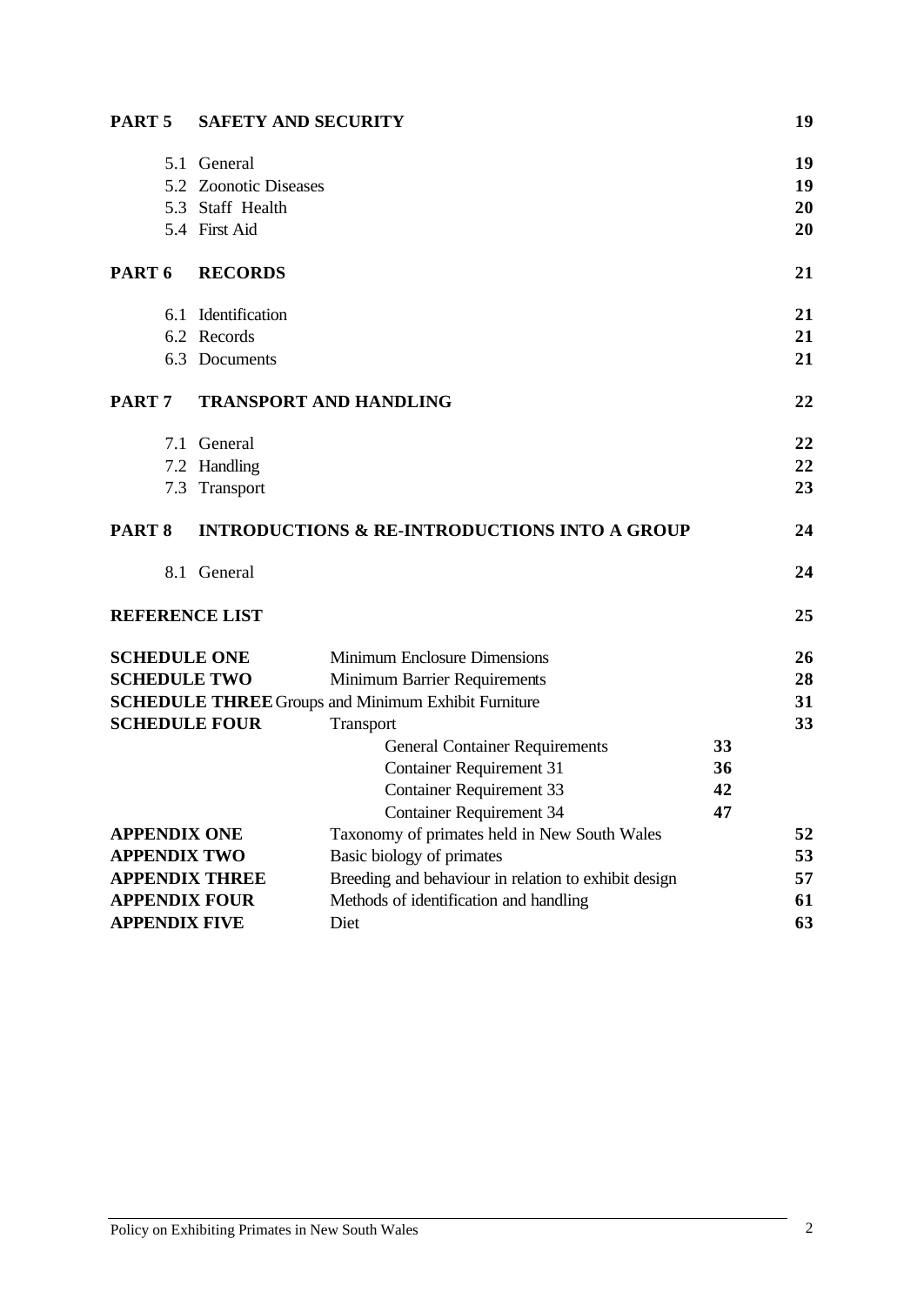#### **DEFINITIONS**

**Agonistic Behaviour:** any behaviour which is associated with or elicits aggression**.**

**Arboreal:** an adjective used to describe a species which, in the wild, lives primarily in trees.

**Ape:** an animal of the Family Hominidae (Chimpanzees, Bonobos, Gorillas, Orangutans and Humans) or Hylobatidae (Gibbons, including Siamangs).

**Behavioural enrichment**: any device, mechanism or process which provides positive physical or psychological stimulation to an animal and promotes natural behaviours.

**Body length:** the head to rump length of a primate (see Schedule 1).

**Browse:** leaves, bark and branches of trees, bushes and shrubs.

**Conspecifics**: individuals of the same species.

**Disease:** any condition suffered by an animal such that normally accepted parameters of health are not met.

**Distress:** occurs when the animal's mechanisms for coping with stressors have been over-extended and are breaking down. May be short ('acute') or long term ('chronic'). Chronic distress results in increases in the animal's susceptibility to disease and reduces its capacity to grow and reproduce. Signs may include hair loss, dermatitis, weight loss, stereotypic behaviour, abnormal ingestion, scouring, increased incidence of disease, self-mutilation, abnormal activity levels, depression, elevated aggression levels and inhibited digestion.

**Diurnal:** a species which is normally active during the day.

**Enclosed** (in relation to an enclosure): indicates that a fenced enclosure is fully roofed.

**Enclosure:** any facility that, by use of physical barriers, enables loose confinement of an animal within a given area.

**Environmental enrichment:** (see Behavioural enrichment).

**Exhibit:** any enclosure designed for the display of animals to the public.

**Existing (in relation to primate facilities):** constructed before, and being used for primates at, the date upon which the Director-General gave his approval to this policy document.

Family Group: a group of related animals which contains one or more parents and their offspring.

**Fence:** any structure that comprises an upright physical barrier used either to prevent passage or direct passage of any person or animals.

**Holding Area:** any fixed animal enclosure which is not an exhibit.

**Intermembral Index:** (length of humerus + length of radius)  $\div$  (length of femur + length of tibia) x 100.

**Monkey:** a member of the Order Primates other than humans, apes and prosimians

**New (in relation to primate facilities):** constructed after, or not being used for primates at, the date upon which the Director-General gave his approval to this policy document.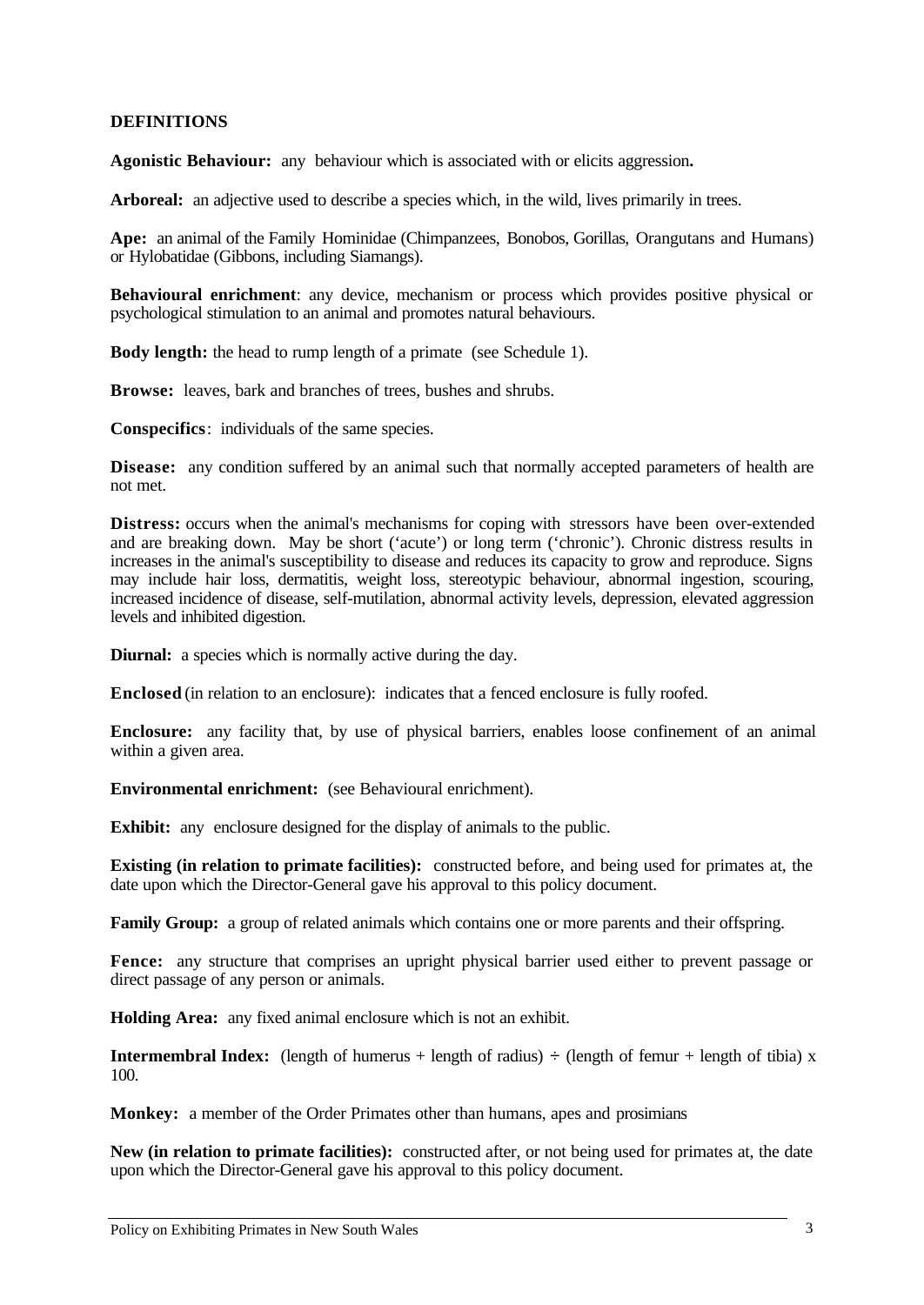**New World Monkey:** a member of the Family Cebidae or Callitrichidae, which has its natural habitat in the Americas - the 'New World'.

**Nocturnal:** an animal active by night.

**Old World Monkey:** a member of the Family Cercopithecidae, which has its natural habitat in Europe/Africa/Asia - the 'Old World'

**Olfactory**: relating to the sense of smell.

**Open** (in relation to an enclosure): indicates that a fenced enclosure has no roof.

**Primate or Non Human Primate:** all members of the Order Primates except humans.

**Restraint:** any method, be it physical, chemical or behavioural, of preventing an animal from performing an act or movement that is deemed undesirable at the time.

**Routine Management Enclosure:** a holding area used to facilitate routine removal of animals from an exhibit. It may serve as night quarters and hold the exhibit animals while keepers access the exhibit for daily cleaning, feeding or maintenance activities.

**Semi-arboreal:** an adjective used to describe a species which, in the wild, spends time moving about in trees or sleeping in trees but which also spends time on the ground.

**Semi-enclosed** (in relation to an enclosure): indicates that a fenced enclosure is partially roofed.

Spp: abbreviated plural of species used in scientific names.

**Stressor:** any factor that produces stress, for example heat, cold, overcrowding, inadequate husbandry, social deprivation, pain, inability to exhibit normal behaviours, disease.

**Substrate:** the material which covers the ground or floor, for example bedding or litter placed on the flooring of a cage, box, stall or enclosure, or the soil or grass covering of an outdoor ground surface.

**Surplus list:** list of animals excess to the needs of the animal display establishment.

**Terrestrial:** a description of a species which in the wild, primarily lives and moves on the ground.

**Veterinarian:** a qualified Veterinarian registered in New South Wales who has at least 2 years experience with exotic species.

**Veterinary Care:** provision of satisfactory standards of physical and mental health to primates, prevention and treatment of diseases and injuries, and provision of advice to ensure proper health precautions are practised by animal carers.

**Zoonosis/Zoonotic Disease (Plural Zoonoses):** a disease which can affect both humans and animals and may be passed between them.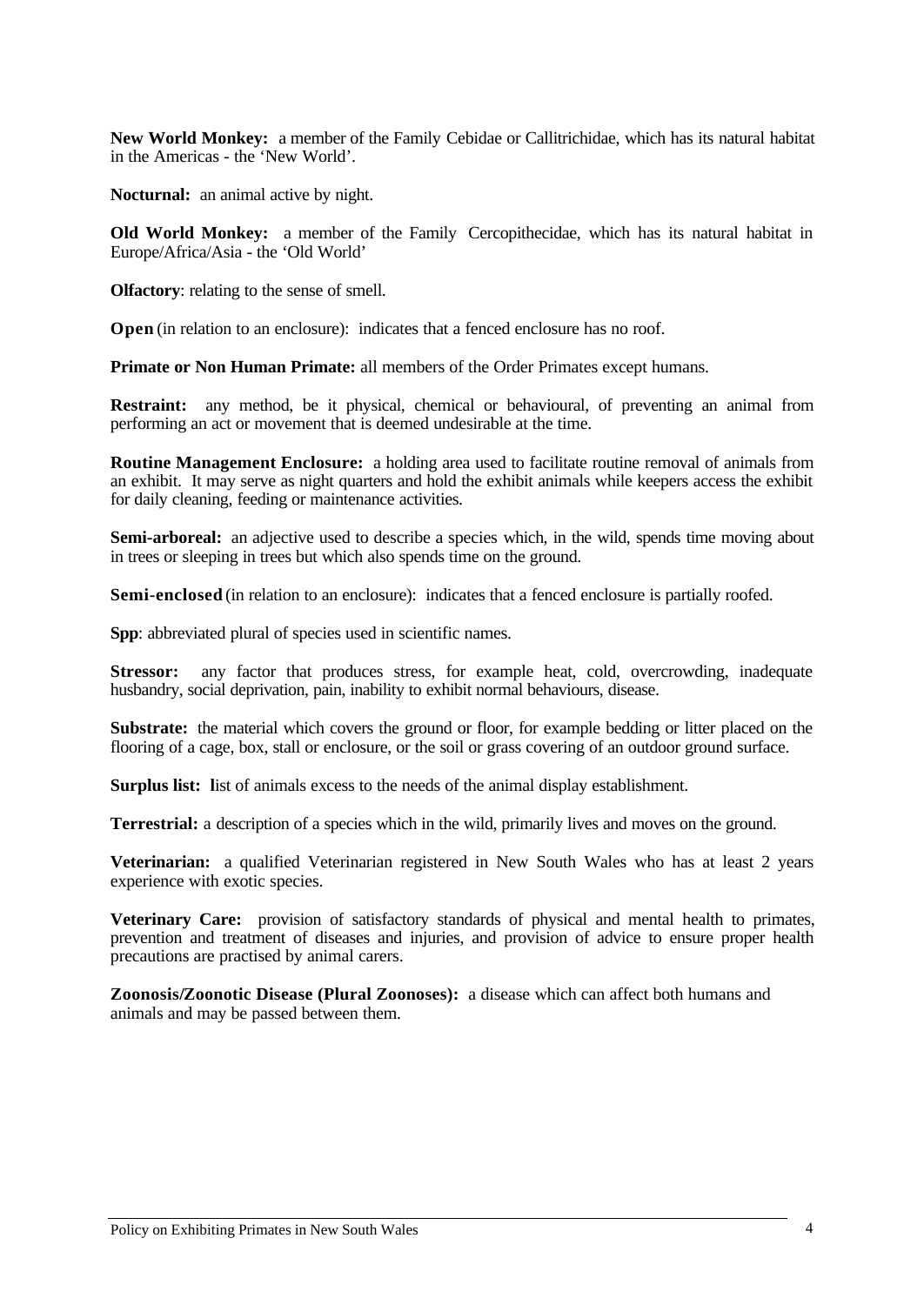### **INTRODUCTION**

This policy applies specifically to the exhibition of non-human primates normally kept in animal display establishments licensed under the Exhibited Animals Protection Act. In the absence of a prescribed standard for exhibiting primates in animal display establishments the Director-General of NSW Agriculture will have regard to this policy. Additional relevant standards are to be found in the "General Standards for Exhibiting Animals in New South Wales".

Standards for primates kept in circuses can be found in the "Standards for Exhibiting Circus Animals in NSW".

Appendices 1 to 5 give additional information to assist exhibitors.

Successful maintenance and display of primates requires special housing and knowledge. Both the physical and psychological needs of primates must be met. Enclosures should provide a complex and stimulating environment to promote normal behaviour and prevent boredom. In most primate species, social interaction is of fundamental importance to development and maintenance of normal behaviour. Therefore primate groups should comprise natural family groups or larger social groups as appropriate. These requirements are dealt with in Part 2 and by Schedules One to Three.

Animal health is covered by Part 3, whilst Part 4 covers nutrition and hygiene.

Special precautions must be taken in maintaining primates because these animals may carry serious diseases that pose a potential health hazard to personnel and the visiting public. Primates are also susceptible to a number of human diseases. The requirements for safety and security of the public, of staff and of animals are included in Part 5.

Record keeping requirements are dealt with in Part 6. Requirements for transport and handling are set out in Part 7 and Schedule Four.

Integration of primates into groups requires special care and requirements. These are set out in Part 8.

*Explanatory notes or further information which do not form part of the policy requirements are given in boxes such as these, below the relevant clause.*

**Exhibitors are encouraged to exceed the minimum requirements contained in this policy document.**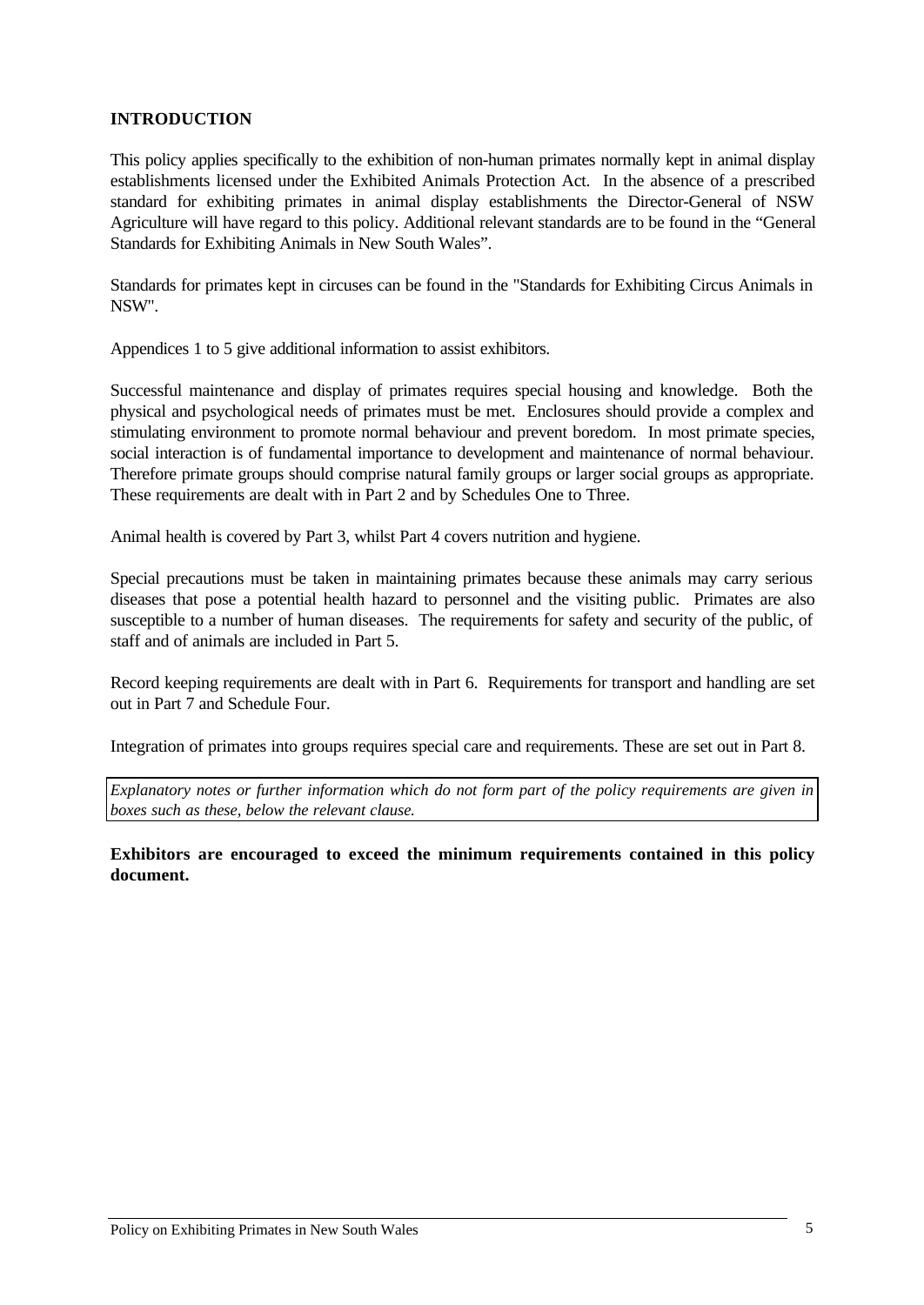### $\overline{\phantom{a}}$ **PART 1 - GENERAL**

1.1 The Registrar, Exhibited Animals Protection Act, must be provided with satisfactory evidence as to the relevant and appropriate expertise of the exhibitor and/or the exhibitor's staff before NSW Agriculture will give approval to an exhibitor to keep a species of primate not previously kept by that exhibitor.

\_\_\_\_\_\_\_\_\_\_\_\_\_\_\_\_\_\_\_\_\_\_\_\_\_\_\_\_\_\_\_\_\_\_\_\_\_\_\_\_\_\_\_\_\_\_\_\_\_\_\_\_\_\_\_\_\_\_\_\_\_\_\_\_\_\_\_\_\_\_\_\_\_\_\_

### *For information*

*People not familiar with the husbandry and management of a particular species of primate need to seek the advice of experts before seeking approval to acquire a new species.*

1.2 All applications for a permit to display a primate must be accompanied by an escape / recapture plan.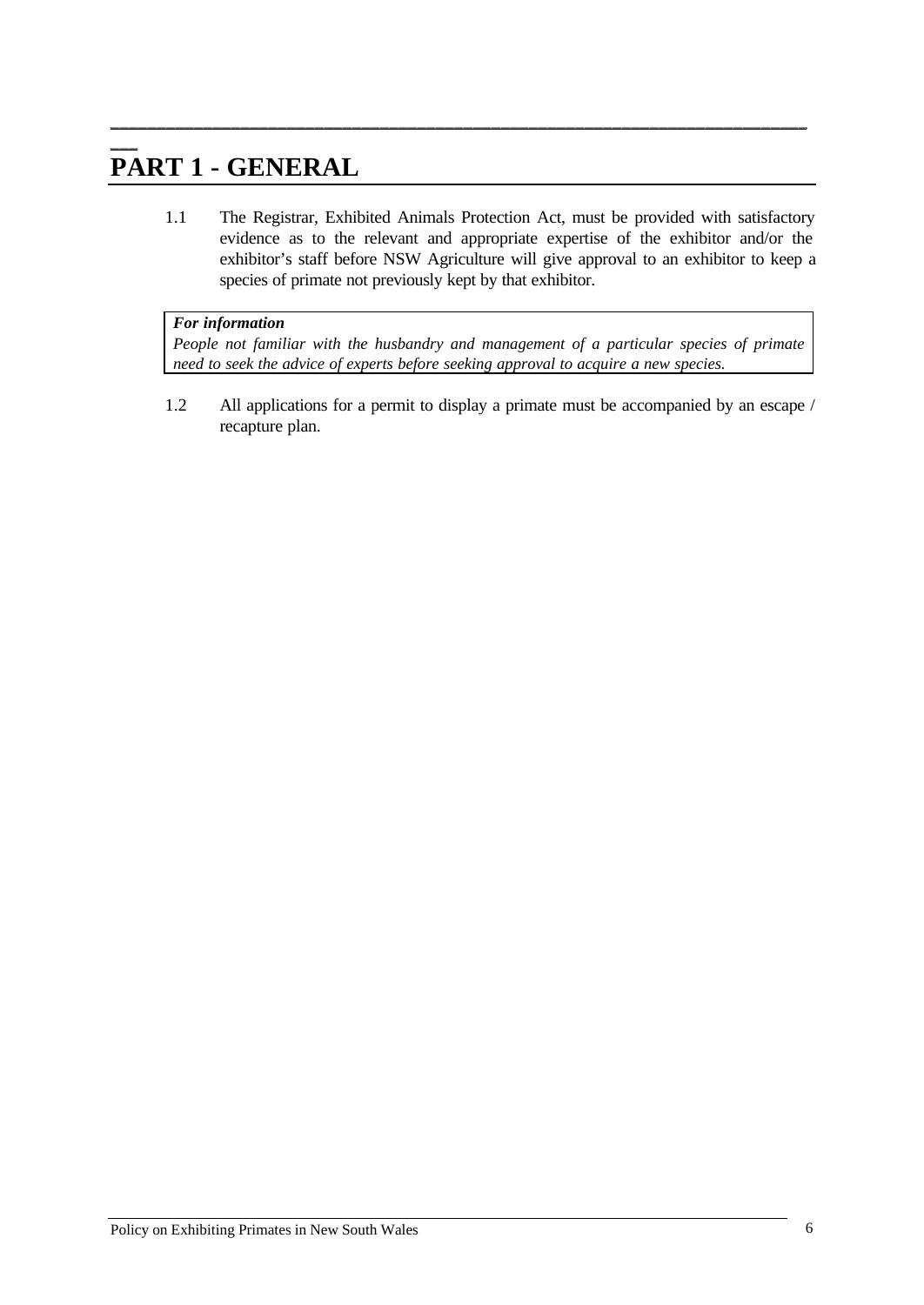## **PART 2 - HUSBANDRY AND MANAGEMENT**

#### *2.1 Group Caging*

2.1.1 Only compatible animals are to be kept together and the composition of the group must be monitored daily. Factors such as male / female ratios, dominance and social patterns in the wild must be taken into consideration when grouping animals.

**\_\_\_\_\_\_\_\_\_\_\_\_\_\_\_\_\_\_\_\_\_\_\_\_\_\_\_\_\_\_\_\_\_\_\_\_\_\_\_\_\_\_\_\_\_\_\_\_\_\_\_\_\_\_\_\_\_\_\_\_\_\_\_\_\_\_\_\_\_\_\_\_\_\_\_**

#### *For information*

**\_\_\_**

*By establishing the right grouping for a species, and allowing normal interaction between animals, boredom and other behavioural problems are alleviated . Some level of agonistic behaviour is normal, but this should not be excessive. Schedule Three lists the groups which have been held successfully in captivity. Appendix Two provides information on group sizes in the wild. The time of day that group compatibility is monitored should be varied.*

- 2.1.2 Primates must not be exhibited singly, with the exception of adult Orangutans. Primates must be held with other members of their own species in one of the types of group listed for that species in Schedule 3. In exceptional circumstances, where a particular primate is shown not to accept companionship, approval may be given by the Director-General for the housing of a single primate.
- 2.1.3 Steps must be taken to prevent abnormal behaviour patterns from developing, because once established they become more difficult to rectify. This is to be achieved by housing the animals in appropriate groups and by establishing a behavioural enrichment program.

#### *For information*

*Abnormal behaviour patterns include: excessive grooming; hair pulling; repetitive pacing, running, jumping or rocking; social withdrawal; and self mutilation.*

| 2.2 | <b>Construction</b> |
|-----|---------------------|
|     |                     |

- 2.2.1 Enclosures may be open, semi-enclosed or totally enclosed or consist of islands surrounded by water.
- 2.2.2 Enclosures must be well constructed and maintained in good repair. Particular attention must be given to eliminating sharp edges and broken wires.
- 2.2.3 Sufficient shelter must be provided to allow protection from wind, rain and extremes in temperature. Access to both shade and sunlight must be provided.
- 2.2.4 Primates must be exhibited in a setting which will educate the public about the primate's natural habitat and provide for its behavioural and physical well-being.

#### 2.2.5 All exhibit enclosures for primates must include living or fresh vegetation.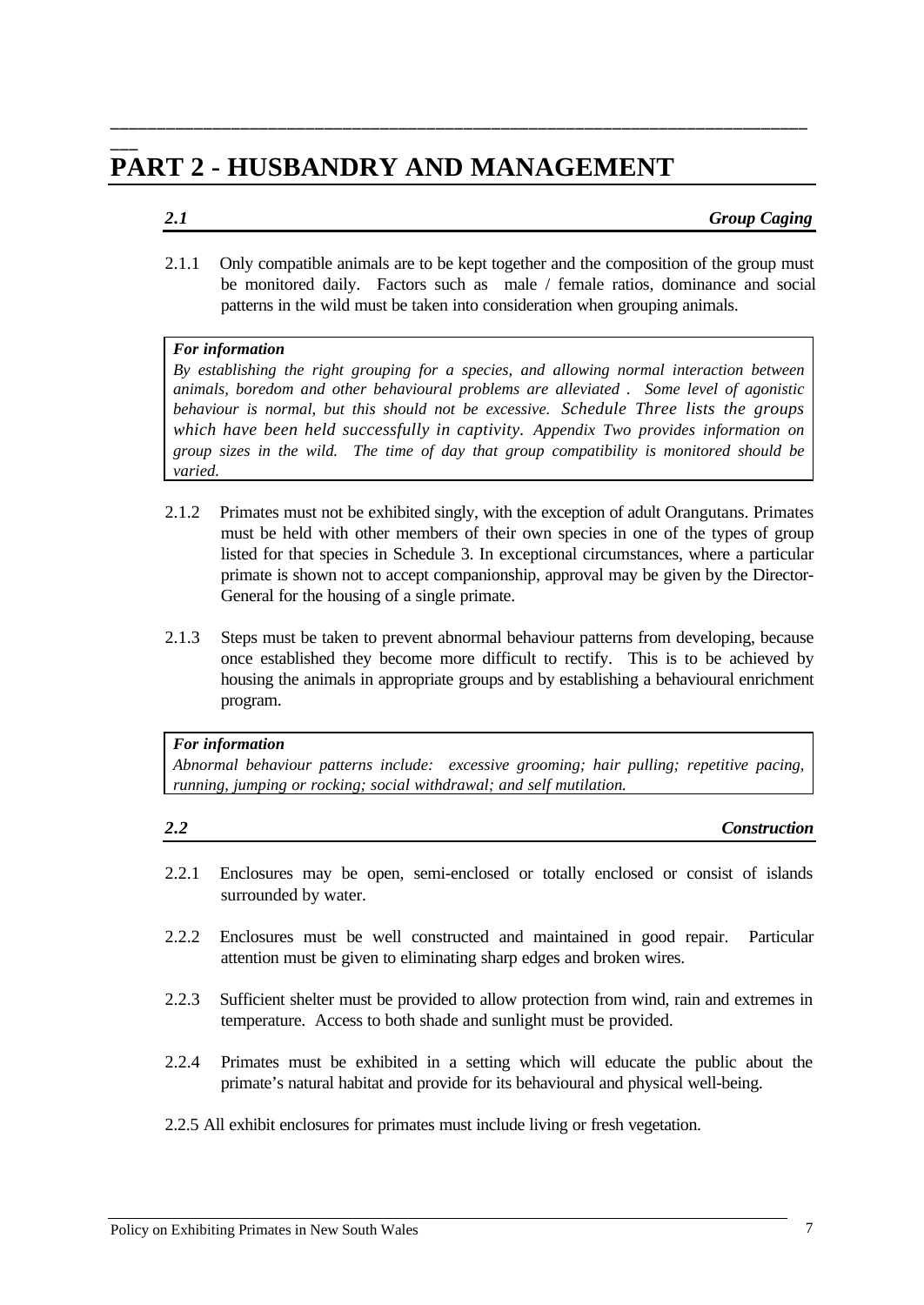*For some species, this can be achieved by establishing plants in the exhibit or by using potted plants or replenishable turf which can be rotated, to represent the natural habitat and preferably be accessible to the animals. It is recognised that with some species such as macaques and baboons, provision of a naturalistic setting may be difficult to maintain. In these instances, all attempts must be made to provide access to living vegetation and to other replenishable items, such as large cut branches and areas of natural substrate for foraging.*

2.2.6 The majority of the enclosure must be out of visual range of any neighbouring exhibits housing potential predator species or other groups of the same primate species if the species is territorial. Where visual contact is available, and signs of distress are observed, action must be taken to alleviate this distress.

#### *For information*

*This does not preclude the primates from being able to see other groups or potential predators from some parts of the exhibit. Such contact may in fact stimulate normal behaviours and provide for some level of enrichment. The effects will depend on the species and individuals.*

2.2.7 Primate enclosures must be constructed so that the enclosed animals can rest at least 2 body lengths above the eye level of any member of the viewing public. Monkey pits are therefore not acceptable housing for any primate species.

Exception: where the viewing public is in an enclosed building and views primates through a sealed glass frame and the primates are able to rest at least at the eye level of any member of the public viewing the animals from inside that building.

### *For information*

*Body lengths are defined in Schedule 1.*

2.2.8 Routine feeding, watering and movement of animals between enclosures must be able to be carried out by the keeper with minimal disturbance to the group.

#### *For information*

*Disruption can be avoided by having a routine to which the animals become familiar, by keeping time spent in the enclosure by care staff to a minimum and by using the same staff to which the animals become familiar. This is particularly important for new, nervous or breeding animals.*

*2.3 Space*

2.3.1 Sufficient space must be provided, both horizontally and vertically to enable the animals to take exercise, to protect animals from undue dominance or conflict and to provide for their social, breeding and behavioural needs. Sufficient exhibit furniture must be provided to meet the requirements set out in Schedule 3.

*For information*

*These needs will be different for arboreal, semi-arboreal and terrestrial species.*

2.3.2 Minimum enclosure dimensions are set out in Schedule One.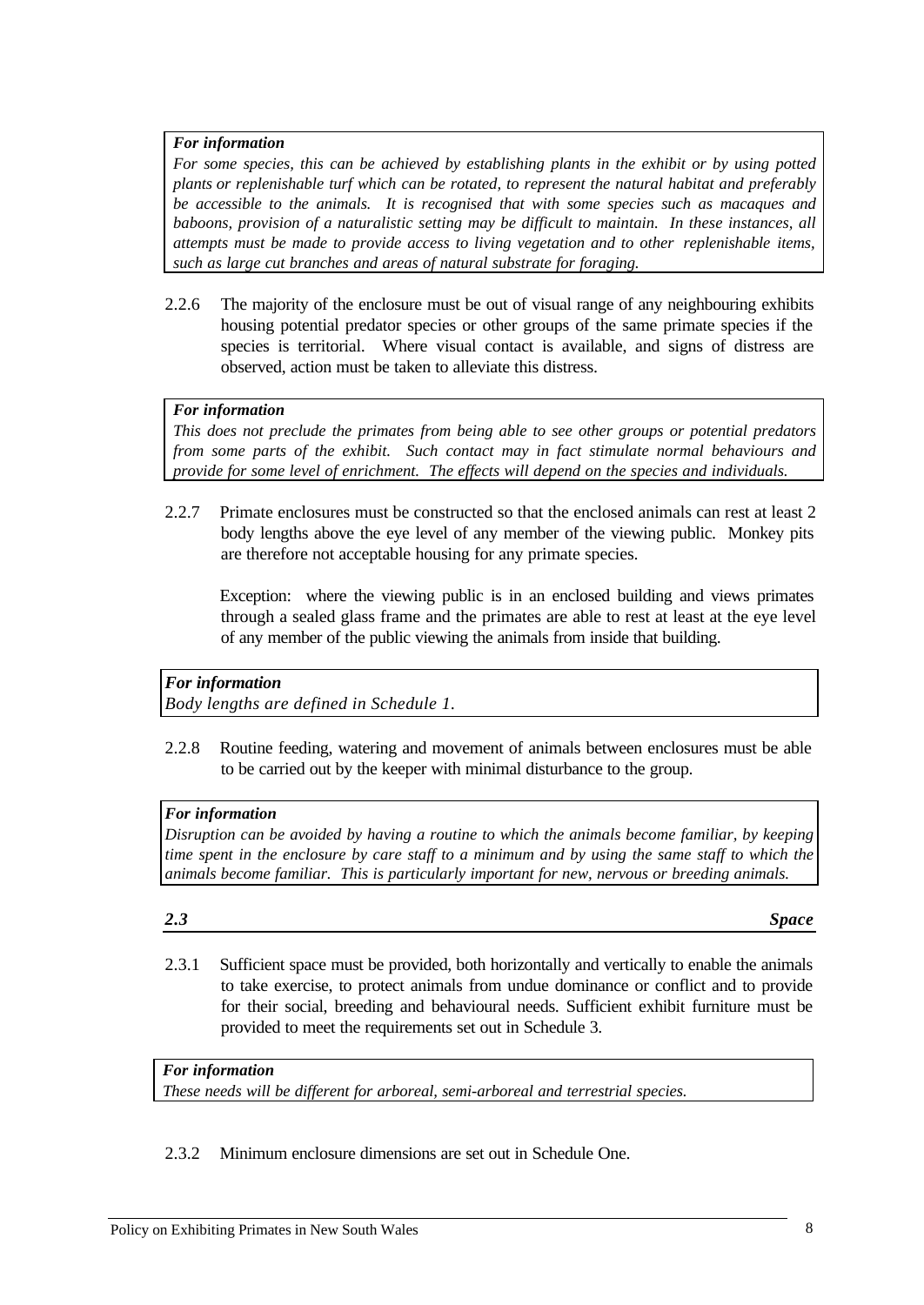*These requirements are based on an enclosure to hold three animals or a pair plus offspring (except for Orangutan, where requirements are for two adults, and chimpanzees and gorillas where the minimum is for five adults). Minimum sizes have been based on the animal's body size and activity patterns, but no internationally agreed formula currently exists to calculate size requirements. These figures are the best fit from information available. They may be subject to change should new information come to light. Exhibitors should refrain from basing enclosure designs solely on the minimum size however. In order to provide an appropriate environment, many factors must be provided for, space being just one of these. The size of the enclosure must be based on ability to provide all of the factors including; social grouping, climbing structures, nesting and feeding station and predicted growth of the group.*

2.3.3. Where more than one species is exhibited, the enclosure size must meet the cumulative space and furniture requirements for both species.

| 2.4<br><b>Substrate</b> |
|-------------------------|
|-------------------------|

- 2.4.1 The enclosure must be well drained.
- 2.4.2 A mixture of artificial and natural, or all natural substrate must be provided, to allow for normal behaviours, such as foraging and scent marking.
- 2.4.3 The substrate must be effectively managed to avoid disease.

#### *For information*

*The substrate may need regular changing so that it does not become a harbour for parasites such as fleas or intestinal worms. Exhibitors may wish to use appropriately managed deep litter as an option for avoiding disease.*

#### *2.5 Capture Facilities*

2.5.1 Each exhibit must allow access to an area such as a nest box, raceway or night den, suitable for the physical isolation of individuals so that animals can be restricted for close examination and veterinary treatment.

*For information Regularly used races between enclosures or nest boxes provide a low stress mechanism for capture.*

### *2.6 Requirements for Fences and other Enclosure Barriers*

- 2.6.1 Requirements for fences and other enclosure barriers are listed in Schedule Two.
- 2.6.2 Heights of moat walls and other fences are measured from an adjacent ground level to which the animal has access. In the case of wet moats the height refers to the height above the maximum water level (i.e. above the overflow outlets).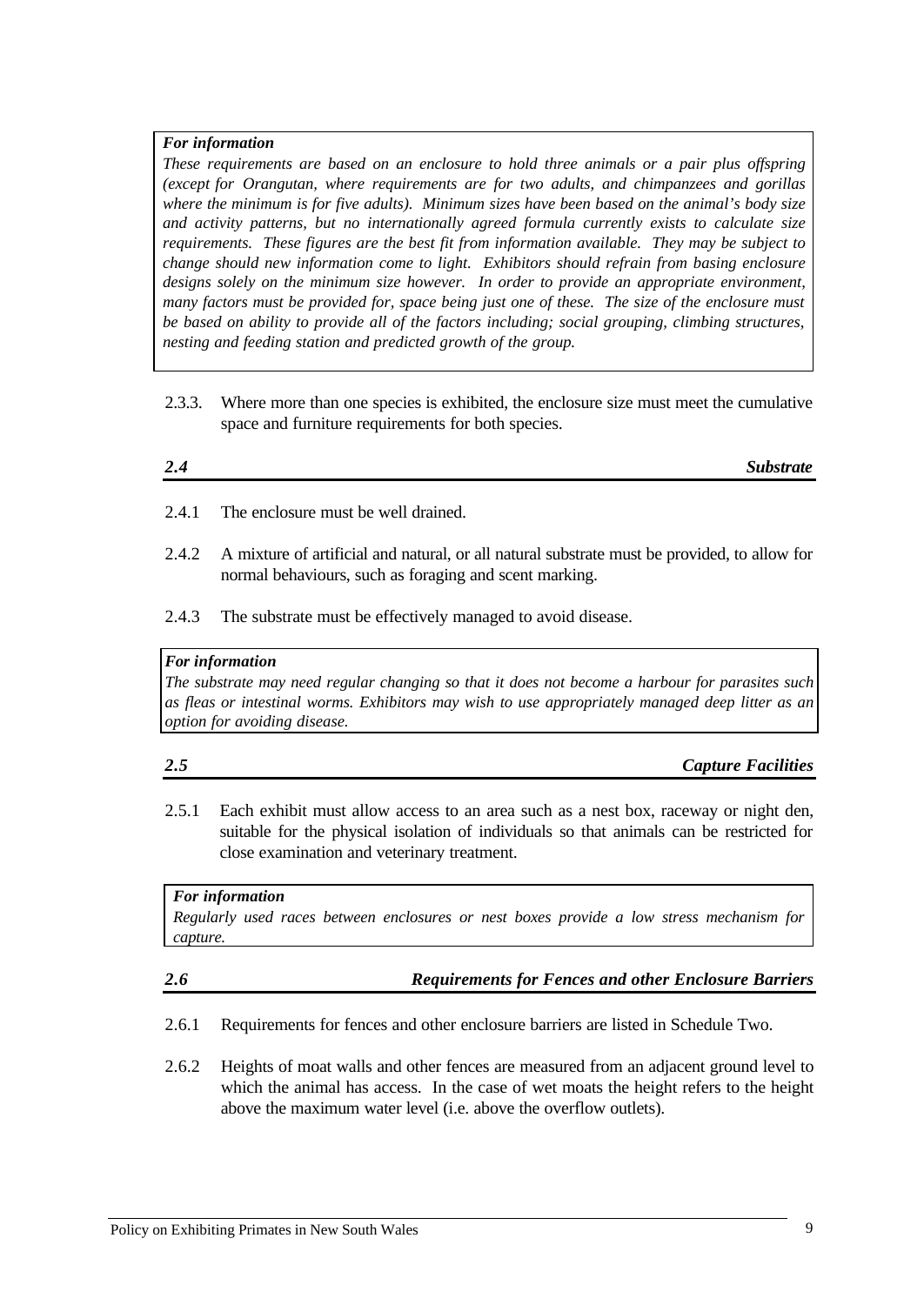- 2.7.1 Minimum exhibit furniture required for each species or genus of primate is listed in Schedule Three. Minimum height of mandatory climbing structures is given in Schedule One. Where more than one species are kept together, the cage furniture must be the sum of that required for each species.
- 2.7.2 In general, enclosures must be furnished with horizontal, vertical and sloping pathways, shelves and perches above ground level. New enclosures must include animal access doors at a level which allows the animals to use their normal method of locomotion (i.e. above ground level for arboreal and semi-arboreal species).
- 2.7.3 Resting places and perches sufficient to accommodate all members of the group must be provided in a manner that is appropriate for the species as listed in Schedule Three.
- 2.7.4 Surfaces of resting places and perches must be roughened, or otherwise textured, so that they are not slippery when wet. Walls, floors and ceilings must be impervious and easily cleaned.
- 2.7.5 Ropes must be maintained in good condition. The ends must be sealed against fraying and be heavy enough to remain taut when the animals are actively using them.
- 2.7.6 There must be areas within the exhibit for any animal to withdraw from the group, (e.g. to hide from an aggressor) and from the public. This may be provided by visual barriers.

*Visual barriers should have escape routes so that animals cannot be trapped by an aggressor.*

2.7.7 A behavioural enrichment program which stimulates all five of the animals' senses must be established to provide for the behavioural and psychological needs of the group.

#### *For information*

*The aim of these programs is to create novel situations. These may include such things as replenishable material, manipulative objects and activity feeds replaced as necessary, presenting foods whole rather than chopped, seasonal variations in fresh food and browse, alterations to the substrate or climbing structures, placement of a scented object, or playing recordings of vocalisations from conspecifics. Items need to be presented randomly and unpredictably for them to continue to be novel.*

*Alterations should not be so drastic however that no familiar items are left, especially those used for scent marking or other routine behaviours.*

*Activity feeds may include puzzle feeders such as artificial termite mounds, high fibrous food such as non toxic tree branches and other browse (eg willows, banana palms, Ficus spp), or small food items hidden in the substrate throughout the exhibit. Avoid Australian natives with high volatile oil content (Eucalyptus, Melaleuca and Leptospermum spp). Manipulative objects may be in the form of coconut shells or clean shredded paper.*

*2.8 Lighting*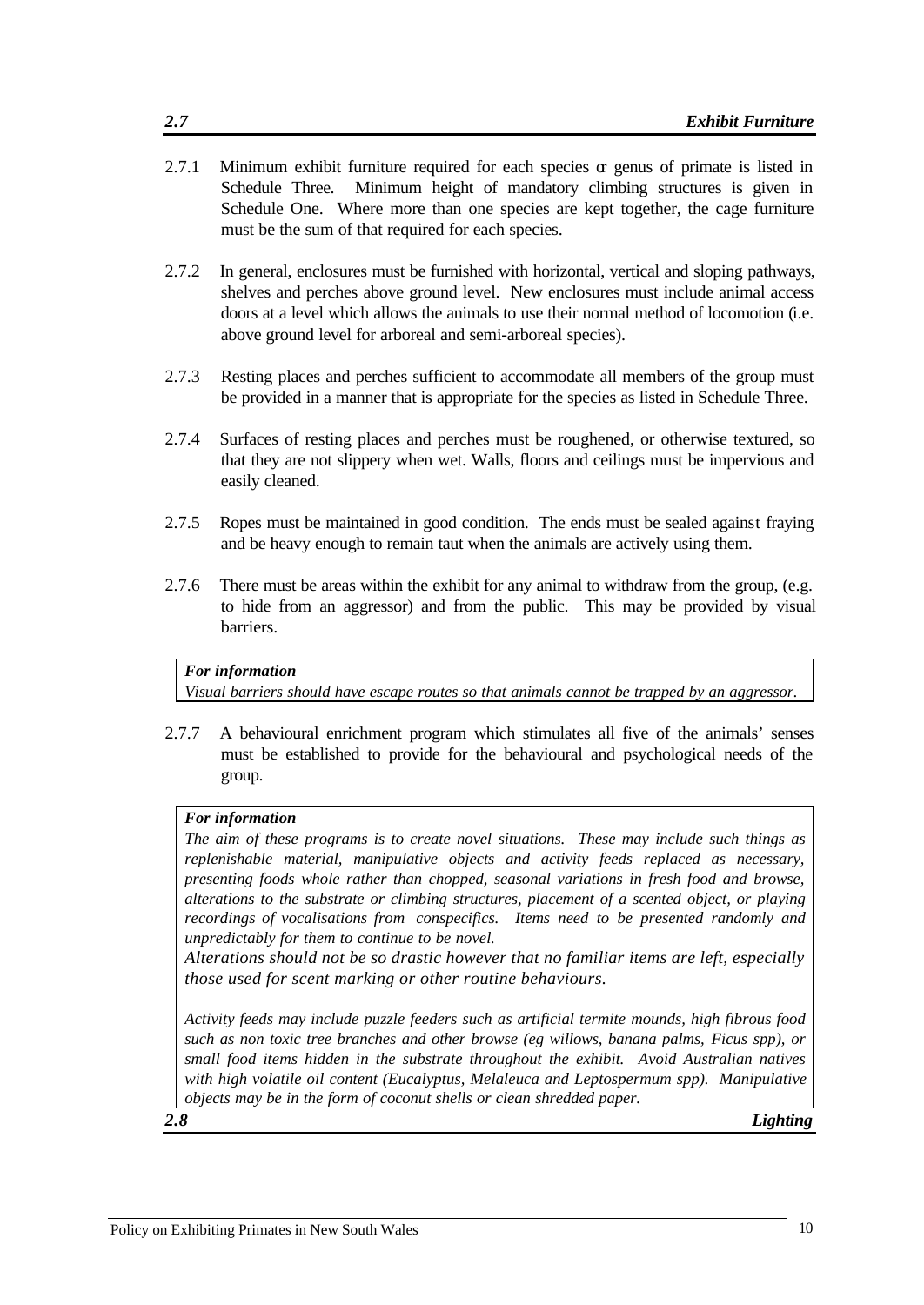2.8.1 Light quality, duration and intensity must be either natural or mimic that of the wild (such as reversed lighting for nocturnal species).

#### *For information*

*Access to ample direct sunlight, or artificial light with a similar UV spectrum, is required for maintenance of normal vitamin D levels in many species.*

2.8.2 Lighting must be adequate for routine health and hygiene checks of animals and for cleaning of the enclosure.

### *2.9 Temperature*

2.9.1 Enclosures must provide animals with access to shelter from climatic extreme.

*For information Shelters should provide an air temperature between 18 and 30 degrees Celsius. Heated concrete shelving may be used in shelters to provide appropriate heating.*

*2.10 Permanent Indoor Housing*

2.10.1 Where primates are housed indoors, there shall be sufficient air changes per hour to provide ample fresh air and prevent the build up of odours and noxious gases.

#### *For information*

*Noxious gases may include carbon dioxide and ammonia.*

- 2.10.2 Humidity must be kept at levels appropriate to the species and so that the health of the animals is maintained.
- 2.10.3 Lighting must comply with section 2.8 above.

#### *For information*

*New World monkeys require supplementation with vitamin D3 if kept for more than a couple of days indoors. See 4.3*

*2.11 Breeding*

- 2.11.1 Due to the longevity of most primates and the difficulty in rehousing surplus animals, the eventual fate of the offspring once they have become adult must be established **before** breeding occurs.
- 2.11.2 Breeding must not occur if it can be reasonably expected that the welfare of the progeny would be adversely affected because of inbreeding, budgeting or space constraints.
- 2.11.3 NSW Agriculture may require that breeding of primates be compatible with the Australasian Species Management Programs (ASMP) of the Australasian Regional Association of Zoological Parks and Aquaria (ARAZPA).

*For information*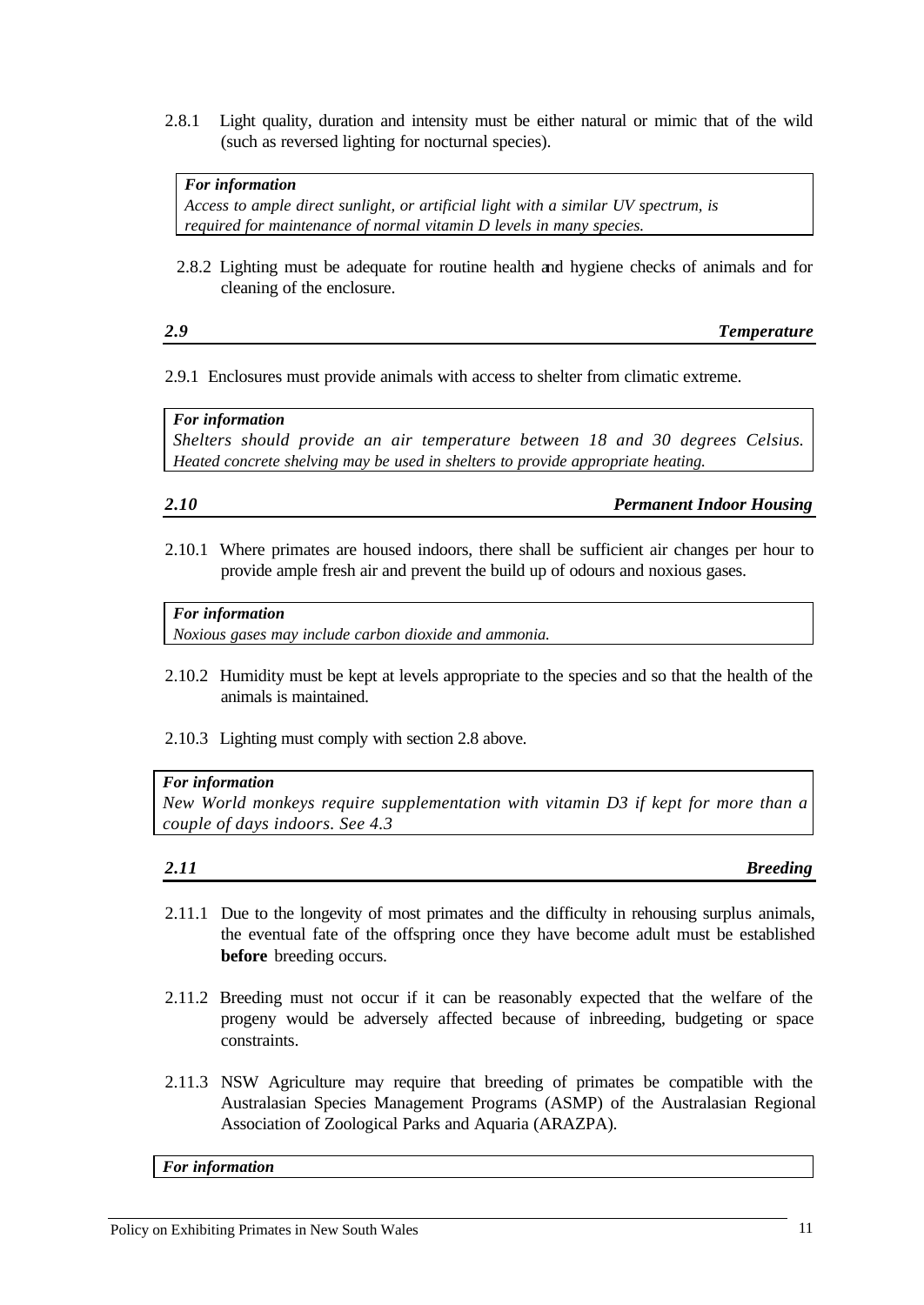*The ASMP generates captive species management recommendations for ARAZPA institutional members throughout Australasia using conservation genetics principles.*

2.11.4 Breeding must maintain or increase genetic diversity of the population.

### *2.12 Rejected Individuals and Off-exhibit Holding*

- 2.12.1 All attempts must be made to integrate solitary animals into a group (except where the species is naturally solitary), whether at the exhibitor's institution or another institution.
- 2.12.2 Animals that are constantly rejected by other members of the group must be removed. If possible they must be housed where they have visual, auditory and olfactory contact with the rest of the group. Individuals must not be housed long term in isolation from others. (See also Part 8).

#### *For information*

*Depending on the individual animal, continued contact by sight, sound or smell for a rejected animal may be stressful. Therefore rejected individuals should be under daily, long-term monitoring.*

2.12.3 Off-exhibit holding areas where animals are held for longer than six weeks, or routine management enclosures where animals would normally spend more than half of any 24 hour period, must meet the minimum space, furniture and enrichment requirements for exhibits.

#### *For information*

*Naturalism is not essential in off-exhibit holding enclosures, but is preferred because of the benefits to the animals' health and well being.*

2.12.4 Routine management enclosures must be able to be connected to the exhibit area to allow animals to be moved easily between them. The design must minimise the risk that animals can be cornered and attacked by another. Connections must allow the animals to use their normal methods of locomotion, eg. arboreal species require raised raceways.

#### *For information*

*A circular raceway system is useful to ensure that an animal cannot be cornered by other animals and attacked.*

2.12.5 Animals must be held in off-exhibit holding areas for the shortest time possible, except where the off-exhibit facilities meet the requirements for exhibits. All reasonable efforts must be made to place surplus animals at other institutions.

*2.13 Hand-rearing*

Hand-rearing must only be undertaken in exceptional circumstances, in consultation with animal management staff and a veterinarian with primate experience. Hand-reared primates must have visual and olfactory contact with other members of the group at the earliest opportunity and be physically re-introduced to the group as early as possible. There must be minimal human contact and use of a surrogate mother is preferred.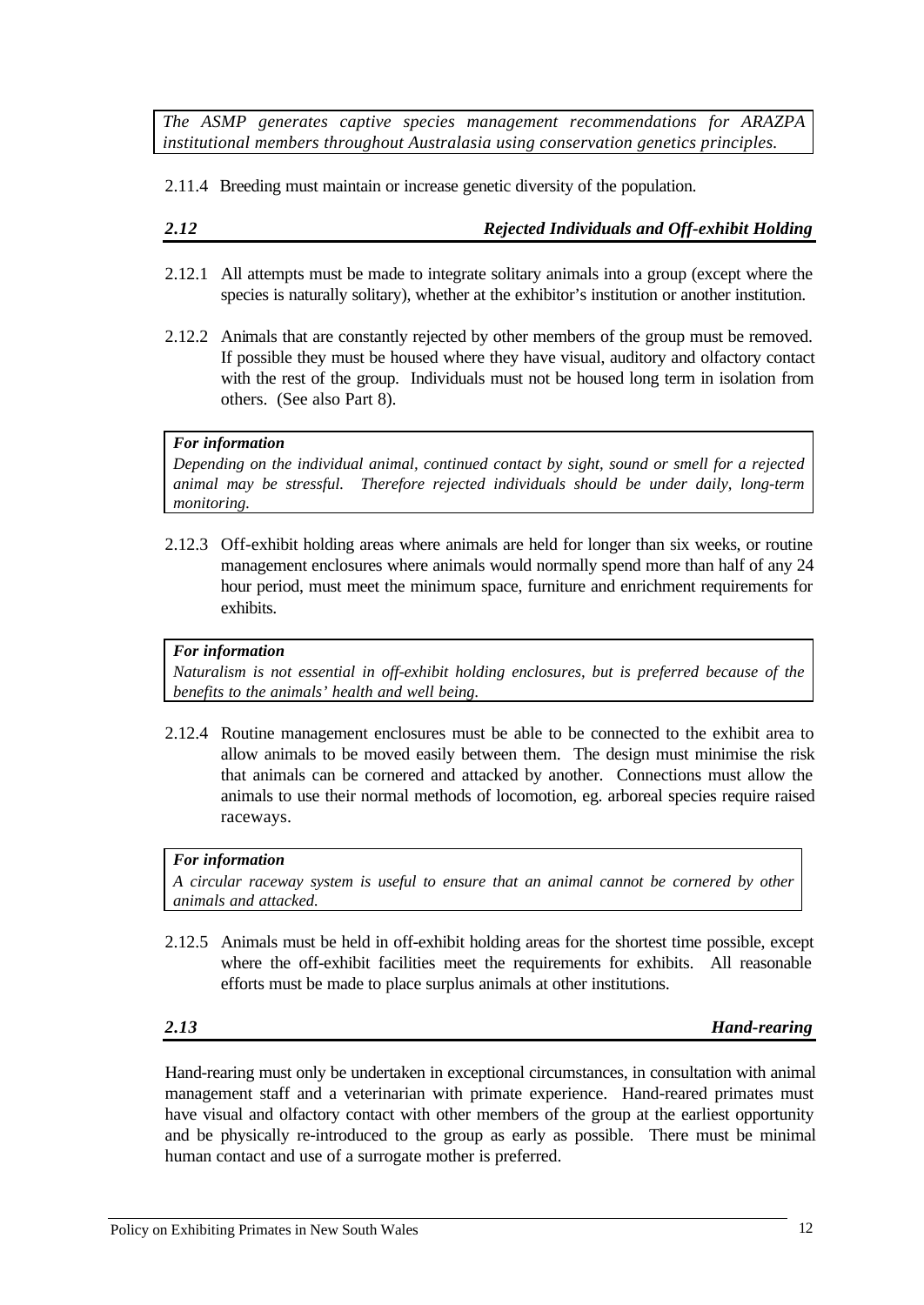*The extended developmental period of juvenile primates requires older animals to associate with juveniles so that behaviour develops normally. The juvenile animals then learn to function as part of a social group, reproduce and care for young. Artificial rearing disrupts this natural process and often results in socially maladjusted animals which may be difficult to place in a group or lack the skills for normal breeding behaviour. This can be avoided by treating the youngster as a member of its own species and not as a baby human. Behavioural enrichment should be maintained.*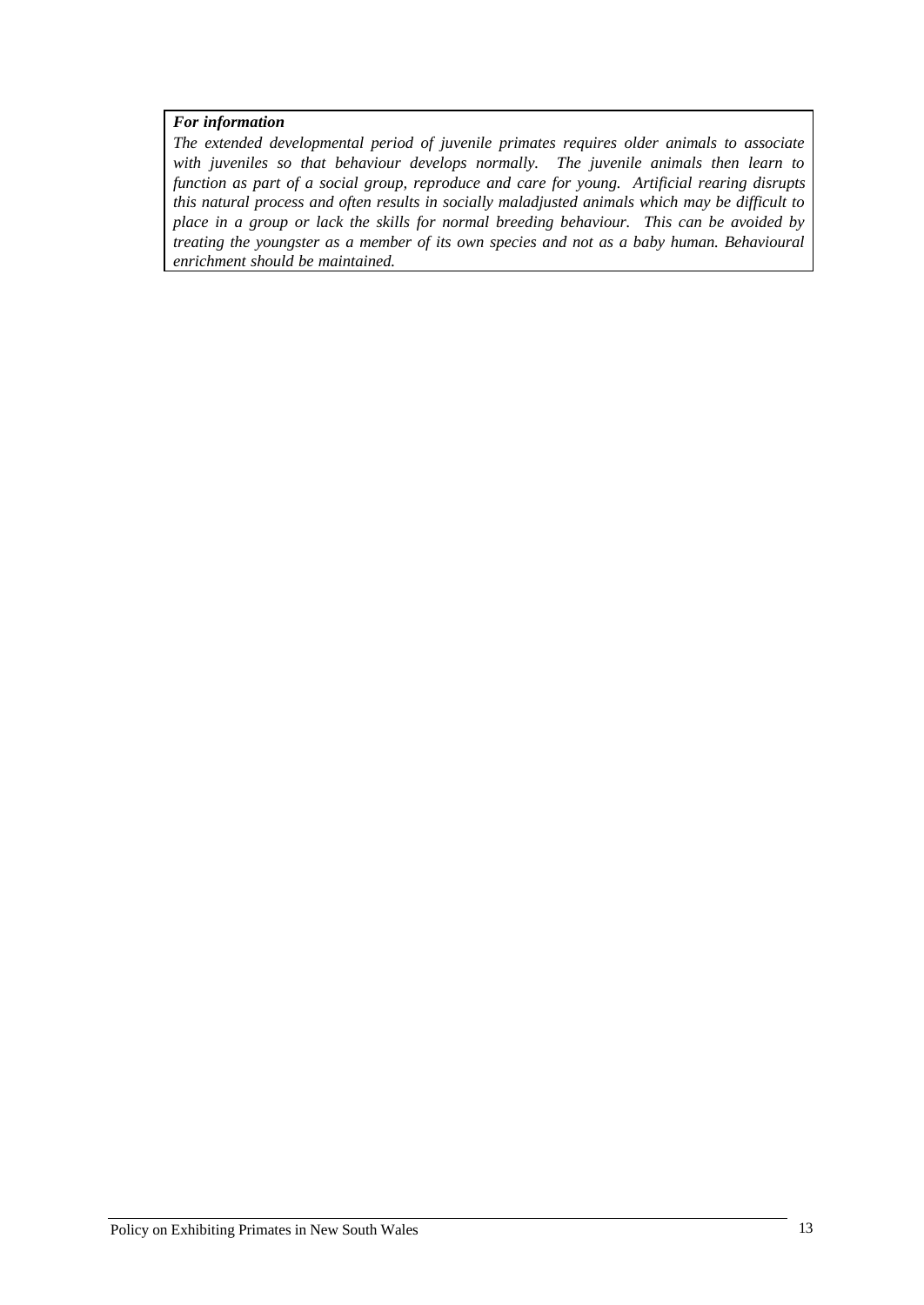## **PART 3 - ANIMAL HEALTH**

The 'General Standards for Exhibiting Animals in New South Wales' must be consulted regarding overall requirements for animal health (Part Three, Clauses 18-21).

## *3.1 General*

- 3.1.1 Basic health evaluations of the animals within a primate colony must be carried out at frequent and regular intervals, and at least quarterly, by a qualified veterinarian with primate experience or by a veterinarian in consultation with a recognised captive primate expert.
- 3.1.2 In order to observe their physical condition and behaviour, a person familiar with the animals must spend sufficient time each day observing the animals.

#### *For information*

*The actual amount of time will vary depending on the species, group size and activity level of the animals. If possible, observations over an extended period should be made at different times of the day, including after hours. The time should also be used to observe the use of enrichment material and to develop alternatives.*

3.1.3 Records must be kept of any changes observed in behaviour, feeding, urination and defecation, veterinary or other treatment, or changes in husbandry or diet. (See also section 6.0 Records).

#### *For information*

*Industry bodies, such as the Circus Federation of Australasia and the NSW Fauna and Marine Parks Association, have indicated that they have sample record forms available.*

- 3.1.4 Any treatment must be administered so as to create the least disturbance as is practical, and must take into account the disruption to the group and the animal's position in the dominance hierarchy as well as the stress to the individual.
- 

*3.2 Preventative Medicine*

- 3.2.1 A preventative medicine program must be established for the colony including vaccination and parasite control programs, as advised by the veterinarian.
- 3.2.2 Vaccination for tetanus must be performed on a case by case basis, as advised by the veterinarian.

#### *For information*

*Tetanus outbreaks have been reported overseas in Squirrel Monkeys, Rhesus Monkeys and Baboons.*

3.2.3 Every opportunity must be taken to take samples and carry out routine tests (such as recording body weight, taking faecal samples) when an animal is being handled for husbandry or other purposes, as recommended by a veterinarian with primate experience.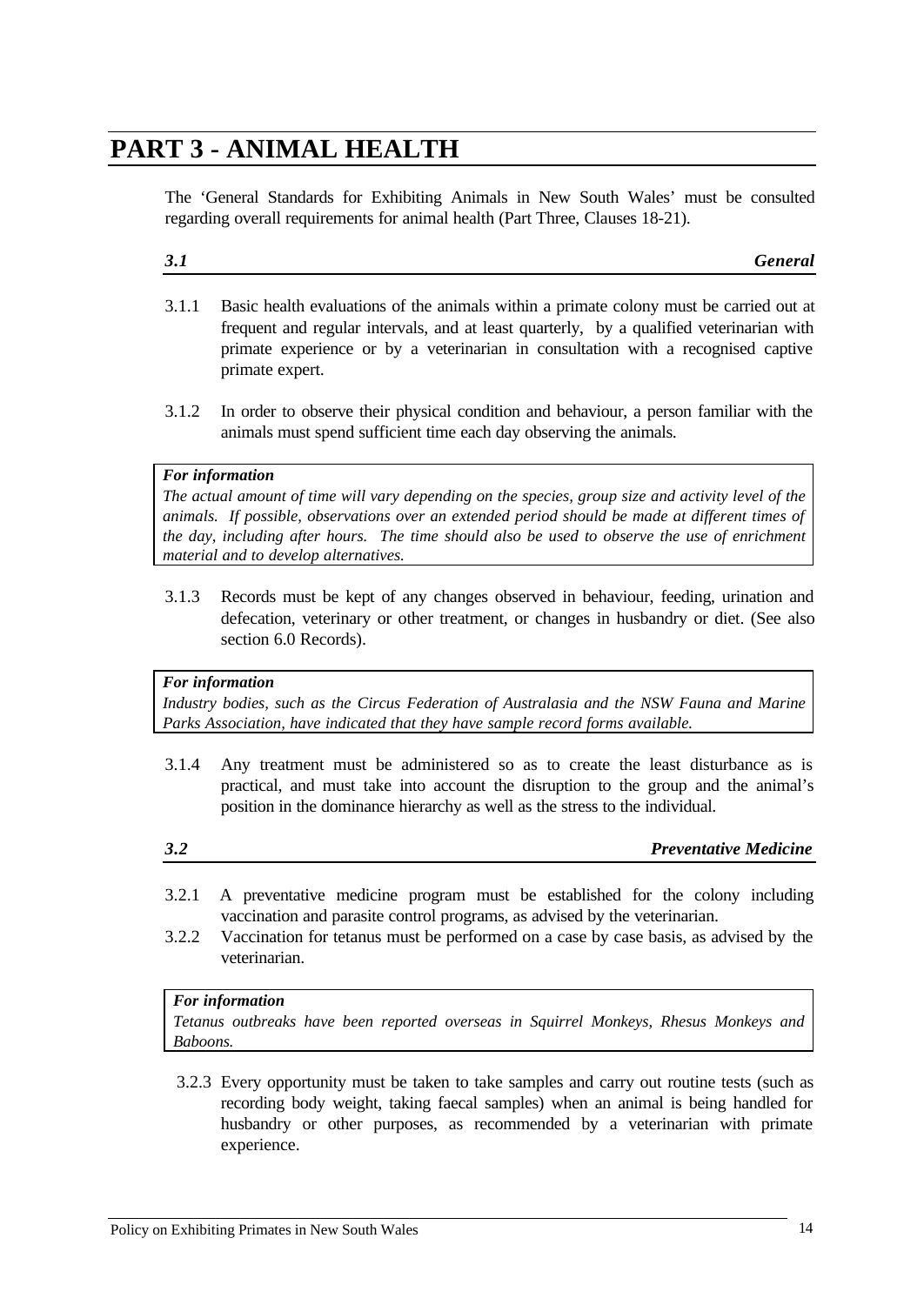3.2.4 Adequate provision must be made for the isolation and treatment of sick animals including during quarantine.

*For information Removal of a single individual from a group must be undertaken with care, as attempts to re-introduce the animal later may fail.*

### *3.3 Quarantine*

3.3.1 Newly received primates must remain quarantined from resident primates until their health status has been established, in accordance with acceptable veterinary practice and any importation requirements. Any disease in a newly acquired primate must be successfully treated before it is placed with other residents.

#### *For information*

*Staff should take appropriate precautions to reduce the risk of transmission of zoonoses (see Section 5.2).*

- 3.3.2 Primates which have been acquired in compatible groups must be retained in those groups during quarantine. Introductions to a new group must be undertaken slowly and with care (see Part 8).
- 3.3.3 The quarantine area and its drainage system must be totally separate from regular holding areas. Staffing and feeding regimes must ensure that there is no contamination of the quarantine area from outside and vice versa. The physical and psychological needs of the animals whilst in quarantine must be provided for.
- 3.3.4 Newly received primates must be vaccinated in accordance with the vaccination program of the resident animals.
- 3.3.5 While primates are in quarantine, examination and, where indicated, treatment for internal and external parasites and any other tests or treatments prescribed by the veterinarian must be undertaken.

#### *For information*

*Handling, new environments, noise, separation from compatible group members, unfamiliar personnel and routines are all stresses, the effects of which may be cumulative. Acute or prolonged low grade distress can result in decreased resistance to diseases and parasites and/or death from shock (in the case of acute distress). See 3.1.4*

- 3.3.6 Keepers' protective outer clothing that has been heavily soiled whilst caring for primates which are in quarantine must be soaked in an appropriate disinfectant prior to being sent for washing.
- 3.3.7 A footbath containing an effective disinfectant must be used prior to entering all primate quarantine enclosures, or areas containing quarantine enclosures and its use strictly adhered to by all personnel.

*3.4 Cleaning*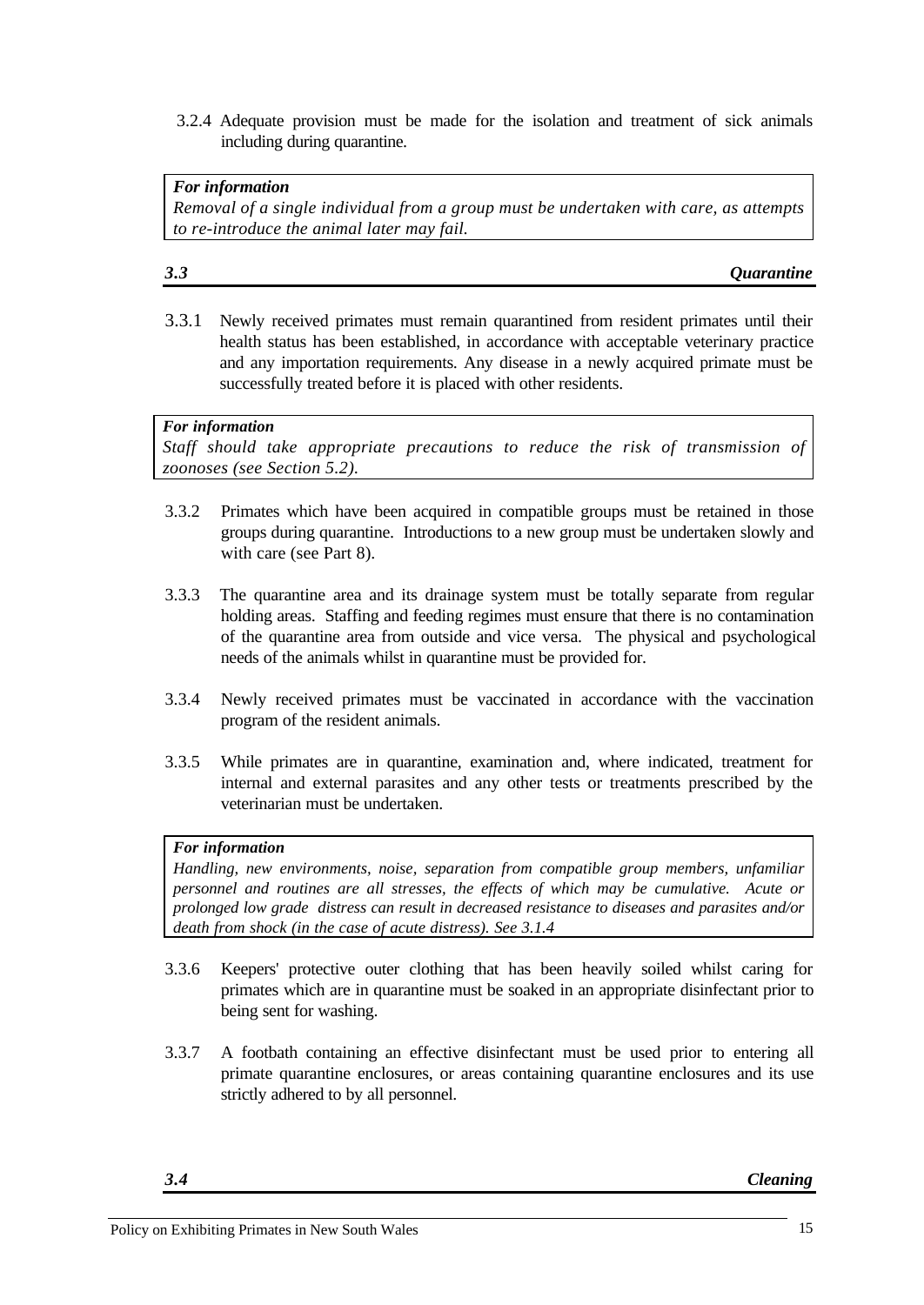The 'General Standards for Exhibiting Animals in New South Wales' (Part Two) must be consulted regarding overall hygiene requirements.

- 3.4.1 Hard-surfaced enclosure substrate and furniture must be washed as frequently as necessary to keep them free from contamination.
- 3.4.2 Where cleaning will disrupt scent marking behaviour in particular species, areas of the enclosure must be cleaned in rotation.
- 3.4.3 Perches, shelves and nest boxes must be cleaned frequently enough to prevent the accumulation of faecal matter and urine.
- 3.4.4 Soil or other natural substrates must be spot-cleaned daily to remove organic waste.
- 3.4.5 Feeders, watering devices, feeding equipment and other metal or plastic equipment, if disinfected after cleaning, must be rinsed thoroughly.
- 3.4.6 Animals must have access to dry areas during and after the cleaning process.

| 3.5 | <b>Disposal of Carcasses</b> |
|-----|------------------------------|
|     |                              |

3.5.1 Where a primate dies, and after the cause of death has been determined by a veterinarian, the exhibitor should offer the Australian Museum any relevant parts of the animal and the Taronga Zoo Pathology Registrar any relevant tissues or samples.

*3.6 Euthanasia*

Euthanasia must only be undertaken in accordance with NSW Agriculture policy.

#### *For information*

*Exhibitors should be aware of the fact that euthanasia is a highly sensitive issue, and should only be undertaken in circumstances where it is fully justifiable.*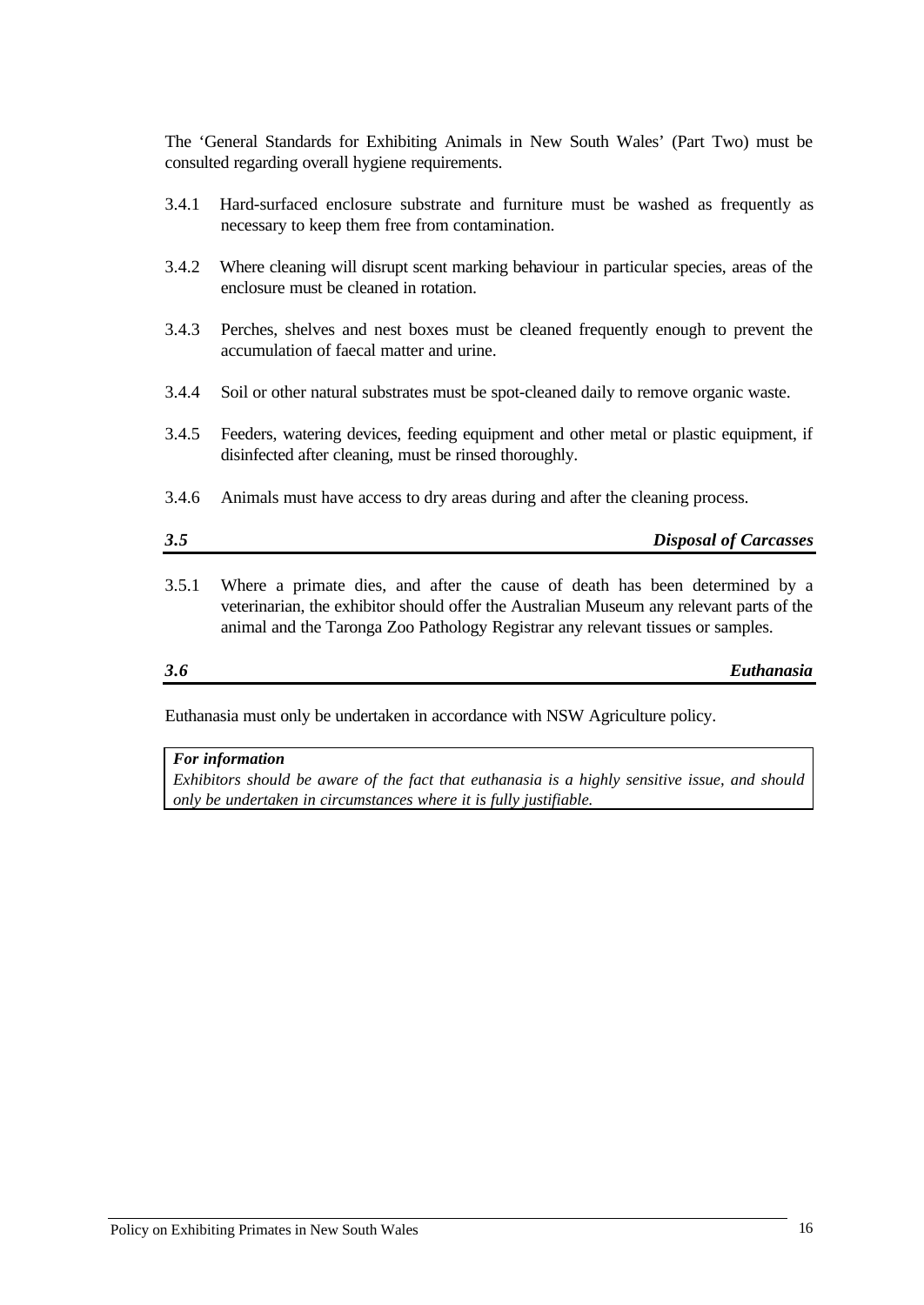## **PART 4 - NUTRITION AND HYGIENE**

The 'General Standards for Exhibiting Animals in New South Wales' must be consulted regarding overall requirements for nutrition and hygiene.

### Exhibitors must provide diversity in the taste, colour, size and nutritional value of food items fed to primates. Food offered must meet the nutritional requirements of the species as determined by the natural diet in the wild. Commercial monkey diets must be supplemented with fresh items such as fruits, raw vegetables and browse on a daily basis.

4.2.1 Food preparation and feeding of primates must be carefully planned to satisfy the nutritional requirements of all group members, including growing and lactating animals.

*4.2 Quantity*

- 4.2.2 Primates must be fed in small portions at least twice a day, with additional activity feeds offered on a daily basis (see 4.5).
- *4.3 Supplements*
- 4.3.1 Primates must be fed a nutritionally balanced diet as per Clause 4.1 above, rather than relying on artificial vitamin and mineral supplements.

### *For information*

*Primates may require supplementary Vitamin C and Vitamin D, in accordance with veterinary advice. Tamarins and marmosets have a very high Vitamin D3 requirement.*

- *4.4 Presentation*
	-
- 4.4.1 Food must be presented in a manner appropriate to the feeding behaviour of the species and designed to prolong feeding and foraging, whilst at the same time minimising contamination. The feeding regime must minimise the amount of uneaten food accessible to rodents overnight.

### *For information*

*Food should not be left out over night where rodents can gain access, due to the risks of disease, such as Encephalomyocarditis (EMC) virus (a virus which causes heart failure and is spread in the urine of feral rodents) being transmitted. To minimise contamination, over-ripe, liquid and semi-liquid foods should be offered in feeding trays or handed out individually to each primate.*

4.4.2 Arboreal primates must be fed at least 1.5 metres off the ground to accommodate natural behaviour and to reduce faecal contamination of the food. Exception: some activity feeds may be provided at ground level.

### *For information*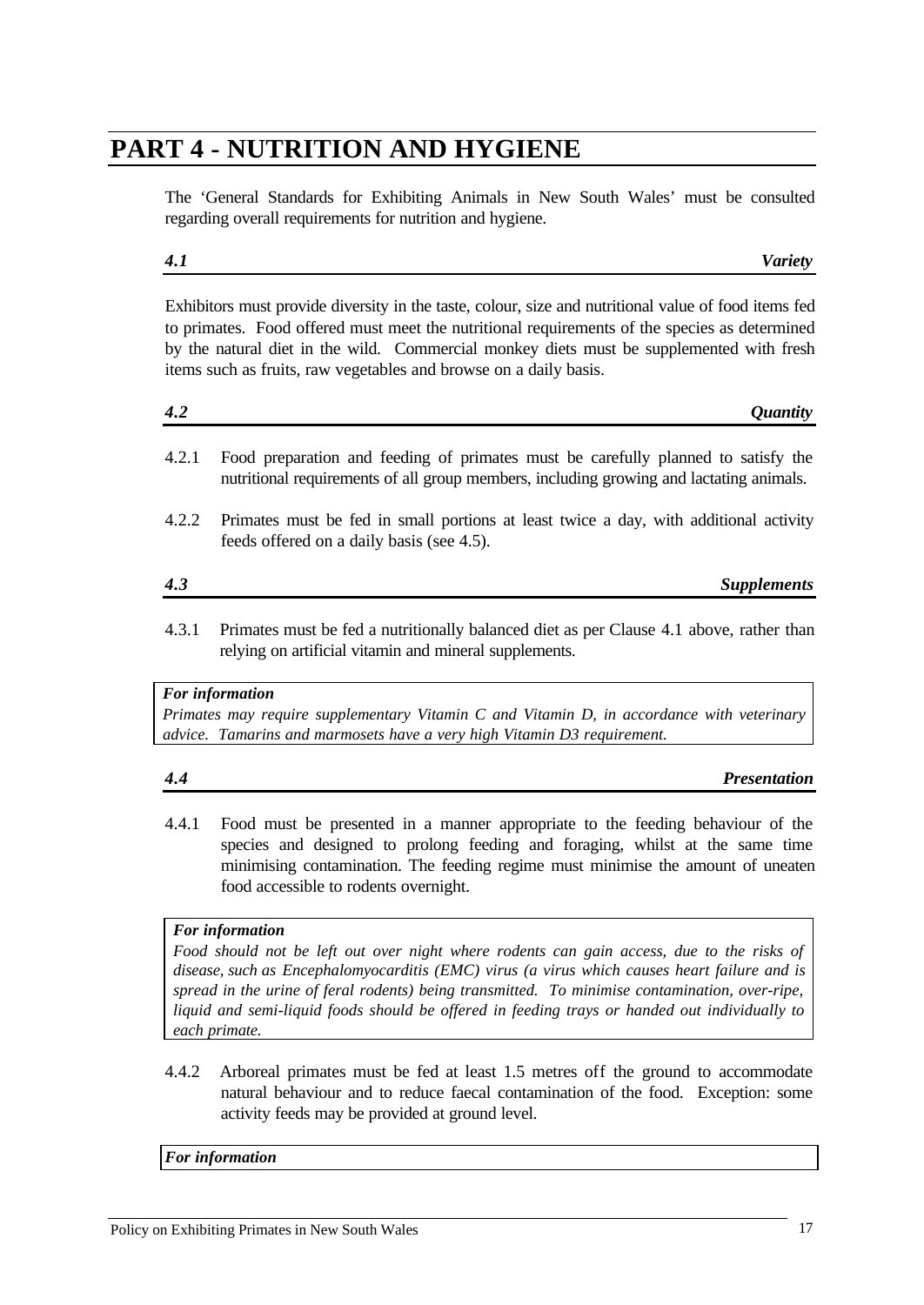*To encourage familiarity with a catching cage, box or race, it is appropriate to entice group animals into the area by feeding.*

4.4.3 Food must be presented in several areas to ensure that all members of the group have sufficient access. The exception is where food is being used to entice animals into a catching cage, nest box or night area.

*4.5 Activity Feeds*

4.5.1 The daily feeding regime must include feed presented in such as manner as to prolong feeding and foraging behaviour.

#### *For information*

*For example, food items can be scattered across substrate or included in wood chips, hay, paper, feeding puzzles or other suitable material or presented amongst the climbing structures for arboreal animals (See also 2.7.7).*

4.5.2 Activity feeds must not promote weight gain or dietary imbalances.

*4.6 Food Preparation and Storage*

#### *For information*

*The 'General Standards for Exhibiting Animals in New South Wales' must be consulted regarding overall requirements for preparation and storage of animal food (Clauses 10, 11, 12, 13).*

*4.7 Water*

#### *For information*

*The 'General Standards for Exhibiting Animals in New South Wales' must be consulted regarding overall requirements for providing water (Clauses 9, 11, 14).*

- 4.7.1 Fresh clean water must be available at all times.
- 4.7.2 Watering devices such as monkey-activated drinkers must be designed to minimise contamination of the water by primate excreta. They must be kept in good working order and checked daily.
- 4.7.3. There must be sufficient watering points within the enclosure to allow all animals to have access to water, although not necessarily at the same time.
- 4.7.4 Species that wash food items or search for food in water need appropriate water points to allow for this natural behaviour.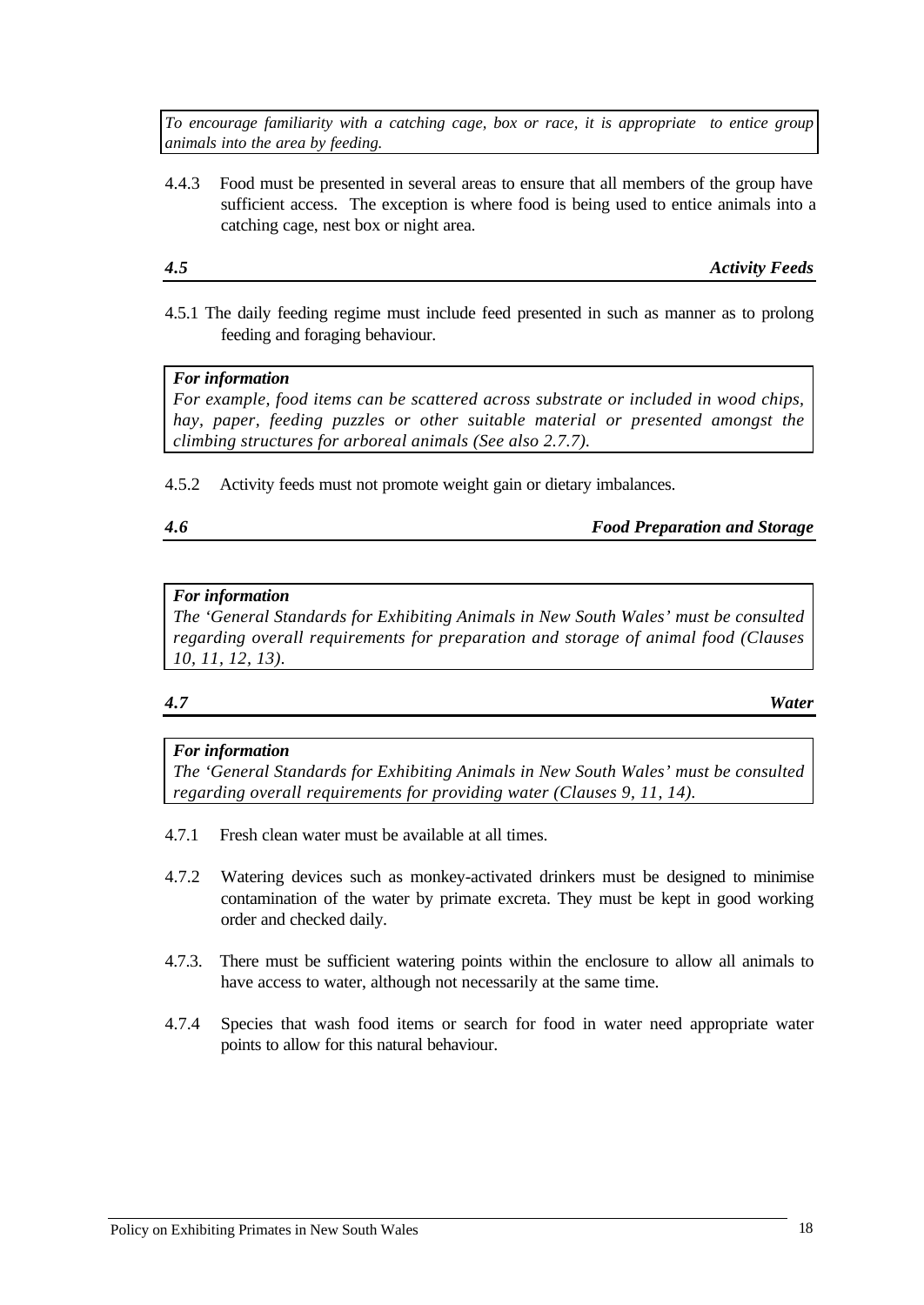## **PART 5 - SAFETY AND SECURITY**

*5.1 General*

### *For information*

*General provisions for the security of enclosures are described in the 'General Standards for Exhibiting Animals in New South Wales' (Part Five).*

5.1.1 Individual species' abilities must be taken into account in the design of exhibits, to ensure adequate security for both staff and the public.

#### *For information*

*Primates can be extremely strong and dexterous, therefore lights and any other fittings must be recessed or inaccessible, while nuts and other fasteners should be outside the exhibit and inaccessible or welded closed.*

5.1.2 Enclosures (except islands) must be provided with a vestibule or other arrangement to ensure that there are always two doors between the primate enclosure and the building corridor or the outside. All doors must open in towards the enclosure.

*5.2 Zoonotic Diseases*

5.2.1 The hazards posed to personnel by the range of primate zoonoses must be explained by the primate exhibitor to all personnel in contact with primates. Information on all known primate zoonoses must be available to the staff as reference material. Measures necessary to prevent disease transmission must be clearly explained.

#### *For information*

*These diseases include: tuberculosis, viral hepatitis and Herpes simiae virus or Herpes B virus. Animals bred in Australia are unlikely to carry these diseases but they must be anticipated in newly imported animals. Exhibitors can make information on zoonoses available on wall charts, in resource files, etc. The location of this information should be explained to staff.*

- 5.2.2 As a matter of public health all waste must be disposed of safely, for instance by incineration.
- 5.2.3 People with diseases which may be passed on to primates, must not work with primates for the duration of the infective period. Employees with mild colds or cold sores must wear face masks and avoid close contact with primates for the duration of the infective period.

#### *For information*

*Many viral diseases that cause mild symptoms in humans, such as measles, mumps, or chicken pox can cause more severe disease in primates. Some may even be fatal. Appropriate*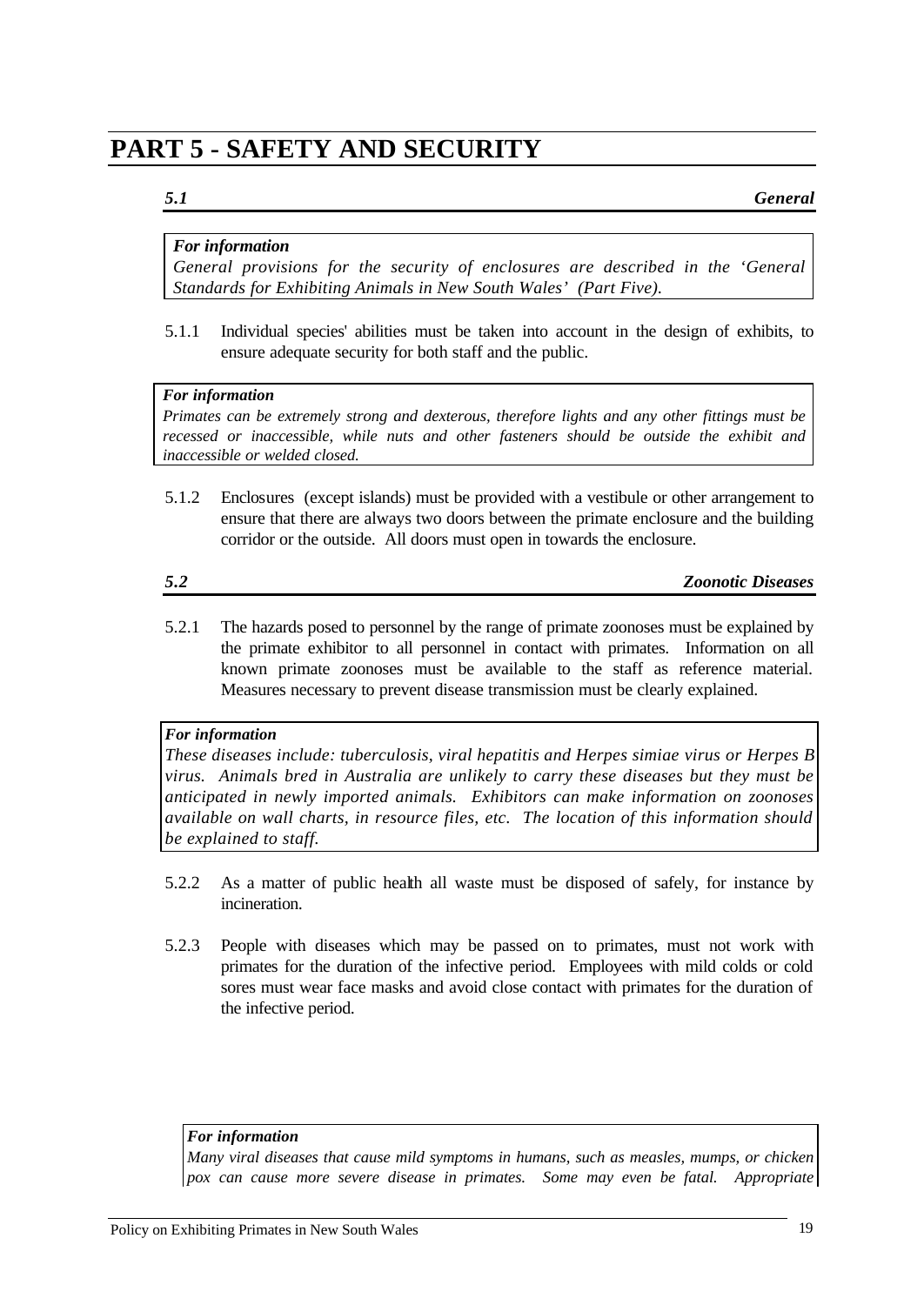*veterinary advice should be sought wherever there is a question of possible disease transmission from humans to primates.*

5.2.4 As some species can inflict serious injuries, all primate handling must be done by experienced trained personnel. Animal care staff must be aware of the potential for injuries and ways to prevent them.

*5.3 Staff Health*

5.3.1 It is the exhibitor's responsibility to ensure that all staff, prior to being exposed to nonhuman primates, have had an appropriate course of immunisation and a preemployment medical assessment. Continued and regular testing should be undertaken.

#### *For information*

*It is strongly recommended that all personnel in direct contact with primates have a Mantoux skin test to determine prior exposure to tuberculosis and a pre-employment chest x-ray to detect the possible presence of tuberculosis. This chest x-ray should be repeated if the person develops respiratory problems.*

- 5.3.2 Any staff member with a medical condition which reduces their resistance to infections must be restricted from working with non-human primates. This may include personnel who are pregnant, who have a condition affecting their immune system, or who are taking medication which suppresses their immune system.
- 5.3.3 Basic hygiene, such as washing hands thoroughly with disinfectant soap and water after handling animals and cleaning the exhibit, must be practised at all times and particularly where animals are in quarantine.

#### *For information*

*Primates are a source of biohazards such as parasites and protozoal, viral and bacterial infections. These may be transmitted through faecal contamination of hands and objects, or by bites and scratches. Particular precautions should be taken when dealing with quarantine, sick or new animals.*

*5.4 First Aid*

- 5.4.1 A complete first aid kit must be readily accessible to all staff working with primates and used when required.
- 5.4.2 There must be a written protocol for dealing with bite and scratch wounds from primates, including arrangements with the local hospital.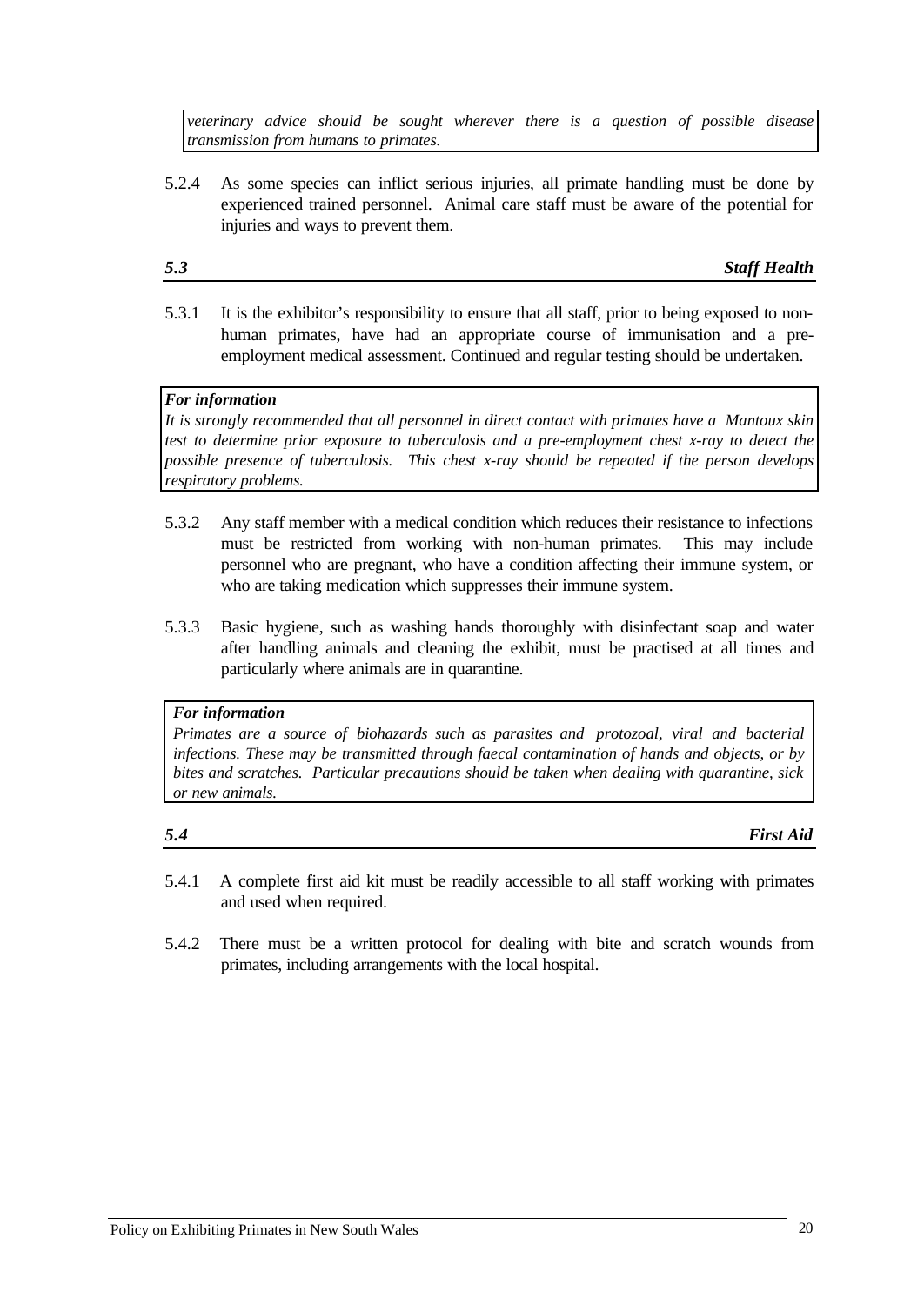## **PART 6 - RECORDS**

| 6.1   | <b>Identification</b>                                                                                                                                                                                                                                                                                                                                                                                                                                                                                                                                                                                                                                                                                                                                                                                                                                                                                                        |
|-------|------------------------------------------------------------------------------------------------------------------------------------------------------------------------------------------------------------------------------------------------------------------------------------------------------------------------------------------------------------------------------------------------------------------------------------------------------------------------------------------------------------------------------------------------------------------------------------------------------------------------------------------------------------------------------------------------------------------------------------------------------------------------------------------------------------------------------------------------------------------------------------------------------------------------------|
| 6.1.1 | Each primate shall be individually and permanently identified by an appropriate method<br>of identification (Appendix Four lists some appropriate methods).                                                                                                                                                                                                                                                                                                                                                                                                                                                                                                                                                                                                                                                                                                                                                                  |
| 6.2   | <b>Records</b>                                                                                                                                                                                                                                                                                                                                                                                                                                                                                                                                                                                                                                                                                                                                                                                                                                                                                                               |
| 6.2.1 | Establishments shall keep records of all primates on an individual basis in a form which<br>can be quickly and easily examined, analysed and compared with those kept by other<br>establishments.                                                                                                                                                                                                                                                                                                                                                                                                                                                                                                                                                                                                                                                                                                                            |
| 6.2.2 | The records shall provide the following information:<br>identification number, common name, scientific name, any personal name and<br>i)<br>any distinctive markings;<br>origin (details of parents and their origin and of any previous locations);<br>$\ddot{\mathbf{n}}$ )<br>dates of acquisition and disposal, with details of circumstances and addresses;<br>$\dddot{\mathbf{m}}$ )<br>date of birth;<br>iv)<br>veterinary records, including results of physical examinations, details and dates<br>V)<br>of any treatments, results of routine health examinations;<br>breeding (including mating, reproductive and behavioural cycles, parenting<br>vi)<br>ability) and details of any offspring;<br>date of death and cause including results of post mortem reports;<br>vii)<br>normal diet;<br>viii)<br>any other specific details pertaining to the individual such as changes in<br>ix)<br>behaviour or diet. |
| 6.2.3 | Where an Australasian or international studbook exists for a primate species held by<br>the exhibitor, records must be provided to the studbook keeper at least yearly or as<br>required by the studbook.                                                                                                                                                                                                                                                                                                                                                                                                                                                                                                                                                                                                                                                                                                                    |
| 6.2.4 | Holders of surplus primates must actively seek to place their surplus animals into<br>another institution capable of providing appropriate care and housing.                                                                                                                                                                                                                                                                                                                                                                                                                                                                                                                                                                                                                                                                                                                                                                 |
|       | For information<br>Surplus lists that include primates should be circulated in industry publications at least<br>every three months.                                                                                                                                                                                                                                                                                                                                                                                                                                                                                                                                                                                                                                                                                                                                                                                         |
| 6.3   | <b>Documents</b>                                                                                                                                                                                                                                                                                                                                                                                                                                                                                                                                                                                                                                                                                                                                                                                                                                                                                                             |
| 6.3.1 | All documents, records and other information pertaining to each animal including those<br>from previous locations must be kept safely and maintained for the life of the primate<br>plus five years.                                                                                                                                                                                                                                                                                                                                                                                                                                                                                                                                                                                                                                                                                                                         |
|       |                                                                                                                                                                                                                                                                                                                                                                                                                                                                                                                                                                                                                                                                                                                                                                                                                                                                                                                              |

6.3.2 Animals moving to new locations must be accompanied by copies of all relevant records.

# **PART 7 - TRANSPORT AND HANDLING**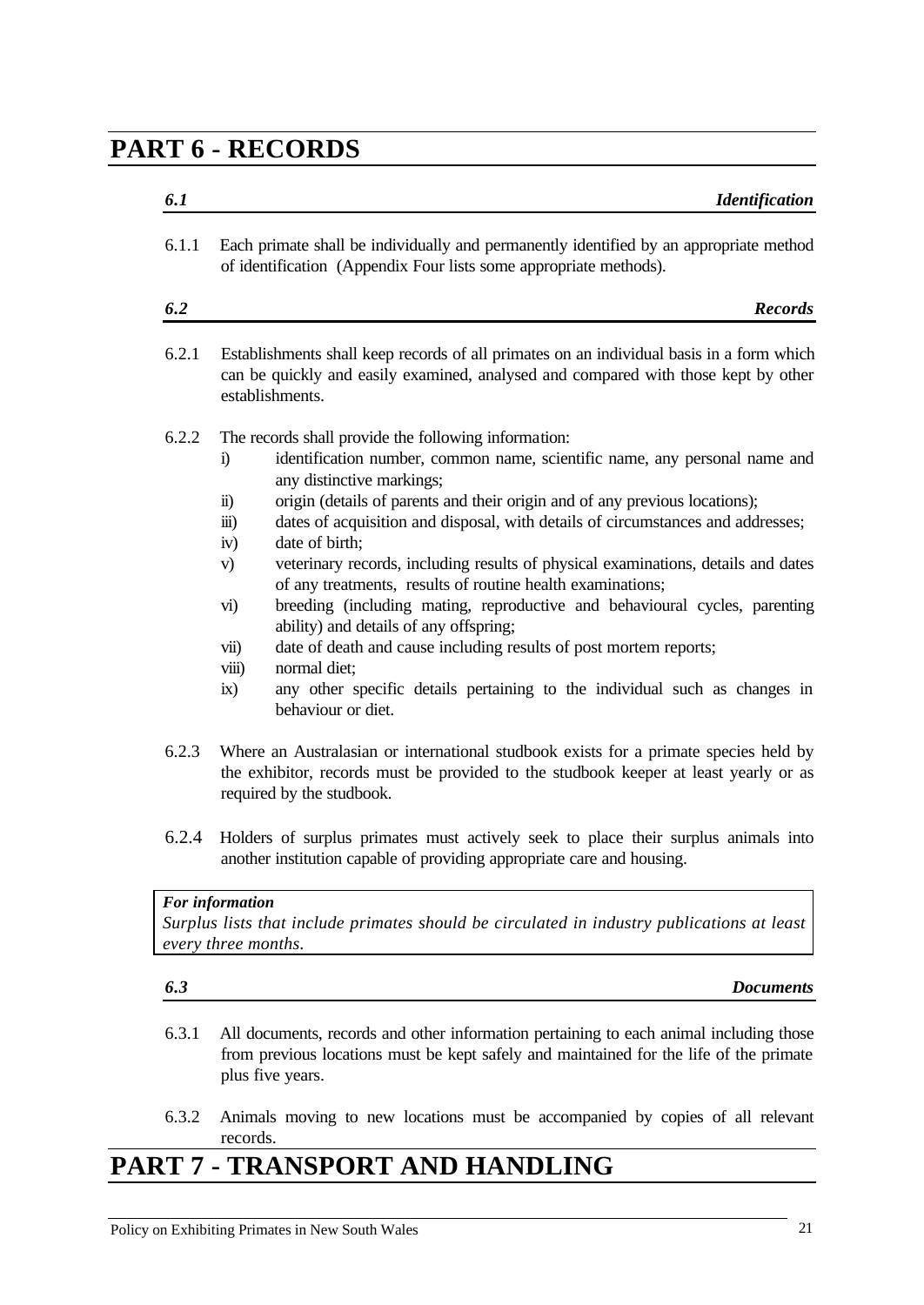Handling and transport of primates must be kept to the minimum required for health or management reasons and primates must be handled and transported safely.

#### *For information*

*Handling, new environments, separation from the group, noise, unfamiliar personnel and routines are all stressful, the effects of which may be cumulative and not readily apparent. Acute or chronic distress can result in death from shock (in the case of acute distress), decreased resistance to disease or parasites, abnormal behaviours or reduced levels of activity. The decision to capture and handle any primate must take into account the likely disruption to the group and the animal's position in the dominance hierarchy as well as the likely stress to the individual. The removal of any individual for more than a few days means that, when reintroduced to the group, the animal may not be able to re-establish itself or may be totally rejected.*

#### *7.2 Handling*

7.2.1 All handling must be undertaken by trained and experienced staff. All staff members, including assistants, must be made aware of the dangers posed by the particular animals with which they might come in contact.

#### *For information*

*Primates pose a risk to handlers because their reactions are frequently unpredictable. There are significant dangers to staff due to the strength, tenacity and aggressiveness of many species. Primates may also grab loose clothing and throw objects and have an extended reach due to long limbs. Therefore due caution must be exercised. Specific handling techniques depend on the species, size and social grouping (some alternatives are suggested in Appendix 4). The target animal should first be isolated from the rest of the group. All species of primate defend themselves by biting with their strong jaws and large teeth. In many species, particularly baboons, gibbons and langurs, adult males have large canine teeth. Primates can also inflict deep and painful scratches. Thick protective gloves are not recommended however as they hinder dexterity and create a false sense of security.*

7.2.2 As part of their daily routine primates must be accustomed to enter a night area, nest box or race where they can be safely restrained.

#### *For information*

*The ability of primates to learn can be utilised by training animals to accept temporary restraint in reward for food.*

7.2.3 Restraint may take the form of chemical or physical restraint or a combination of both, such as catching in a race or night box and subsequent sedation. It must be undertaken in the manner least stressful to the animal and should not result in injuries. Restraint must be under the supervision of a senior keeper with extensive primate handling experience or an experienced veterinarian.

*For information*

*Immobilisation by remote injection is the method of choice for animals heavier than 8-10 kg.*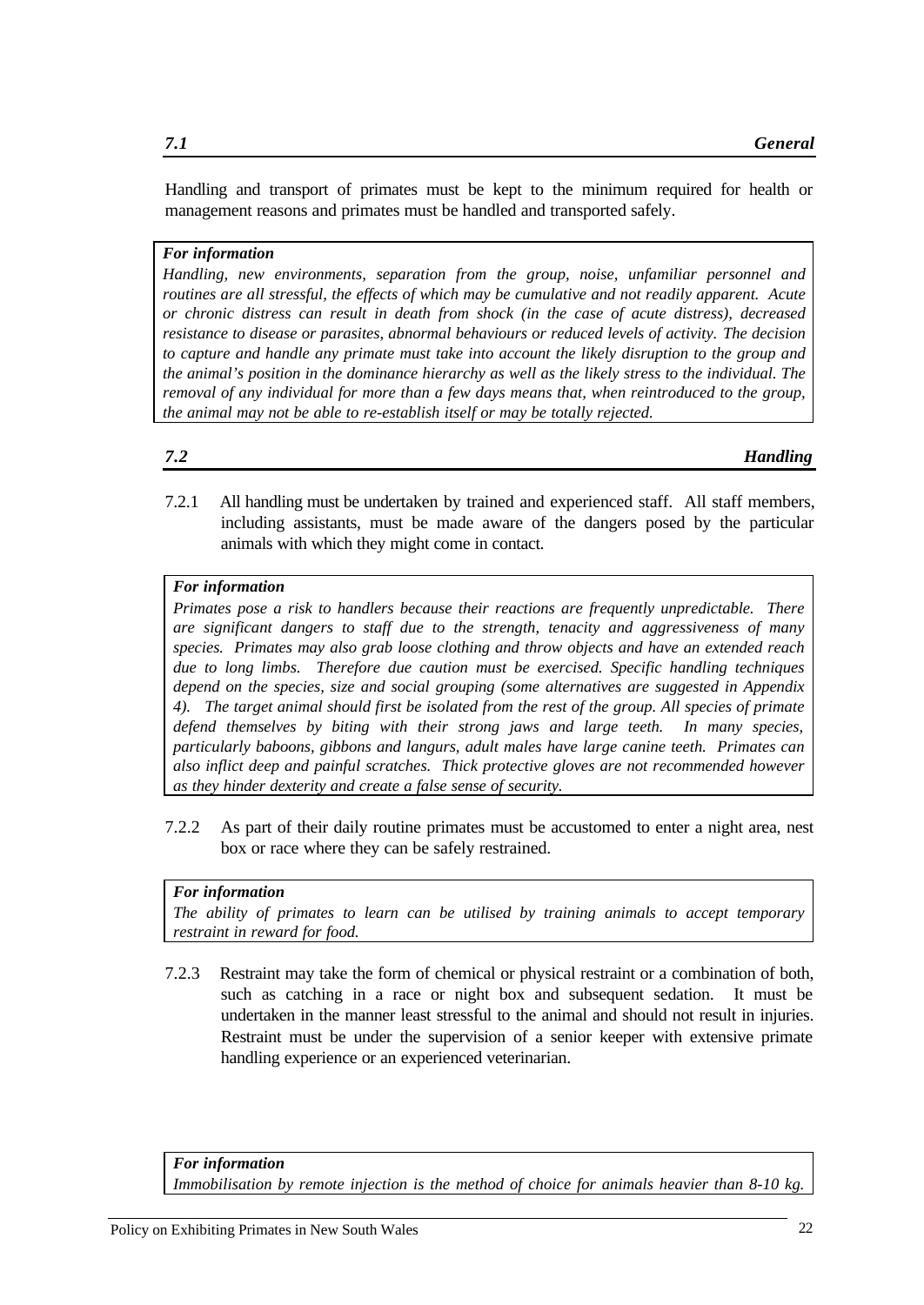*For animals of smaller body weight, netting prior to anaesthesia is preferred due to the risk of trauma associated with remote injection. The use of squeeze cages is not recommended. See Appendix Four for more information.*

- 7.2.4 Attempts to immobilise an animal that become drawn out must be abandoned before they cause distress to the animal or group members.
- 7.2.5 Primates which have been sedated or anaesthetised must be allowed to recover in a separate area, nest box or night cage without any risks from other animals, of falling or of other injuries.
- 7.2.6 Anaesthesia, sedation, tranquillisation and analgesia must be used to minimise pain and distress, as determined by the veterinarian.

*For information Many primates species are prone to overheating during chemical immobilisation.*

| 7.3 | <b>Transport</b> |
|-----|------------------|

Primates must be transported between establishments according to the International Air Transport Association's "Live Animal Regulations" as indicated in Schedule Four.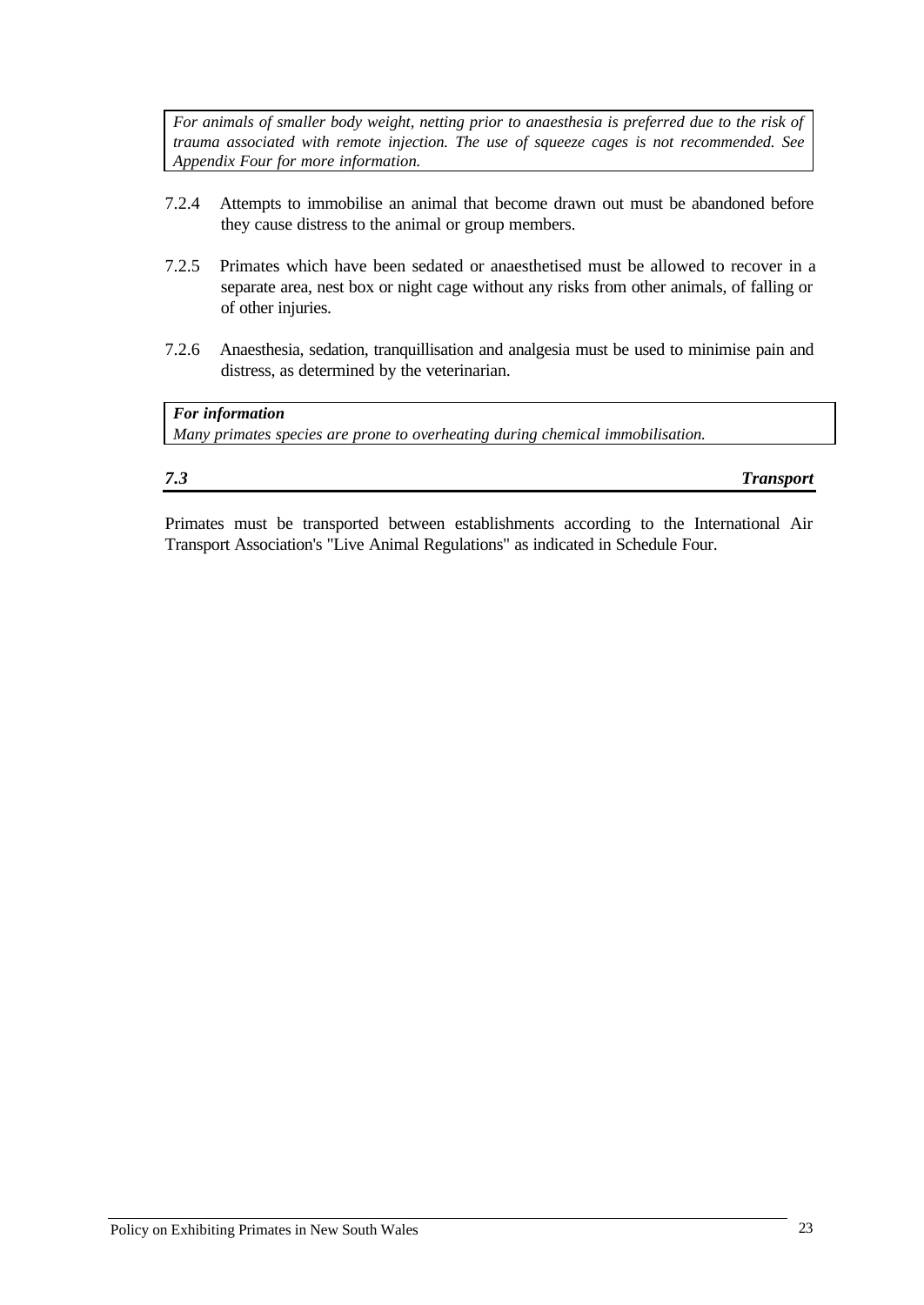## **PART 8 - INTRODUCTIONS AND RE-INTRODUCTIONS INTO A GROUP**

#### *8.1 General*

- 8.1.1 Introduction or re-introduction of animals into a group must be undertaken with caution.
- 8.1.2 Introduction must occur in a stepwise manner, increasing contact from sound and smell to sight and finally to physical.

#### *For information*

*This process may take several months. Often the use of a different, neutral cage facilitates introductions/reintroductions. Integration may be manipulated by temporarily using neuroleptic hormonal drugs.*

- 8.1.3 A separate area must be available to allow for introductions to take place which allows for ready separation of individuals and constant monitoring.
- 8.1.4 Once given physical contact, the group must be very closely observed for 48 hours with daily monitoring for at least two months.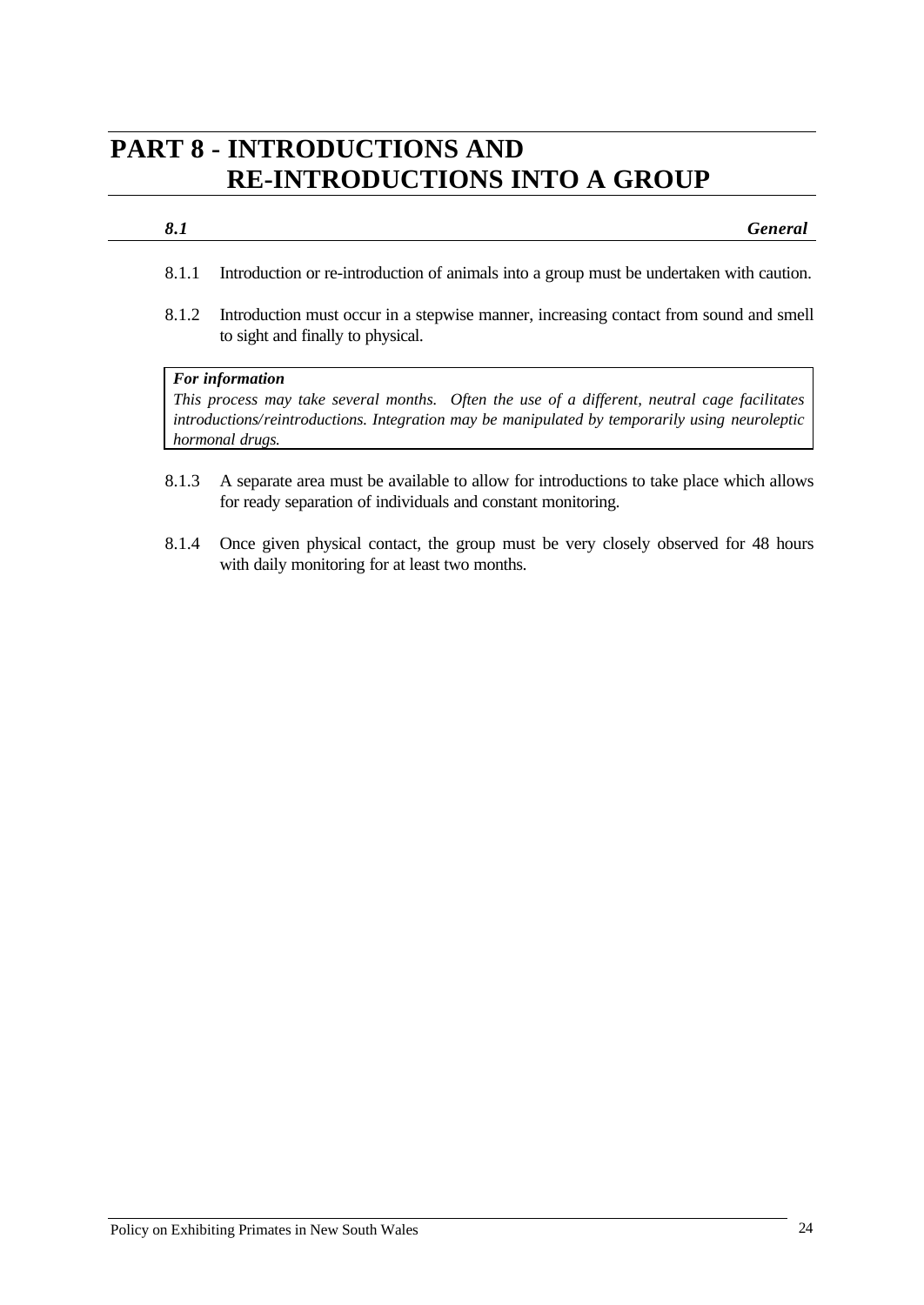#### **REFERENCE LIST**

Further information on keeping primates can be found in the following references. Animal display establishment staff with animal management and keeping responsibility should have access to up to date literature as part of their on the job training.

Anon. (1978) *Nutrient Requirements of Non-human Primates,* National Academy of Science, Washington DC

Anon. (May 1995) *Policy on the Use of Non-human Primates in Medical Research.* NH & MRC Animal Welfare Committee.

*Australasian Primatology*, Bulletin of the Australasian Primate Society. Available from Graeme Crook, PO Box 500, One Tree Hill, SA 5114.

Chan J. (ed) (1998). *Live Animals Regulations.* 25th Edition, International Air Transport Association, Montreal - Geneva.

Fowler M.(Ed) (1986) *Zoo and Wild Animal Medicine,* Second Edition. W B Sanders, Philadelphia. ISBN 0-7216-1013-7.

Griede, T. (1989) *Guidelines for adequate housing and care of non-human primates in zoos,* National Foundation for Research in Zoological Gardens, PO Box 20164, 1000 HD Amsterdam, Netherlands.

Huntress, S. (1997) "B Virus in Zoo Macaques: Current Issues" in *ARAZPA Newsletter*, Number 31, April 1997, page 12.

Jacobsen, L. And Hamel, R. (1994) *International Directory of Primatology,* Wisconsin Regional Primate Research Centre, University of Wisconsin, 1220 Capitol Court, Madison, WI, USA.

Kleiman, D.G., Allen, M.E., Thompson, K.V. and Lumpkin, I.S. (1996) *Wild Mammals In Captivity,* University of Chicago Press.

Macdonald, D. (Ed) (1984) *The Encyclopaedia of Mammals,* Volume One. George Allen & Unwin, London. ISBN 0-04-500028-X .

Napier, J.R. and P.H. (1985) *The Natural History of the Primates,* The British Museum (Natural History), London.

Nowak, R.M. and Paradiso, J.L. (1983) *Walker's Mammals of the World,* Volume II, 4th Edition, Johns Hopkins University Press, Baltimore and London.

Rowe, N. (1996) *The Pictorial Guide to the Living Primates,* Pogonias Press, New York.

Tribe, A. and Spielman, D. (1996) "Restraint and handling of captive wildlife", insert in *ANZCCART News*, Vol 9 No 1 March.

Wilson, D.E. and Reeder, D.M. (1993) *Mammal Species of the World: a Taxonomic and Geographic Reference*, 2nd Edition, Smithsonian Institution Press, Washington & London.

Information may also be sought from the Australasian Species Management Program, such as husbandry manuals for certain species. Contact The Convenor, ASMP Primate Taxon Advisory Group, c/o Melbourne Zoo, PO Box 74, Parkville, Vic 3052. Ph 03 9285 9419, fax 03 9285 9360.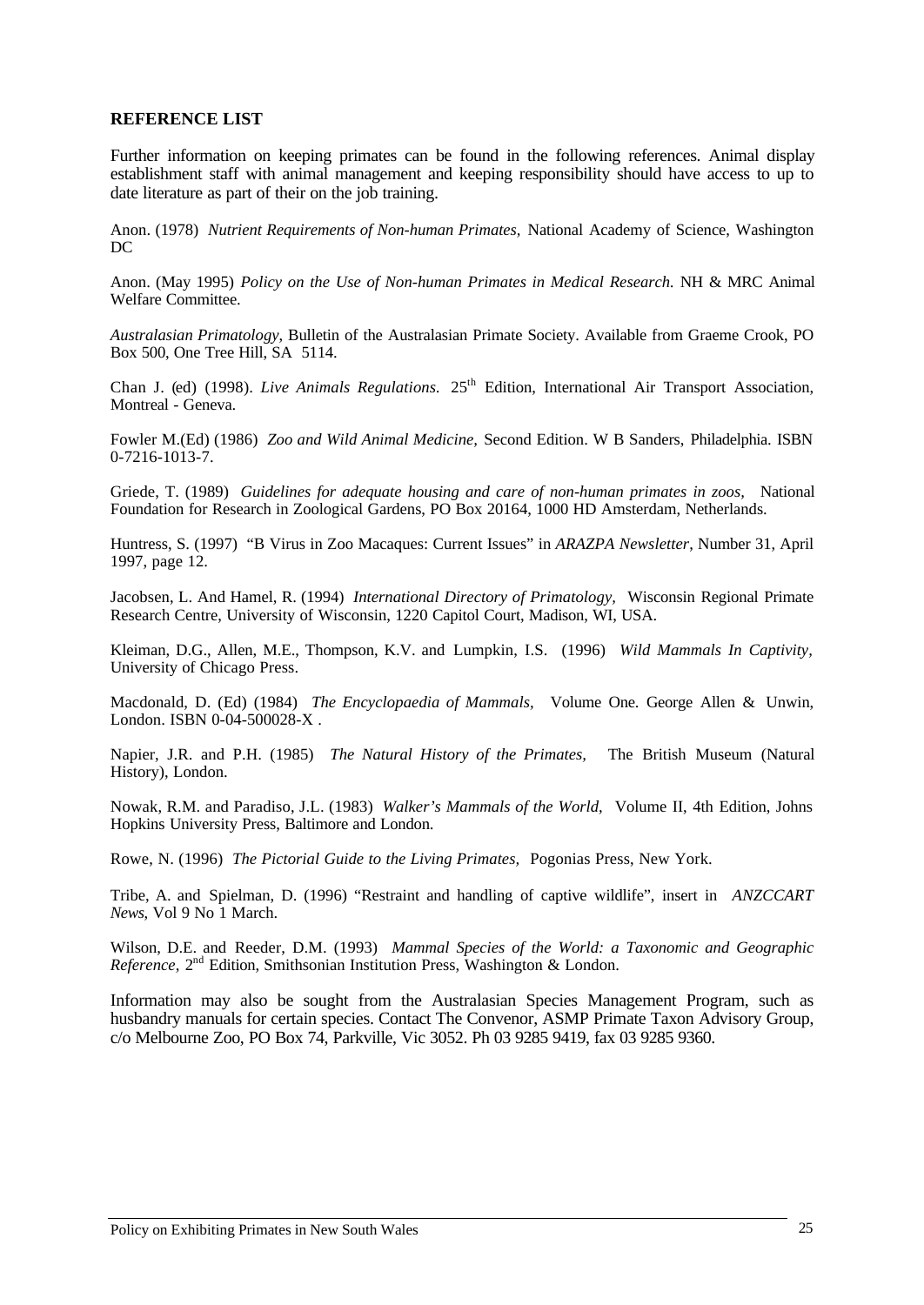## **Schedule One**: **Minimum Enclosure Dimensions**

Exhibitors are given **five years** from the date upon which the Director-General approved this policy document to phase in these enclosure dimensions. Existing exhibits that are within 10% of these dimensions will be considered to be in compliance.

Dimensions apply to the enclosure space which is actually accessible to the animals, ie, to the edge of electric fences, moats, fenced-off areas.

### **The minimum enclosure dimensions are designed to provide space for up to** *three* **adult animals, or a pair plus dependent offspring** *except for the following species:*

- a) **orangutan:** designed to provide space for up to *two* animals; and
- b) **chimpanzee and gorilla:** designed to provide space for up to *five* adults.

The minimum width and length dimensions have been calculated using each species maximum body length as the basic unit. Floor area per animal is roughly equal to 50 x (maximum body length)<sup>2</sup>. The minimum height dimensions have been calculated to allow primates to comfortably move above the reach of an adult human. (See clause 2.2.7). Maximum body lengths have been taken from Rowe, N.(1996) except for Gorilla which was provided by Dr Colin Groves, Australian National University (pers. comm.).

The species listed are those that are currently held in New South Wales. The onus is on the exhibitor wishing to introduce a new species to provide written argument for the minimum enclosure dimensions based on the formulae given in this Schedule.

**Formulae used to calculate the minimum dimensions** (values are rounded to nearest 0.5 metres see table on next page):

| For group housing of 2 or 3 animals<br>(most species)<br>(Chimpanzees and Gorillas) | Length of the enclosure <sup>a</sup>                  | 15 x maximum body length               |  |  |  |
|-------------------------------------------------------------------------------------|-------------------------------------------------------|----------------------------------------|--|--|--|
|                                                                                     | Width of enclosure <sup>b</sup>                       | 10 x maximum body length               |  |  |  |
| For group housing of 5 animals:                                                     | Length of the enclosure                               | 25 x maximum body length               |  |  |  |
|                                                                                     | Width of enclosure                                    | 10 x maximum body length               |  |  |  |
| All roofed enclosures                                                               | Minimum height of<br>roof and fence                   | $2.4m + (2 x maximum body)$<br>length) |  |  |  |
| All enclosures                                                                      | Minimum height of<br>climbing structures <sup>c</sup> | $2.4m + (2 x maximum body)$<br>length) |  |  |  |

### **For each additional animal add at least 50 x (maximum body length)<sup>2</sup> to the floor area. Minimum height of roofed enclosures is independent of the number of animals.**

 $a<sup>a</sup>$ The minimum width of an enclosure is 2.5 metres even if the formulae indicate a narrower width.

 $<sup>b</sup>$ The minimum length of an enclosure is 3.0 metres even if the formulae indicate a shorter length.</sup>

 $c$ All primate enclosures must contain at least two climbing structures with a minimum of the indicated height. Where staff routinely enter enclosures containing primates those enclosures must contain sufficient climbing structures for all the enclosed primates to simultaneously climb to the minimum height indicated.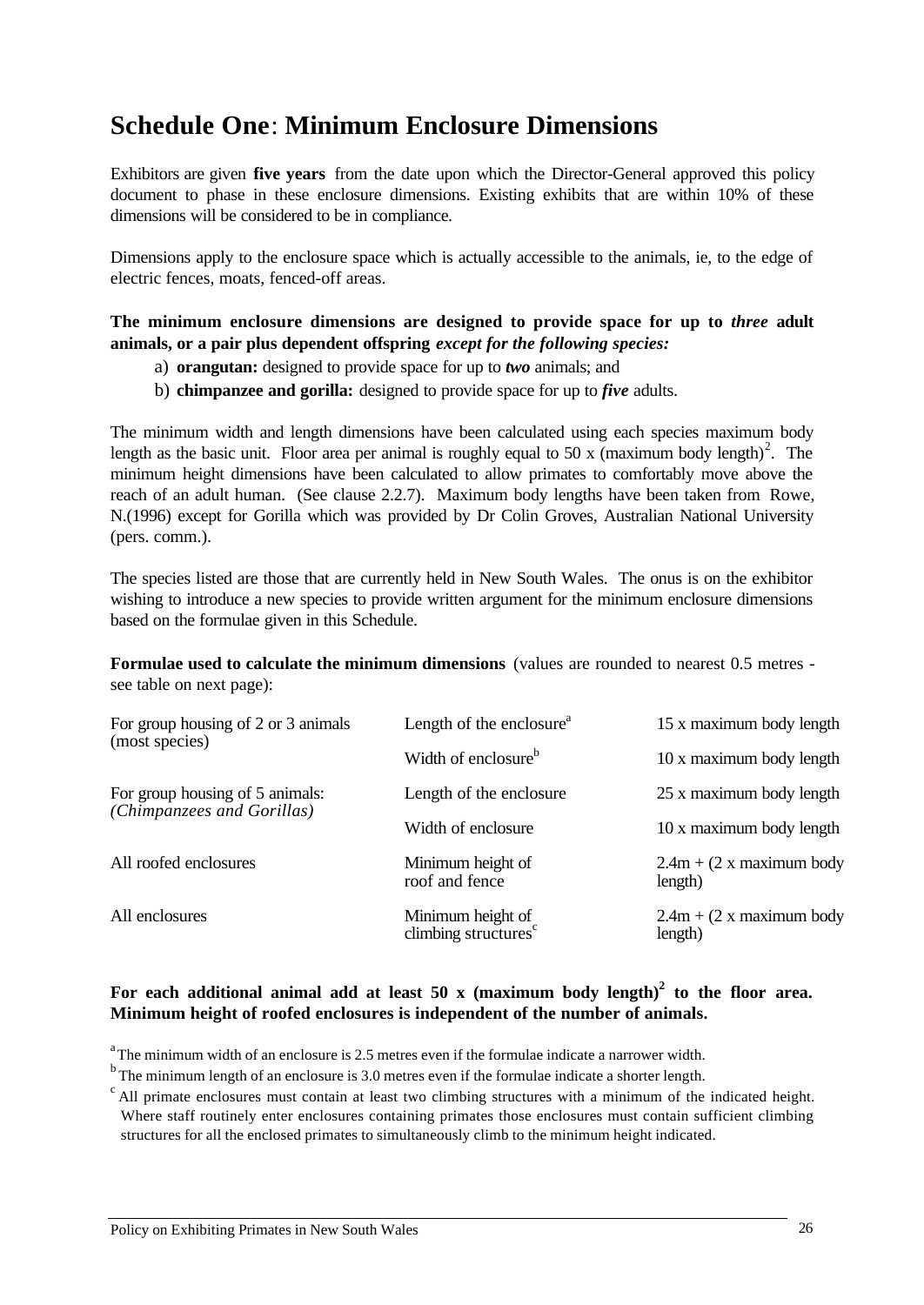## **Minimum Enclosure Dimensions**

**Note: These are basic minimum dimensions. Enclosures must be large enough that all requirements (such as cage furniture) are met.**

| Common name<br>(scientific names are given in<br>Appendix One) | Maximum<br>body length<br>(head to<br>rump)<br>(cms) | Minimum<br>width $(m)$ | Minimum<br>length(m) | Minimum height (m)<br>(of enclosure<br>roofs/climbing structures) |
|----------------------------------------------------------------|------------------------------------------------------|------------------------|----------------------|-------------------------------------------------------------------|
| Ring-tailed Lemur                                              | 43                                                   | 4.5                    | 6.5                  | 3.5                                                               |
| Ruffed Lemur                                                   | 50                                                   | 5.0                    | 7.5                  | 3.5                                                               |
| Common Marmoset                                                | 21                                                   | 2.5                    | 3.0                  | 3.0                                                               |
| <b>Pygmy Marmoset</b>                                          | 15                                                   | 2.5                    | 3.0                  | 3.0                                                               |
| Red-handed Tamarin                                             | 28                                                   | 3.0                    | 4.0                  | 3.0                                                               |
| Cotton-top Tamarin                                             | 24                                                   | 2.5                    | 4.0                  | 3.0                                                               |
| <b>Emperor Tamarin</b>                                         | 26                                                   | 2.5                    | 4.0                  | 3.0                                                               |
| Golden Lion Tamarin                                            | 34                                                   | 3.5                    | 5.0                  | 3.0                                                               |
| <b>Common Squirrel Monkey</b>                                  | 37                                                   | 3.5                    | 5.5                  | 3.0                                                               |
| Brown or Black-capped Capuchin                                 | 49                                                   | 5.0                    | 7.5                  | 3.5                                                               |
| <b>Black-handed Spider Monkey</b>                              | 63                                                   | 6.5                    | 9.5                  | 3.5                                                               |
| <b>Entellus Langur</b>                                         | 78                                                   | 8.0                    | 11.5                 | 4.0                                                               |
| Eastern Black and White Colobus                                | 67                                                   | 6.5                    | 10.0                 | 3.5                                                               |
| Guinea or Western Baboon                                       | 69                                                   | 7.0                    | 10.5                 | 4.0                                                               |
| Chacma Baboon                                                  | 82                                                   | 8.0                    | 12.5                 | 4.0                                                               |
| Hamadryas Baboon                                               | 75                                                   | 7.5                    | 11.5                 | 4.0                                                               |
| Mandrill                                                       | 81                                                   | 8.0                    | 12.0                 | 4.0                                                               |
| De Brazza's Monkey                                             | 60                                                   | 6.0                    | 9.0                  | 3.5                                                               |
| Rhesus Macaque                                                 | 64                                                   | 6.5                    | 9.5                  | 3.5                                                               |
| Pigtail Macaque                                                | 56                                                   | 5.5                    | 8.5                  | 3.5                                                               |
| Crab-eating Macaque                                            | 65                                                   | 6.5                    | 10.0                 | 3.5                                                               |
| Stump-tail Macaque                                             | 65                                                   | 6.5                    | 10.0                 | 3.5                                                               |
| <b>Bonnet Macaque</b>                                          | 59                                                   | 6.0                    | 9.0                  | 3.5                                                               |
| Patas Monkey                                                   | 88                                                   | 9.0                    | 13.0                 | 4.0                                                               |
| Lar Gibbon                                                     | 59                                                   | 6.0                    | 9.0                  | 3.5                                                               |
| Mueller's Gibbon                                               | 47                                                   | 4.5                    | 7.0                  | 3.5                                                               |
| Siamang                                                        | 89                                                   | 9.0                    | 13.5                 | 4.0                                                               |
| Chimpanzee*                                                    | 96                                                   | 9.5                    | 24.0                 | 4.5                                                               |
| Orangutan +                                                    | 97                                                   | 9.5                    | 14.5                 | 4.5                                                               |
| Lowland Gorilla*                                               | 120                                                  | 12.0                   | 30.0                 | 5.0                                                               |

\* exhibits to house these species must be built to accommodate a minimum of five animals to allow for normal social groupings.

+ may be exhibited as single male, a single female plus offspring, or as a pair (temporarily) for mating purposes. Therefore the minimum enclosure size is designed to give space for up to two adult animals.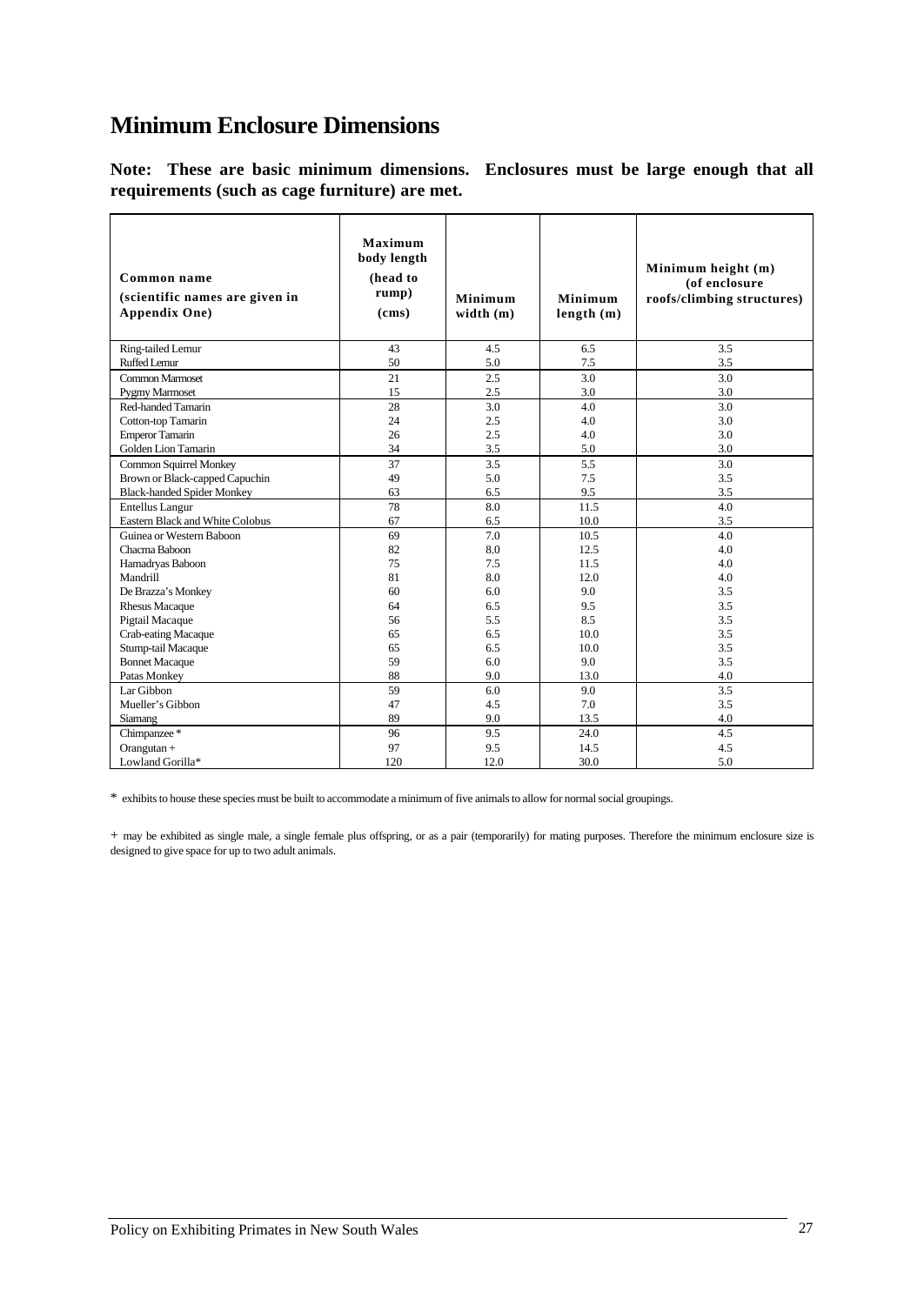## **Schedule Two: Minimum Barrier Requirements.**

#### **Barriers**

This schedule sets requirements for enclosure barriers incorporating wet moats or wire-meshed fences and roofs. Other barriers (including non-physical) may be used if the exhibitor satisfies the Director-General that the enclosed animals will be contained.

#### **Minimum height of perimeter moat wall above maximum water level**

A wet moat requires a perimeter moat wall (e.g. smooth-faced) which cannot be scaled by the primate species kept in the enclosure. The minimum height of the perimeter moat wall above the moat's maximum water level has been calculated for each species by multiplying the maximum body length by 1.3 (for species recorded by Rowe (1996) as having an intermembral index of 120 or greater), by 1.2 (for species recorded by Rowe (1996) as having an intermembral index of 90 or greater but less than 120), or by 1.1 (for species recorded by Rowe (1996) as having an intermembral index of less than 90) and rounding the result up to the next 0.05 metres. This height should be longer than a primate's arm of that species and prevent it, when in the water, from being able to reach the top of the wall to obtain purchase.

**Note**: approval to utilise a perimeter moat wall lower than the minimum height may be granted if an electric hot-wire is appropriately installed on the perimeter moat wall above the maximum water level of the moat (i.e. above overflow outlets and not able to be touched by members of the public).

#### **Minimum moat width**

Many of the minimum moat widths are based on Griede's (1989) data on jump distances (where this appears to apply to horizontal jump distances). Minimum moat widths for other species have been calculated by using Griede's data on jump distances for related species or similarly-sized animals.

#### **Minimum depth of water at perimeter moat wall**

The minimum depth of water at the moat's perimeter wall has been calculated for each species by multiplying the maximum body length by 2.0 (for species recorded by Rowe (1996) as having an intermembral index of less than 80), by 1.75 (for species recorded by Rowe (1996) as having an intermembral index of greater than 80 but less than 100) and by 1.5 (for species recorded by Rowe (1996) as having an intermembral index of greater or equal to 100).

Unless otherwise approved by the Director-General, the floor of the moat must slope upwards from the bottom of the perimeter moat wall at a constant angle to the edge of the land area provided for the animals so that the chance of the primates slipping into deeper water is minimised.

The moat shall incorporate an automatic filling device which ensures water levels do not fall below the minimum moat depth. Exhibit moats may be provided with a narrow submerged keeper walkway to provide access across the moat provided that it is not visible to the animals and is at least 20 cm below the water surface.

**Note**: approval to utilise a moat wall with less than the indicated minimum depth of water at the perimeter moat wall may be granted if an electric hot-wire is appropriately installed on the perimeter moat wall above the maximum water level of the moat (i.e. above overflow outlets and not able to be touched by members of the public).

#### **Minimum mesh wire diameter**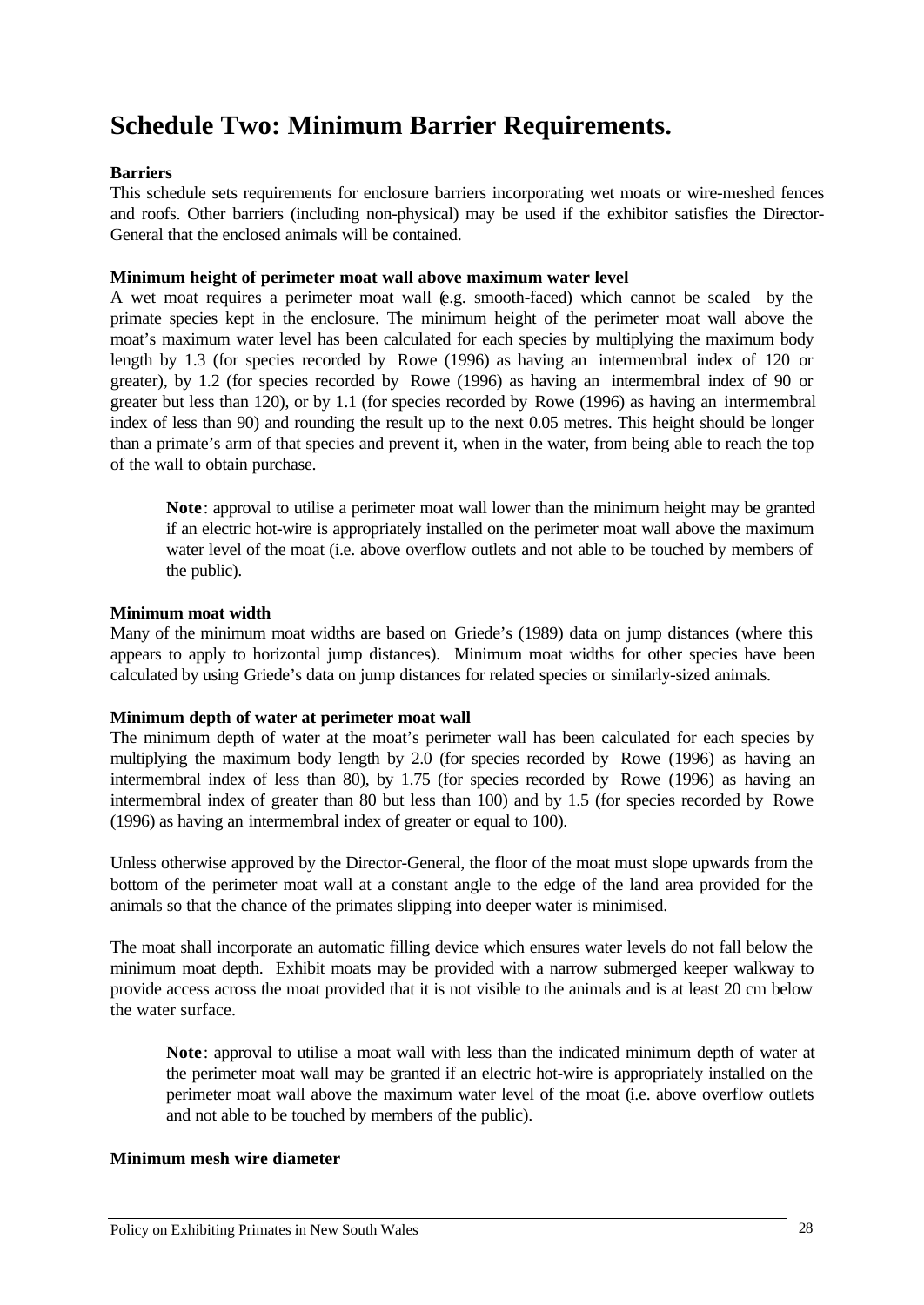A minimum wire diameter of 0.80 mm is required for primate species recorded by Rowe (1996) as having a maximum weight of 1.0 kg or less.

A minimum wire diameter of 1.25mm is required for primate species recorded by Rowe (1996) as having a maximum weight of more than 1.0 kg but less than or equal to 2.0 kg.

A minimum wire diameter of 2.5mm is required for primate species recorded by Rowe (1996) as having a maximum weight of more than 2.0kg but less than or equal to 5.0kg.

A minimum wire diameter of 3.15mm is required for primate species recorded by Rowe (1996) as having a maximum weight of more than 5.0kg but less than or equal to 15kg.

A minimum wire diameter of 4.00mm is required for primate species recorded by Rowe (1996) as having a maximum weight of more than 15.0kg but less than or equal to 30kg.

Wire mesh fences are not recommended for species recorded by Rowe (1996) as having a maximum weight of more than 30.0kg.

#### **Maximum mesh dimensions**

Maximum mesh dimensions have been set to minimise the possibility of juvenile animals passing through the mesh.

A maximum mesh dimension of 10mm x 10mm is required for primate species recorded by Rowe (1996) as having a maximum body length of  $\leq$  18cm.

A maximum mesh dimension of 10mm x 25mm is required for primate species recorded by Rowe (1996) as having a maximum body length of  $> 18$ cm and  $< 25$ cm.

A maximum mesh dimension of 25mm x 25mm is required for primate species recorded by Rowe (1996) as having a maximum body length of  $> 25$ cm and  $< 50$ cm.

A maximum mesh dimension of 50mm x 50mm is required for primate species recorded by Rowe (1996) as having a maximum body length of  $>$  50cm and  $<$  65cm.

A maximum mesh dimension of 75mm x 50mm is required for primate species recorded by Rowe (1996) as having a maximum body length of  $> 65$ cm.

*See the table on the following page for species-specific minimum barrier requirements*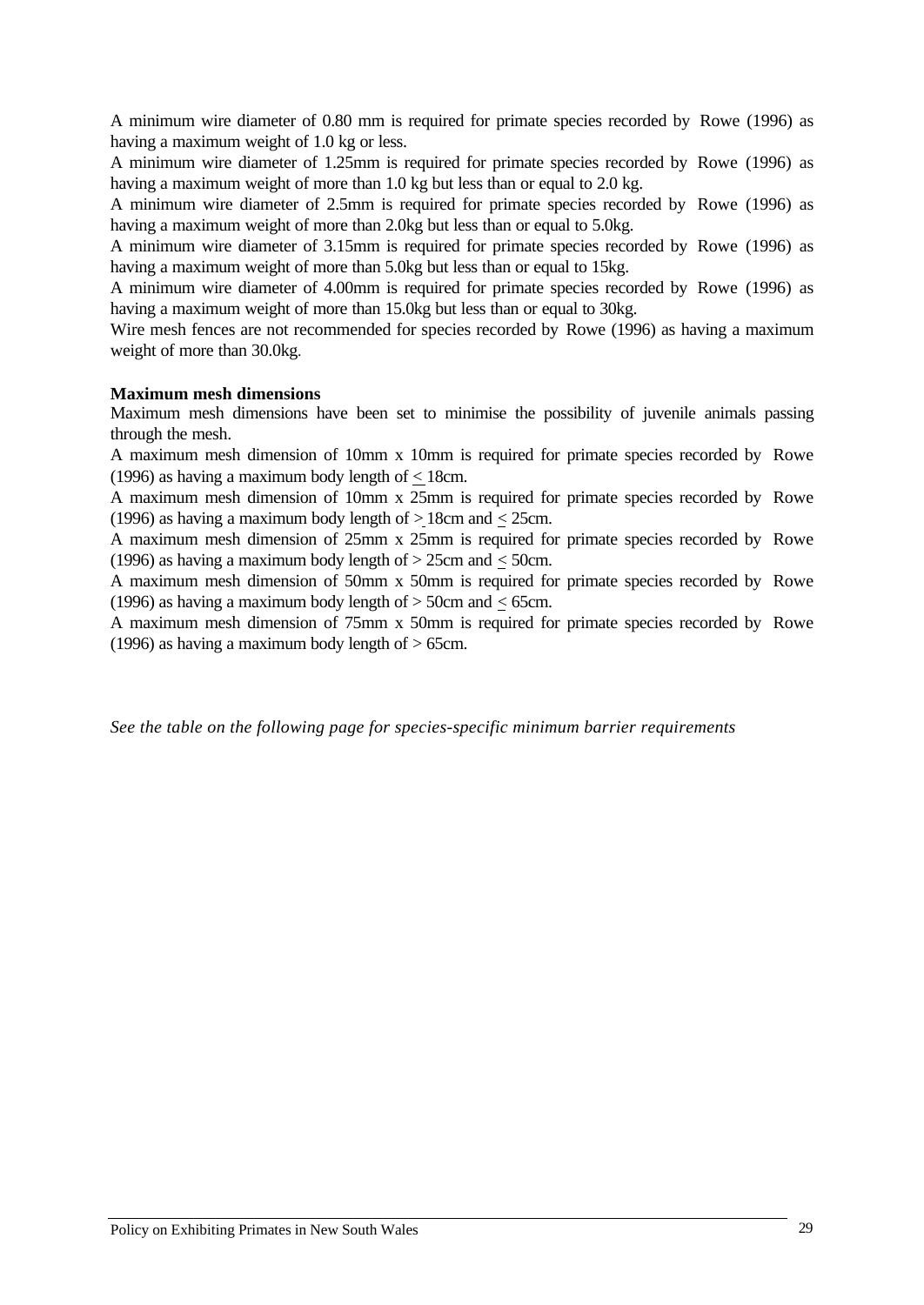| <b>Common name</b><br>(scientific names are given in<br><b>Appendix One)</b> | <b>Intermembral</b><br><b>Index</b> | Minimum height of<br>perimeter moat<br>wall above<br>maximum water<br>level(m) | Minimum depth of<br>water at perimeter<br>moat wall (m) | Minimum moat<br>width (m) | <b>Minimum mesh</b><br>wire diameter (mm) | <b>Maximum mesh</b><br>dimensions (mm) |
|------------------------------------------------------------------------------|-------------------------------------|--------------------------------------------------------------------------------|---------------------------------------------------------|---------------------------|-------------------------------------------|----------------------------------------|
| Ring-tailed Lemur<br><b>Ruffed Lemur</b>                                     | 70<br>72                            | 0.50<br>0.55                                                                   | 0.90<br>1.00                                            | 3.0<br>3.0                | 2.50<br>2.50                              | 25 x 25                                |
|                                                                              |                                     |                                                                                |                                                         |                           |                                           | 25 x 25                                |
| <b>Common Marmoset</b>                                                       | 75                                  | 0.25                                                                           | 0.45                                                    | 2.0                       | 0.80                                      | 12 x 12                                |
| Pygmy marmoset                                                               | 83                                  | 0.20                                                                           | 0.30                                                    | 2.0                       | 0.80                                      | $12 \times 12$                         |
| Red-handed Tamarin                                                           | 74                                  | 0.30                                                                           | 0.60                                                    | 2.0                       | 0.80                                      | 25 x 25                                |
| Cotton-top Tamarin                                                           | 74                                  | 0.30                                                                           | 0.50                                                    | 2.0                       | 0.80                                      | $12 \times 12$                         |
| <b>Emperor Tamarin</b>                                                       | 75                                  | 0.30                                                                           | 0.55                                                    | 2.0                       | 0.80                                      | 25 x 25                                |
| Golden Lion Tamarin                                                          | 87                                  | 0.40                                                                           | 0.60                                                    | 2.0                       | 0.80                                      | 25 x 25                                |
| <b>Common Squirrel Monkey</b>                                                | 79                                  | 0.40                                                                           | 0.75                                                    | 2.5                       | 1.25                                      | 25 x 25                                |
| Brown or Black-capped                                                        | 82                                  | 0.55                                                                           | 0.85                                                    | 3.0                       | 2.50                                      | 25 x 25                                |
| Capuchin<br><b>Black-handed Spider Monkey</b>                                | 105                                 | 0.75                                                                           | 0.95                                                    | 3.5                       | 3.15                                      | 50 x 50                                |
| <b>Entellus Langur</b>                                                       | 83                                  | 0.85                                                                           | 1.40                                                    | 5.0                       | 4.00                                      | 75 x 50                                |
| Eastern Black and White<br>Colobus                                           | 79                                  | 0.75                                                                           | 1.35                                                    | 5.0                       | 3.15                                      | 75 x 50                                |
| Guinea or Western Baboon                                                     | (94)                                | 0.85                                                                           | 1.20                                                    | 3.5                       | 4.00                                      | $75 \times 50$                         |
| Chacma Baboon                                                                | 94                                  | 1.00                                                                           | 1.45                                                    | 3.5                       | 4.00                                      | 75 x 50                                |
| Hamadryas Baboon                                                             | 94                                  | 0.90                                                                           | 1.35                                                    | 3.5                       | 4.00                                      | 75 x 50                                |
| Mandrill                                                                     | 96                                  | 1.00                                                                           | 1.45                                                    | 3.5                       | 4.00                                      | 75 x 50                                |
| De Brazza's Monkey                                                           | 82                                  | 0.75                                                                           | 1.05                                                    | 3.5                       | 3.15                                      | 50 x 50                                |
| <b>Rhesus Macaque</b>                                                        | 93                                  | 0.80                                                                           | 1.15                                                    | 3.5                       | 3.15                                      | 50 x 50                                |
| Pigtail Macaque                                                              | 92                                  | 0.70                                                                           | 1.00                                                    | 3.5                       | 3.15                                      | 50 x 50                                |
| Crab-eating Macaque                                                          | 93                                  | 0.80                                                                           | 1.15                                                    | 3.5                       | 3.15                                      | 50 x 50                                |
| Stump-tail Macaque                                                           | 98                                  | 0.80                                                                           | 1.15                                                    | 3.5                       | 3.15                                      | $50 \, \rm{x}$ $50$                    |
| <b>Bonnet Macaque</b>                                                        | (93)                                | 0.70                                                                           | 1.05                                                    | 3.5                       | 3.15                                      | 50 x 50                                |
| Patas Monkey                                                                 | 92                                  | 1.05                                                                           | 1.55                                                    | 3.5                       | 3.15                                      | 75 x 50                                |
| Lar Gibbon                                                                   | 130                                 | 0.80                                                                           | 0.90                                                    | 5.0                       | 3.15                                      | 50 x 50                                |
| Mueller's Gibbon                                                             | 129                                 | 0.65                                                                           | 0.70                                                    | 5.0                       | 3.15                                      | 25 x 25                                |
| Siamang                                                                      | 147                                 | 1.15                                                                           | 1.35                                                    | 5.0                       | 3.15                                      | 75 x 50                                |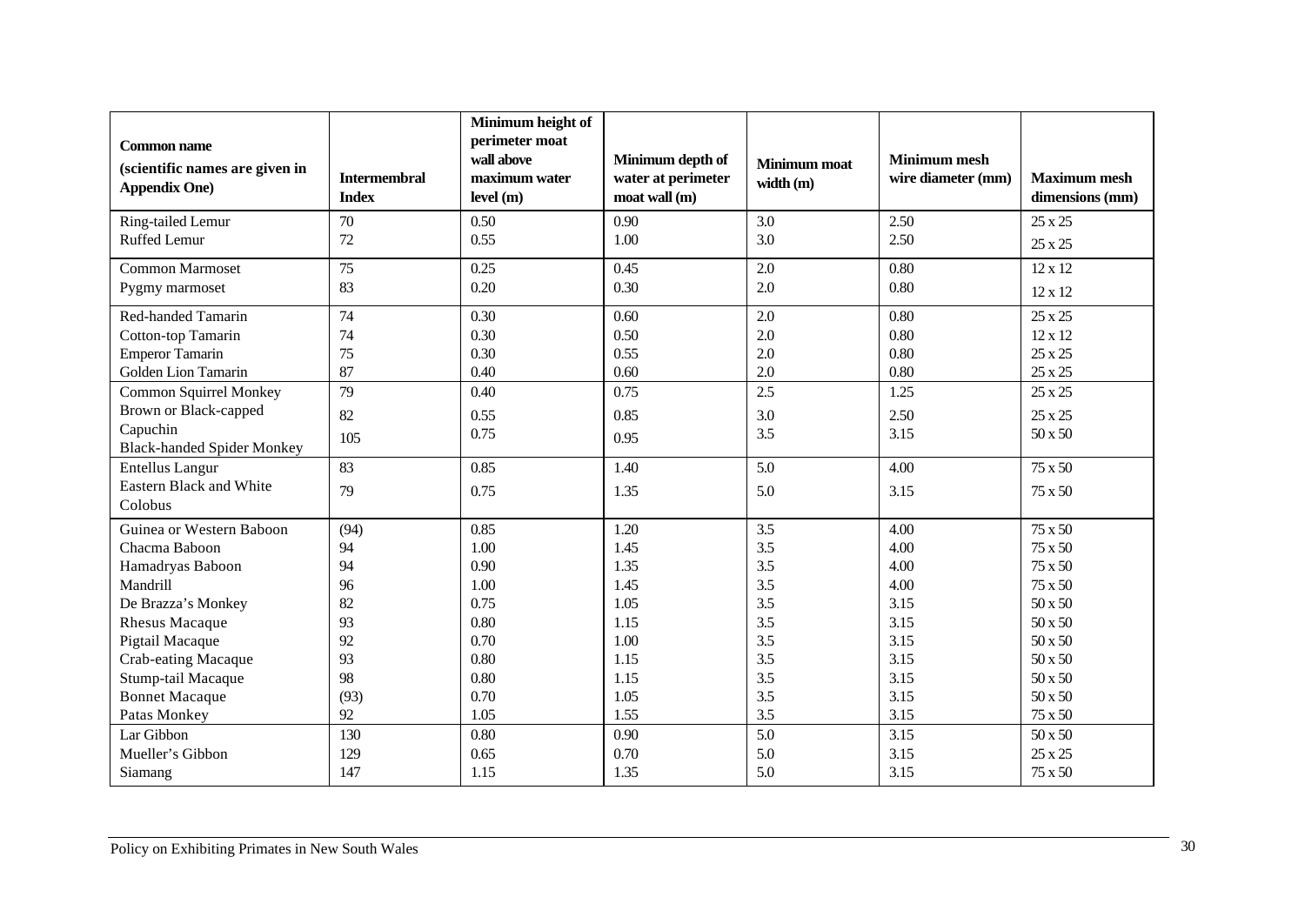| $\sim$ $\cdot$<br>Chimpanzee | 106 | --<br><b>1.IJ</b> | $\overline{\phantom{a}}$<br>1.45 | ຼ  |  |
|------------------------------|-----|-------------------|----------------------------------|----|--|
| Orangutan<br>. .             | 139 | 1.30              | 1.45                             | ຼ  |  |
| Gorilla<br>$\sim$            | 116 | $\Lambda$<br>1.42 | 1.80                             | ູ. |  |

\* mesh is not recommended for use in these species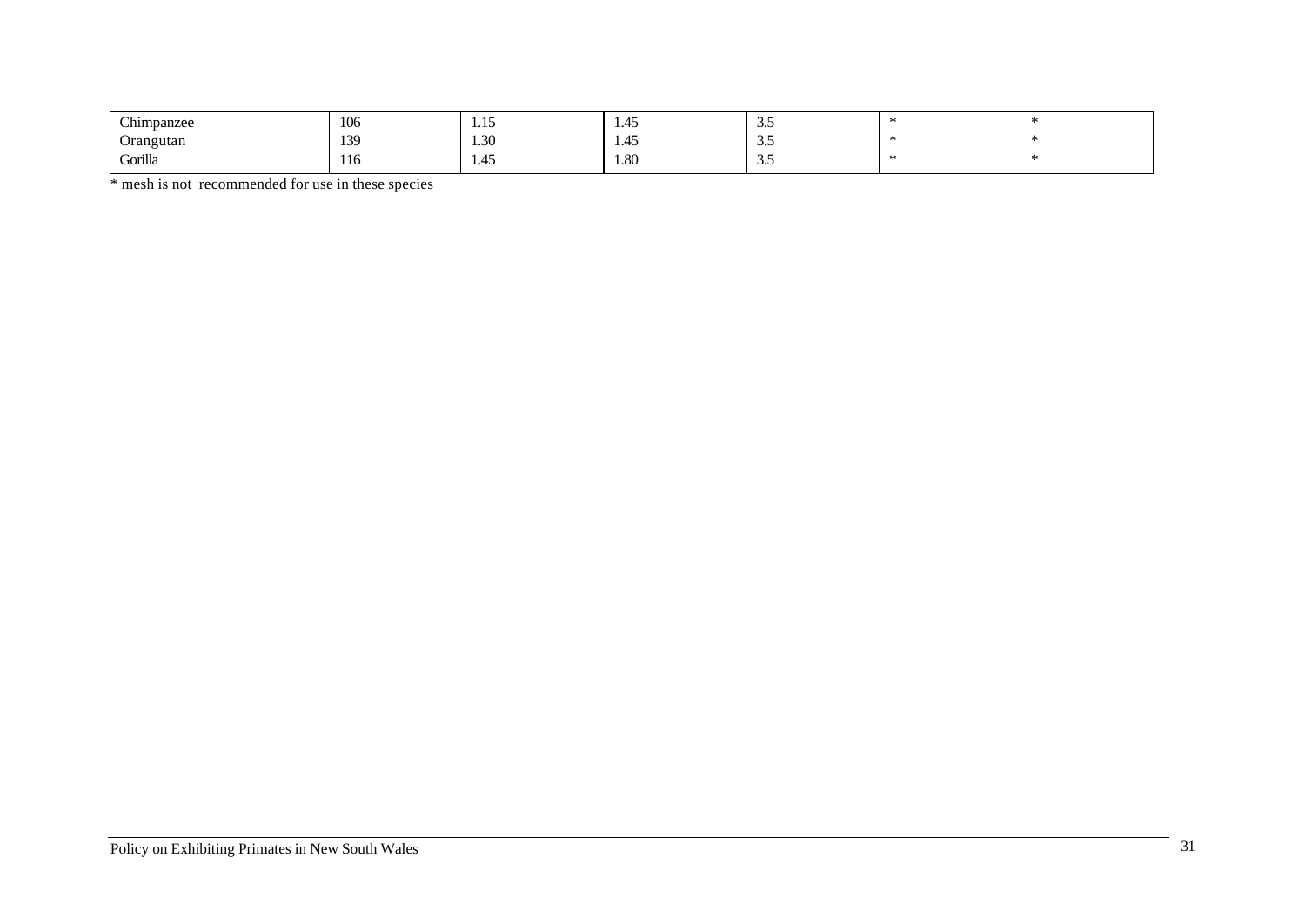## **Schedule Three: Groups and Minimum Exhibit Furniture**

The following table contains the requirements for groups in captivity and exhibit furniture as per clauses 2.1.2 and 2.3.1.

#### These are **in addition to those requirements stipulated under Sections 2.2, 2.3, 2.4, 2.5, 2.7 and 4.4.**

Basic biology and further information is contained in Appendices Two and Three

#### **Key to Table**

#### **Group Types**

- 1. adult female group with or without offspring, or adult male group.
- 2. females with their offspring plus one adult male.
- 3. one pair plus offspring, (males must be removed once they reach maturity if necessary to avoid aggression).
- 4. juvenile group.
- 5. group comprised of adult males and females and their offspring males should be able to remove themselves out of sight of each other.

### **Minimum Exhibit Furniture**

- 6. sitting or sleeping perches at least 2.0 metres above ground and of sufficient number to allow each adult animal to be by itself but also to allow for more than one animal to sit for mutual grooming etc.
- 7. sitting or sleeping perches at least 1.0 metre above ground and of sufficient number to allow each adult animal to be by itself but also to allow for more than one animal to sit for mutual grooming etc.
- 8. elevated next box large enough for the whole family with an entrance wide enough for an adult carrying young.
- 9. at least 4 horizontal pathways in upper half of the exhibit of a mixture of flexible and rigid materials and of a diameter appropriate to the size of the species.
- 10. at least 4 horizontal pathways of rigid or semi-rigid materials.
- 11. at least 4 vertical pathways in upper half of exhibit, of a mixture of flexible and rigid materials such as ropes, bamboo or tree limbs.
- 12. one elevated feeding platform for each adult in the group.
- 13. access to water for swimming.
- 14. areas for sitting at or near ground level for the animals to sun themselves.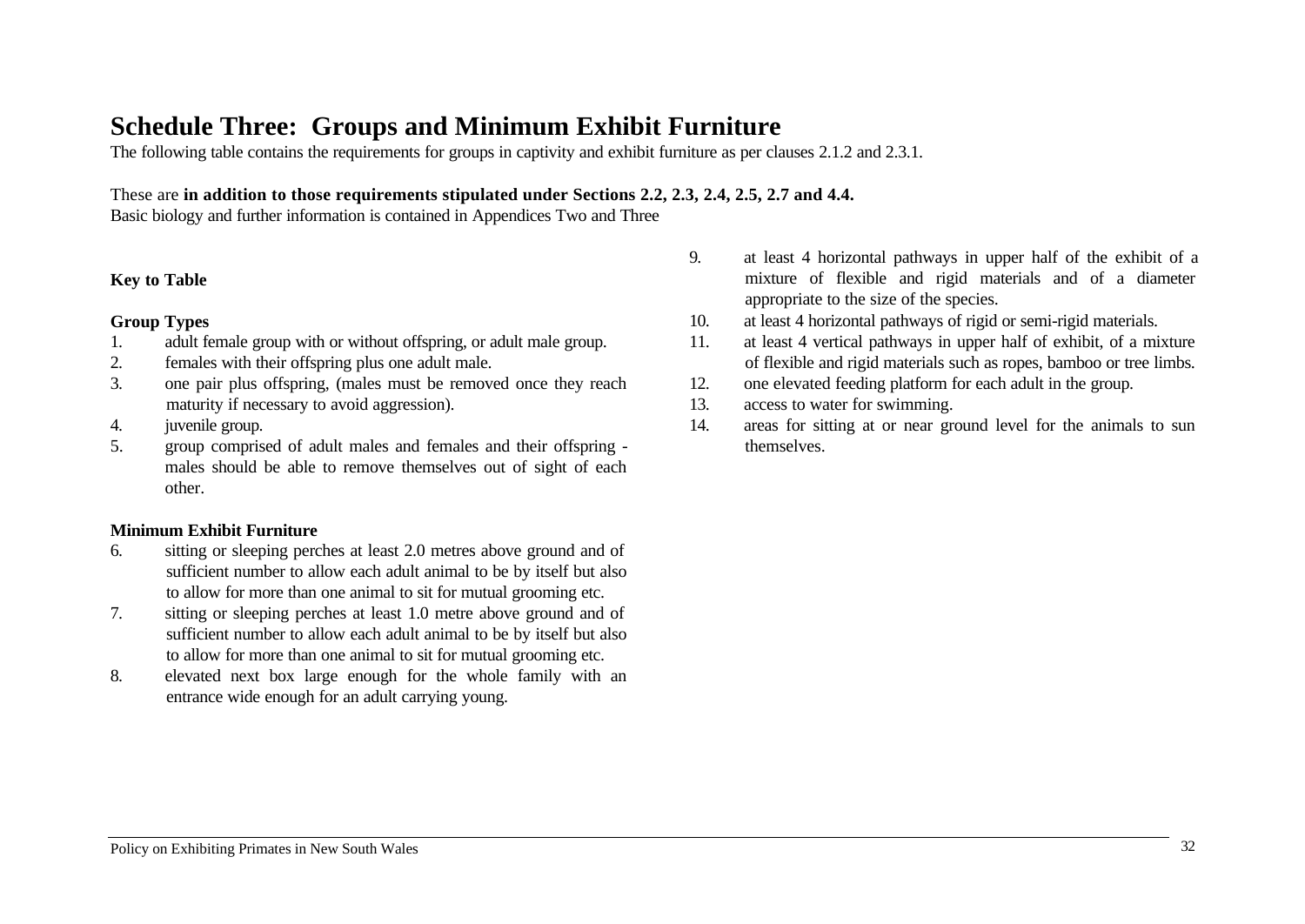|                                                                    |                                                    |     |              | <b>Group Types</b> |              |     | <b>Minimum Exhibit Furniture</b> |  |   |              |                 |              |                 |     |    |
|--------------------------------------------------------------------|----------------------------------------------------|-----|--------------|--------------------|--------------|-----|----------------------------------|--|---|--------------|-----------------|--------------|-----------------|-----|----|
| <b>Common Name</b><br>(Scientific name see<br><b>Appendix One)</b> | <b>Arboreal or</b><br><b>Terrestrial</b>           |     | $\mathbf{2}$ | 3                  | 4            | 5   | 6                                |  | 8 | 9            | $\overline{10}$ | 11           | $\overline{12}$ | 13  | 14 |
| <b>Ring tailed Lemur</b>                                           | semi-arboreal                                      |     |              |                    |              |     |                                  |  |   |              |                 |              |                 |     |    |
| Ruffed Lemur                                                       | arboreal                                           |     |              |                    |              |     |                                  |  |   |              |                 |              |                 |     |    |
| <b>Marmosets and Tamarins</b>                                      | arboreal                                           |     |              | $\checkmark$       |              |     |                                  |  |   |              |                 |              |                 |     |    |
| Capuchins                                                          | arboreal                                           |     |              |                    |              |     |                                  |  |   |              |                 |              |                 |     |    |
| Squirrel monkeys                                                   | arboreal but may<br>descend to ground<br>to forage |     |              |                    |              |     |                                  |  |   | $\checkmark$ |                 |              |                 |     |    |
| Spider monkeys                                                     | arboreal                                           |     |              |                    |              |     |                                  |  |   |              |                 |              |                 |     |    |
| Entellus langur                                                    | semi-arboreal                                      |     |              |                    |              |     |                                  |  |   |              |                 |              |                 |     |    |
| Colobus monkeys                                                    | arboreal                                           |     |              |                    |              |     |                                  |  |   |              |                 |              |                 |     |    |
| <b>Baboons</b>                                                     | terrestrial                                        |     |              |                    |              |     |                                  |  |   |              |                 |              |                 |     |    |
| Mandrill                                                           | semi-arboreal                                      |     |              |                    |              |     |                                  |  |   |              |                 |              |                 |     |    |
| De Brazza's monkey                                                 | semi-arboreal                                      |     |              |                    |              |     |                                  |  |   |              |                 |              |                 |     |    |
| Macaques                                                           | semi-arboreal, M.<br>arctoides more<br>terrestrial |     |              |                    |              |     |                                  |  |   | $\checkmark$ |                 |              |                 | (a) |    |
| Patas monkey                                                       | terrestrial                                        |     |              |                    |              |     |                                  |  |   |              |                 |              |                 |     |    |
| Gibbons/Siamang                                                    | highly arboreal                                    |     |              | $\checkmark$       |              |     | ✓                                |  |   | ℐ            |                 |              |                 |     |    |
| Common chimpanzee                                                  | terrestrial, also<br>arboreal                      |     |              |                    |              | (b) | (c)                              |  |   |              |                 |              |                 |     |    |
| Orangutan                                                          | arboreal                                           | (d) |              |                    | $\checkmark$ |     | ✓<br>(c)                         |  |   | ✓            |                 | $\checkmark$ | ✓               |     |    |
| Gorilla                                                            | terrestrial, do<br>climb                           |     |              |                    |              |     | (c)                              |  |   |              |                 |              |                 |     |    |

(a) *M. fascicularis* only (b) Related females should be kept together<br>
(c) Require nesting material daily

(c) Require nesting material daily<br>(d) To be kept as single adults, as

To be kept as single adults, as a single adult female with offspring, or temporarily as a pair during mating.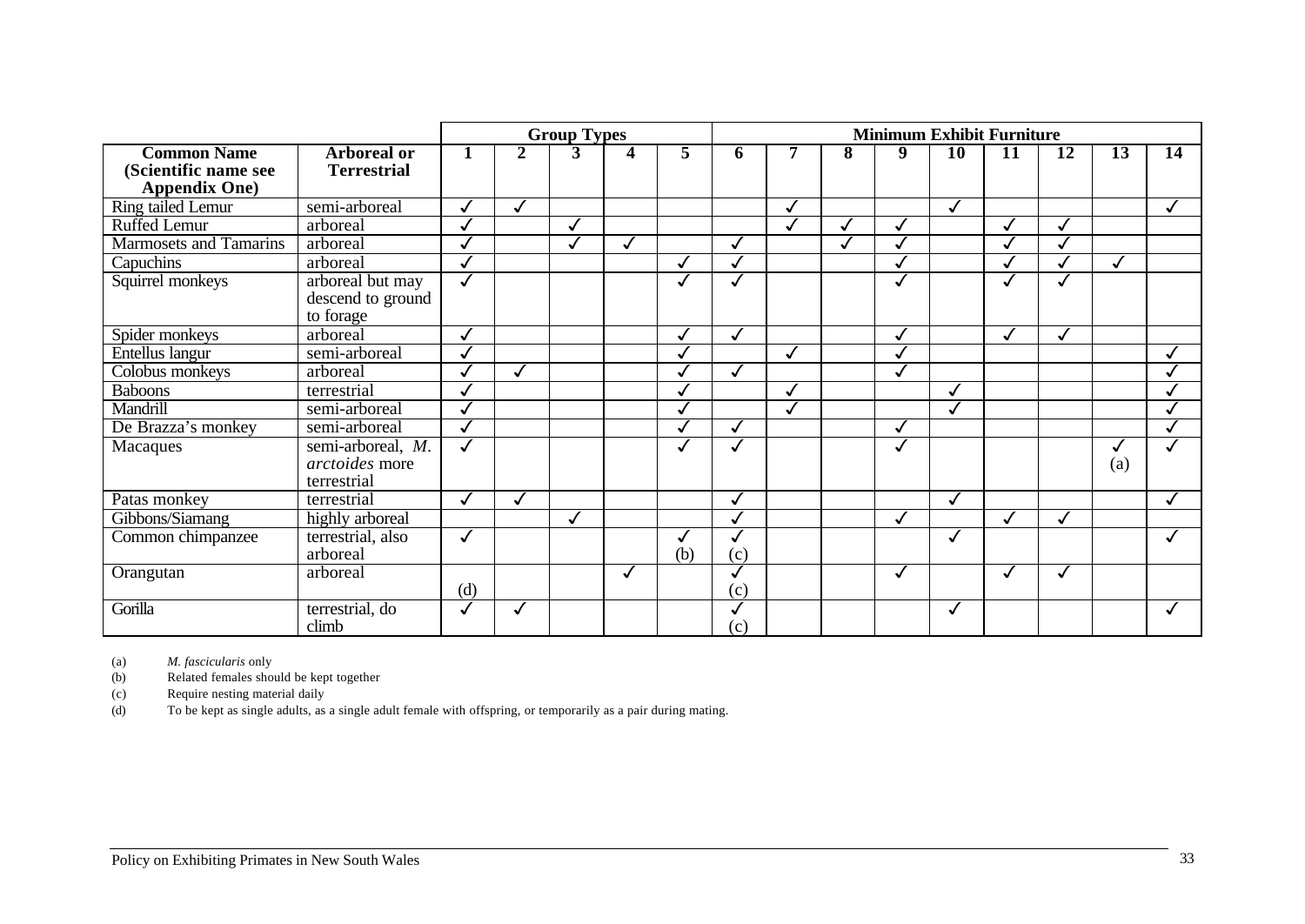## **Schedule Four: Transport**

*These requirements have been extracted from the 25th edition of the IATA Live Animals Regulations and is reproduced with the permission of the International Air Transport Association. Any reference in this Schedule to a chapter or an exception is a reference to a chapter or an exemption in the 25th edition of the IATA Live Animals Regulations.*

### **GENERAL CONTAINER REQUIREMENTS FOR MONKEYS AND NON-HUMAN PRIMATES (CR 31-34)**

### **Design and Construction**

Primates must be carried in closed containers. The containers must be well constructed. Dimensions, where stated, are length, width and height.

The container must be well constructed and be able to withstand other freight damaging it or causing the structure to buckle or bend. It must be rigid enough to prevent the animal escaping through gaps at the seams or joints. Certain species require re-enforced containers due to size and weight.

It must be constructed of non-toxic materials. Chemically impregnated wood may be poisonous which must not be used.

The container must be suitable to keep the animal inside at all times and protect the animal from unauthorised access. The door must be constructed so that accidental opening cannot occur, either from the inside or the outside.

The container must not cause the animal to damage itself. All inside edges must be smooth or rounded. There must be no sharp projections, such as nails, upon which the animal can injure itself. Joints of a wooden container must be made so that they cannot be damaged by the animal gnawing or clawing the container from the inside.

The container must be clean and leak-proof. If the container is to be reused, it must be cleaned thoroughly and then either disinfected or sterilised prior to reuse. Absorbent bedding must be provided by the shipper that is suitable for the species. Straw is unacceptable as many countries prohibit its importation.

It must be easy for staff to handle and provide the handlers protection from being clawed or bitten by the animal. Spacer devices must be incorporated into the design as they will provide handles for moving the container as well as preventing the ventilation openings becoming blocked by other freight. Handles may be attached in addition to the spacer bars.

If forklift spacers are required they must be at least 5 cm (2 in) thick. Allowance for the extra height must be made when calculating the dimensions of the container.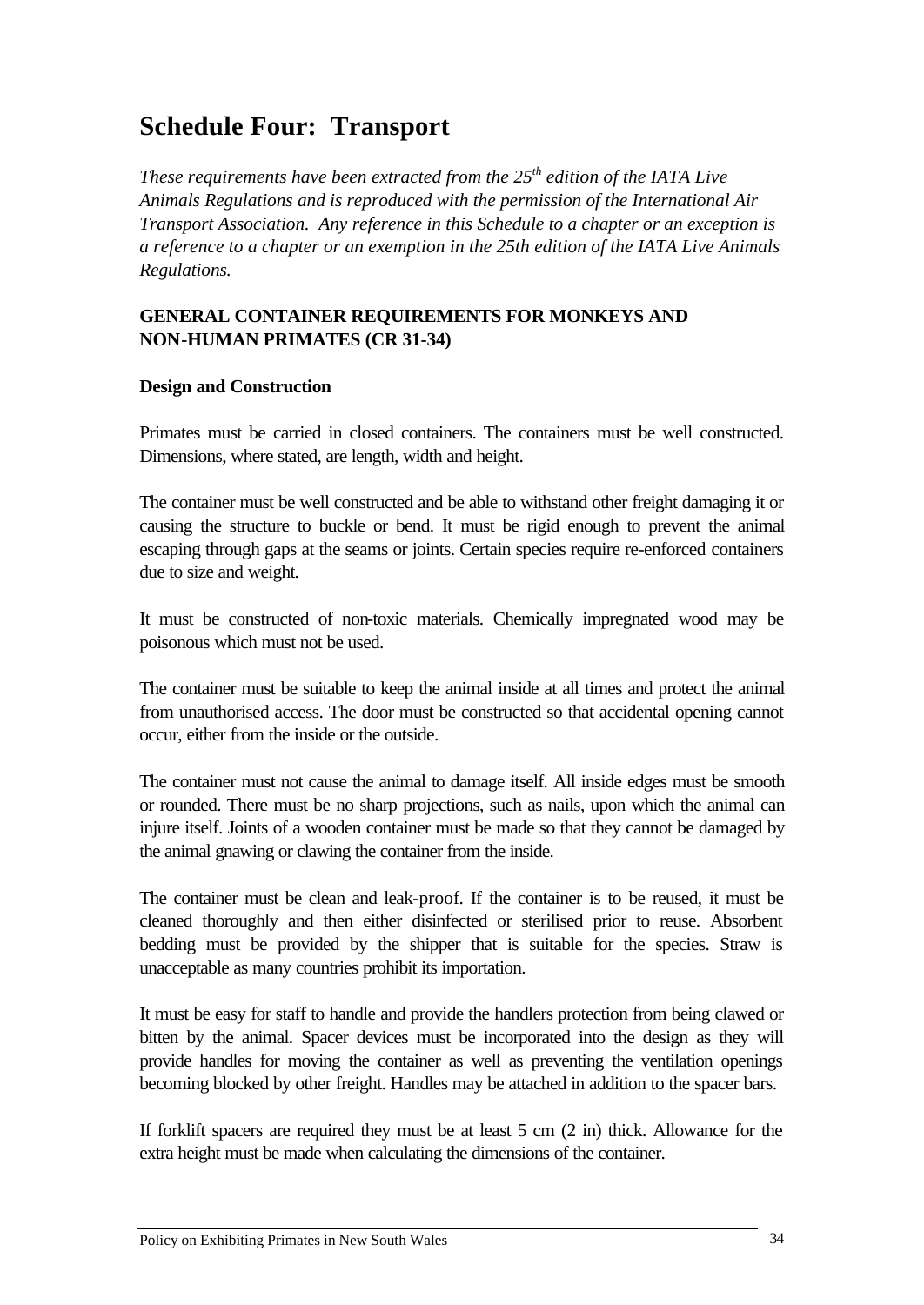Suitably modified plastic pet containers are suitable for use in the shipment of some smaller species, such as Lemur and Bush Baby, when shipped individually or as small numbers of compatible animals. The container must be finger proof and have a secure fastening in accordance with the general species requirements. The container must be correctly labelled according to IATA standards. If the container has wheels, they must be removed or rendered inoperable.

### **Dimensions and Stocking Density**

Dimensions of containers shown in these Regulations are illustrative and therefore must be related to the actual size of the animal for which the container is constructed. It must allow the animal to stand, turn and lie down in a natural manner.

### **Ventilation**

The container must be adequately ventilated on at least three sides, with the majority of the ventilation being provided on the upper part of the container. The ventilation openings must be small enough so that any part of the animal cannot protrude from the container and they must be covered with a light material such as muslin.

### **Feeding and Watering**

Food and water containers must be provided, either fixed inside the container or attached to it with a means of access provided, in case of undue delays during the journey. These containers must have rounded edges and be made of nontoxic material suitable for the species. Shipper's instructions for feeding and watering must be given in writing at the time of acceptance.

Feeding and watering instructions must be affixed to the container and a copy accompany the documents. Any feed or water given must be recorded on the container instructions with the date and time of supply.

Food must be provided by the shipper but it must be checked that it does not contravene any regulations of the country(-ies) of transit or importation. In the case of sealed containers, feeding is not possible and the shipper must be aware of this fact.

### **Labelling and Marking**

The container must be correctly labelled. Labels must not block ventilation holes, especially on small containers. Any labelling, especially on small containers must not occlude ventilation openings.

### **Specific Pathogen Free (SPF)**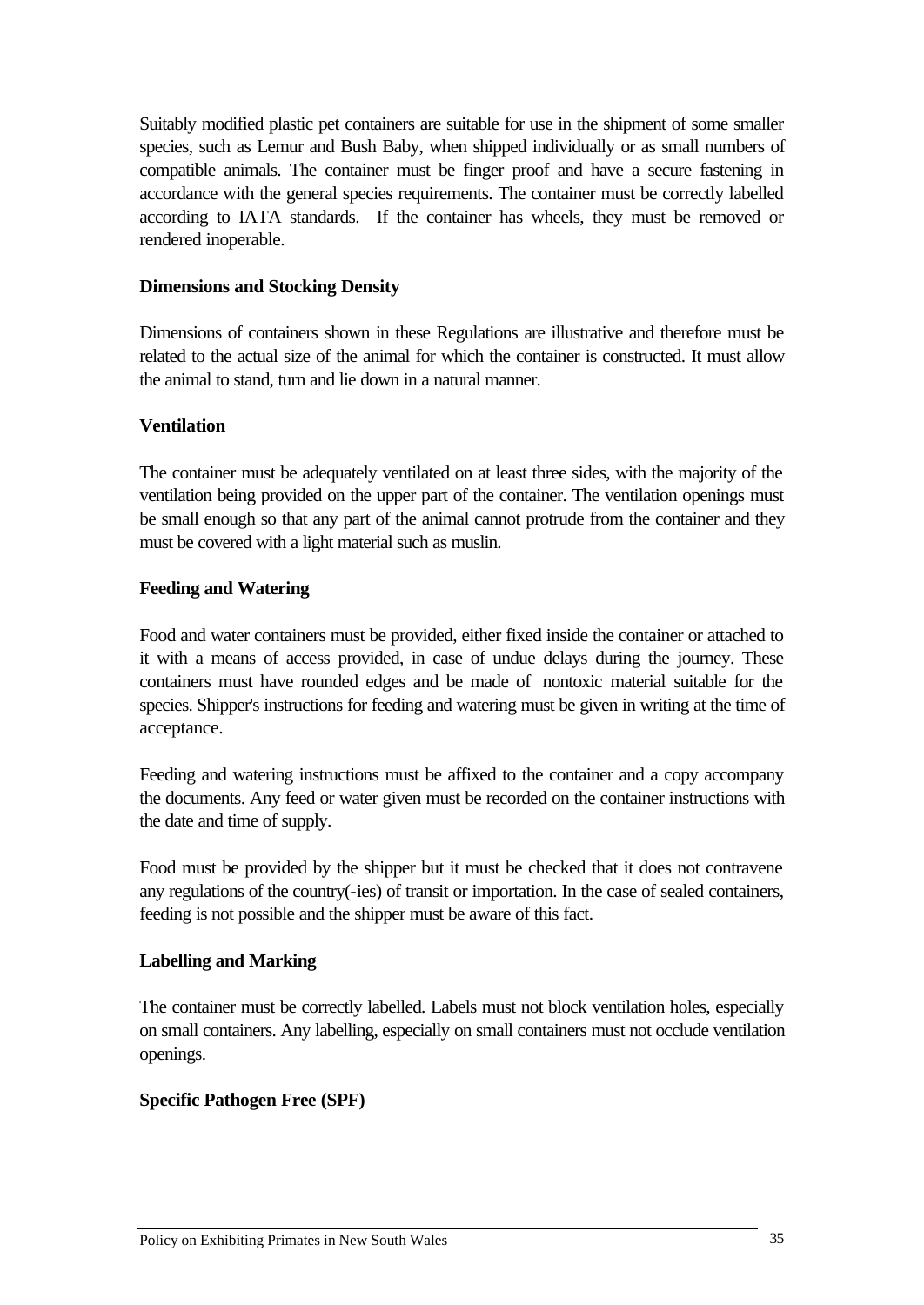When animals are carried in SPF conditions, the shipper must at least comply in all respects with the specific container requirement in this section. Special measures must be taken to ensure that ventilation rates are maintained within the container.

#### **Special Care**

For monkeys which are obviously disturbed by the shipment, reducing the light within the container and the noise level within its vicinity will usually be sufficient to quieten the animal. They must preferably be held in a darkened area with as little noise as possible nearby.

#### **Important Notes**

Because all primates are CITES listed species, it is imperative that all the appropriate CITES documentation be completed before acceptance of the shipment and such documents must accompany the shipment as well as the usual shippers and health certification.

It is a CITES prerequisite that all CITES listed species are packed and shipped in accordance with the IATA Live Animals Regulations. See Chapter 11 for CITES requirements. It is also a legal requirement by many governments which have incorporated these Regulations into their national legislation in regards to the shipment of live animals by air. Therefore care must be taken that compliance is evident at the time of live animal shipment acceptance.

It must be noted that the IATA Live Animals Regulations container requirements stipulate the minimum requirements for air shipment. The construction principle of containers described within these Regulations are not intended to conform any air worthiness requirements. Structural aircraft containers must comply with the specifications published in the IATA ULD Technical Manual.

The size of the aircraft compartment door and the area of the aircraft hold must be considered when determining the size of the container to be used.

## **In addition to the above General Requirements, the Specific Requirements that are relevant to the individual species must be consulted and adhered to.**

**The illustrations shown in the following specific container requirements are examples only. Packages that conform to the principle of the written guidelines for the species but look slightly different will still meet the IATA standards.**

**There are a number of contagious diseases carried by monkeys communicable to man, consequently, care must be taken to avoid physical contact with the animal and full personal hygiene precautions must always be taken.**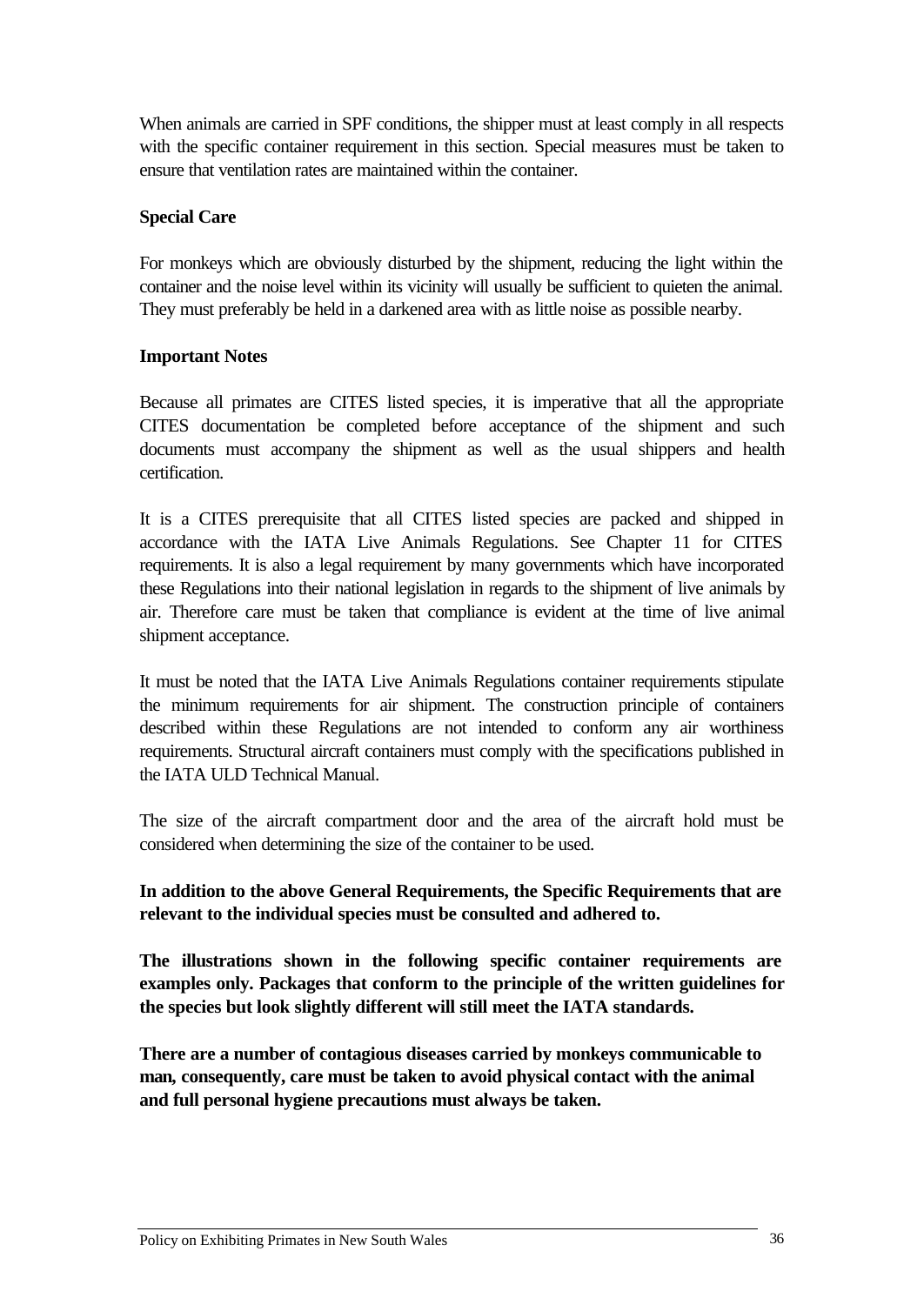**Money container ventilation openings must be covered with muslin or other light material, that does not occlude ventilation, to prevent possible inhaling of infectious droplets by handlers.**

**Monkeys from different continents must not be shipped together nor come in airborne contact with each other in aircraft holds, airport cargo warehouses, animal holding facilities, and during all phases of ground transportation.**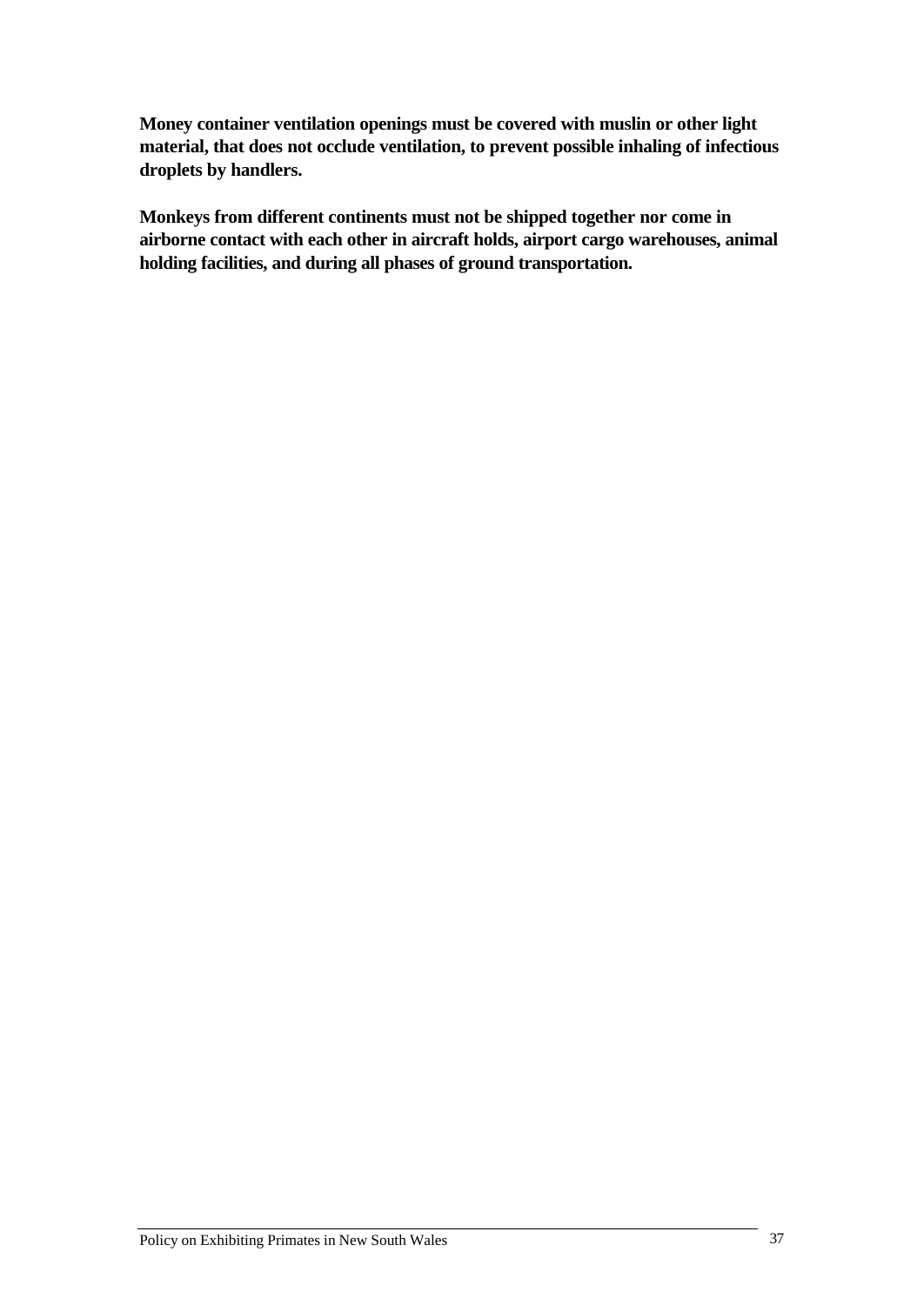#### **CONTAINER REQUIREMENT 31**

**The illustrations shown in this Container Requirement are examples only. Containers that conform to the principle of written guidelines for the species but look slightly different will still meet the IATA standards.**

Applicable to primates of size and weight of an adult vervet/ African green monkey or smaller.

*Multiple Container Species* Capuchin monkey Guenon Howler monkey Langur Leaf monkey Lemur species (large) Macaque Marmoset species Patas monkey Rhesus monkey Spider monkey species Squirrel monkey Swamp monkey Tamarin species Tarsier Titi monkey Vervet/African green monkey Woolly monkey

*Single Container Species* Aye-Aye Colobus monkey Drill Indri Mandrill Mangabey Proboscis monkey Saki Sifaka Uakari species Wanderoo

*Multiple/Single Container Species (Nocturnal species)* Bush-baby Douroucouli Galago Lemur (small) Loris Opossum species Phalanger Potto species

See USG Exceptions in Chapter 2 and Exceptions BA-01, CX-02, GF-01 and OS-02 in Chapter 3.

Note: All primates come under CITES regulations and reference must be made to the CITES documents at the time of requesting any reservation for these species.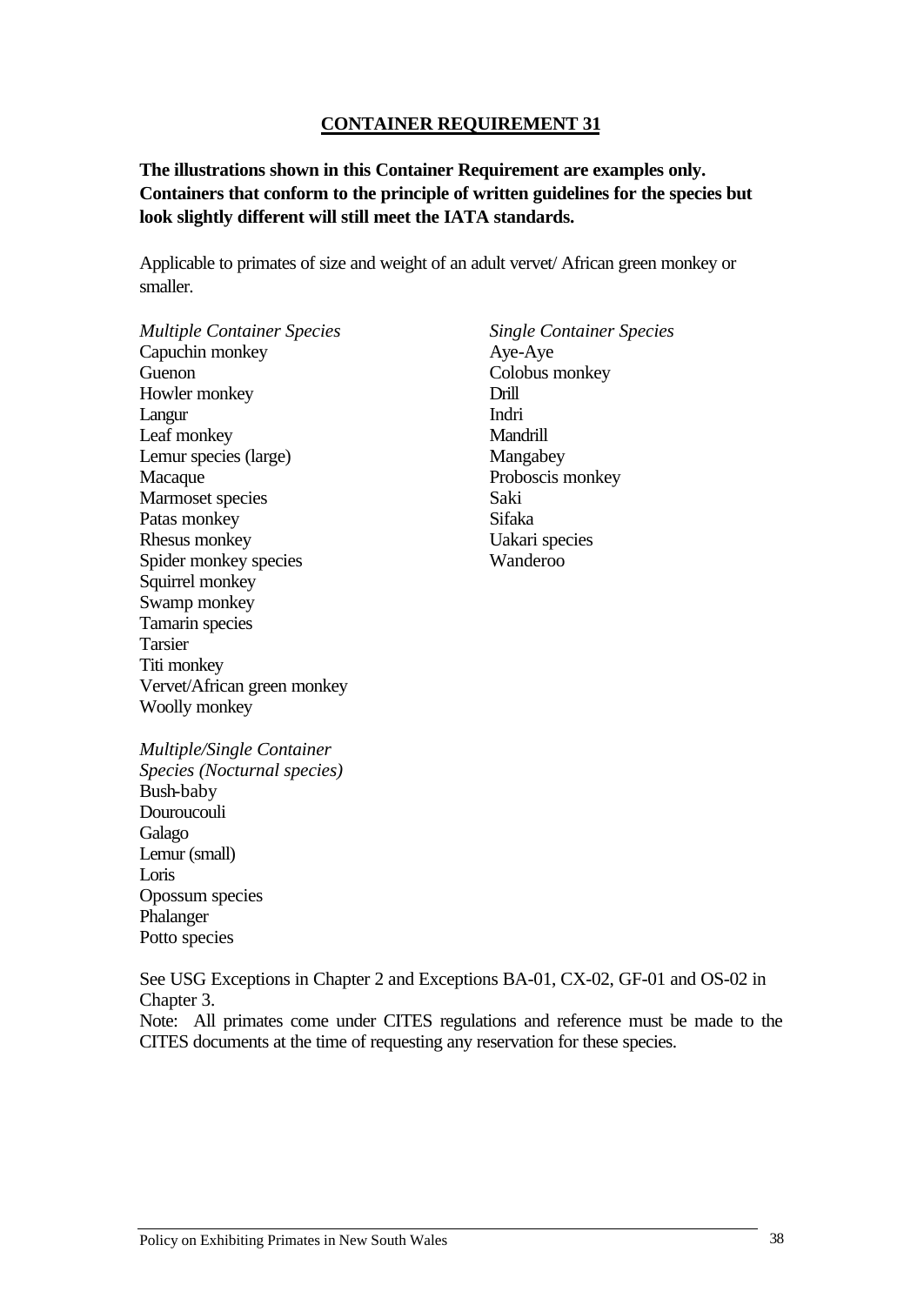

(With door)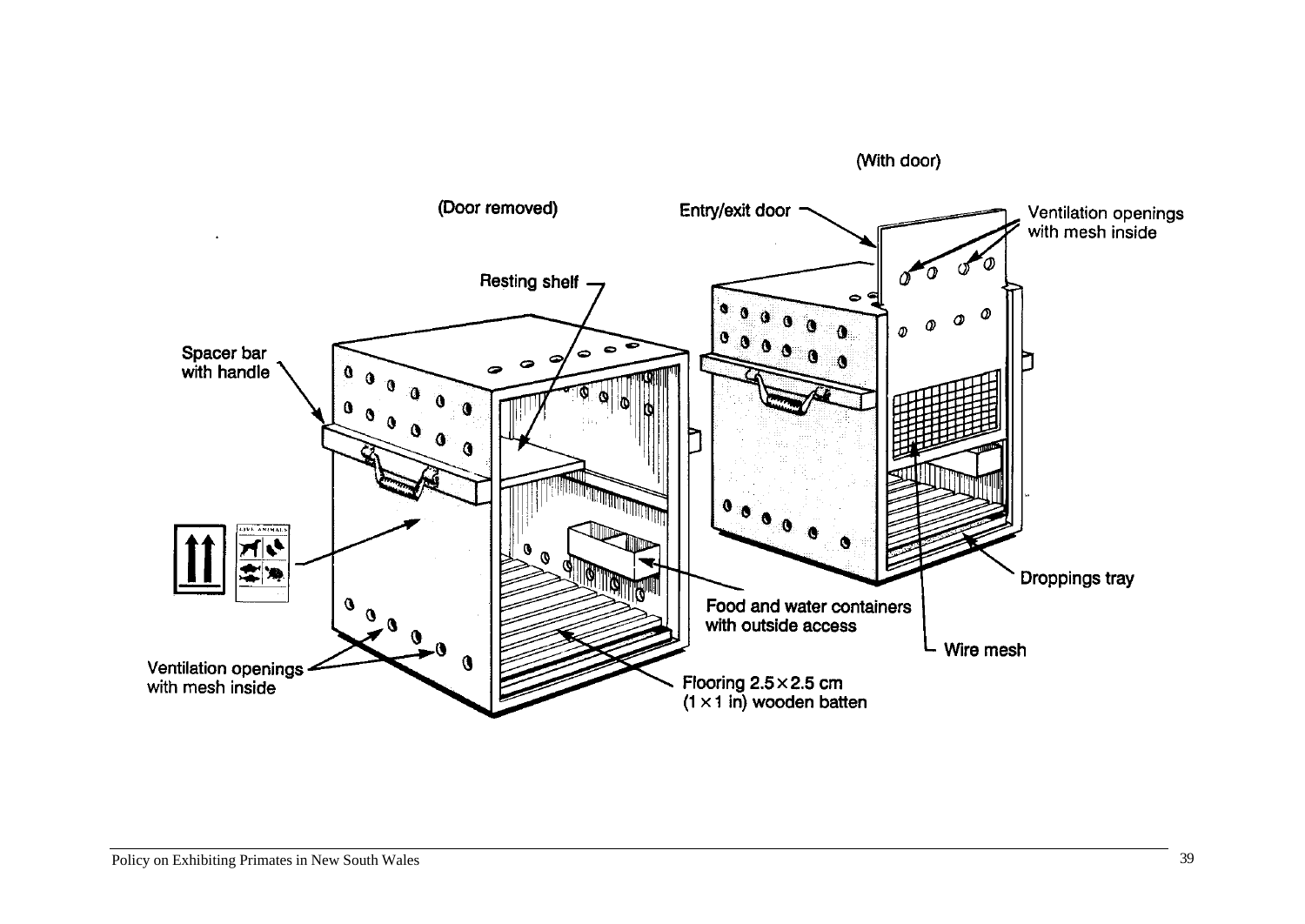## **Container Requirement 31 (continued)**

## **1. CONTAINER CONSTRUCTION** *(see Exception QF-01 in Chapter 3)*

#### **Materials**

Wood, metal, wire mesh and muslin or other light material.

#### **Principles of Design**

The following principles of design must be met in addition to the General Container Requirements outlined at the beginning of this chapter.

Certain countries have government regulations controlling container dimensions and the quantity of monkeys that can be carried. The following design specifications, in principle, comply with such regulations but are primarily intended for use where detailed national regulations do not exist.

#### **Frame**

Solid wood, screwed or nailed and glued with a non-toxic glue, metal or non-toxic plastic.

#### **Sides**

Wood, metal or plastic. The front must consist of a 2/3 solid panel with ventilation openings above a 1/3 wire mesh.

#### **Handling Spacer Bars/Handles**

Must be provided as shown in the illustration on three sides of the container.

#### **Floor**

The base of the container must be solid and leak-proof. A slatted floor made of 2.5 x 2.5 cm  $(1 \times 1)$  in) battens spaced at  $0.5$ -1 cm  $(1/5 - 2/5)$  in intervals and covered with absorbent bedding must be placed over a droppings tray, with a locking device, fitted into the base of the container. If a droppings tray is not provided then there must be sills at both the front and rear of the container to prevent excrete escaping.

#### **Roof**

Solid but with meshed ventilation openings optional.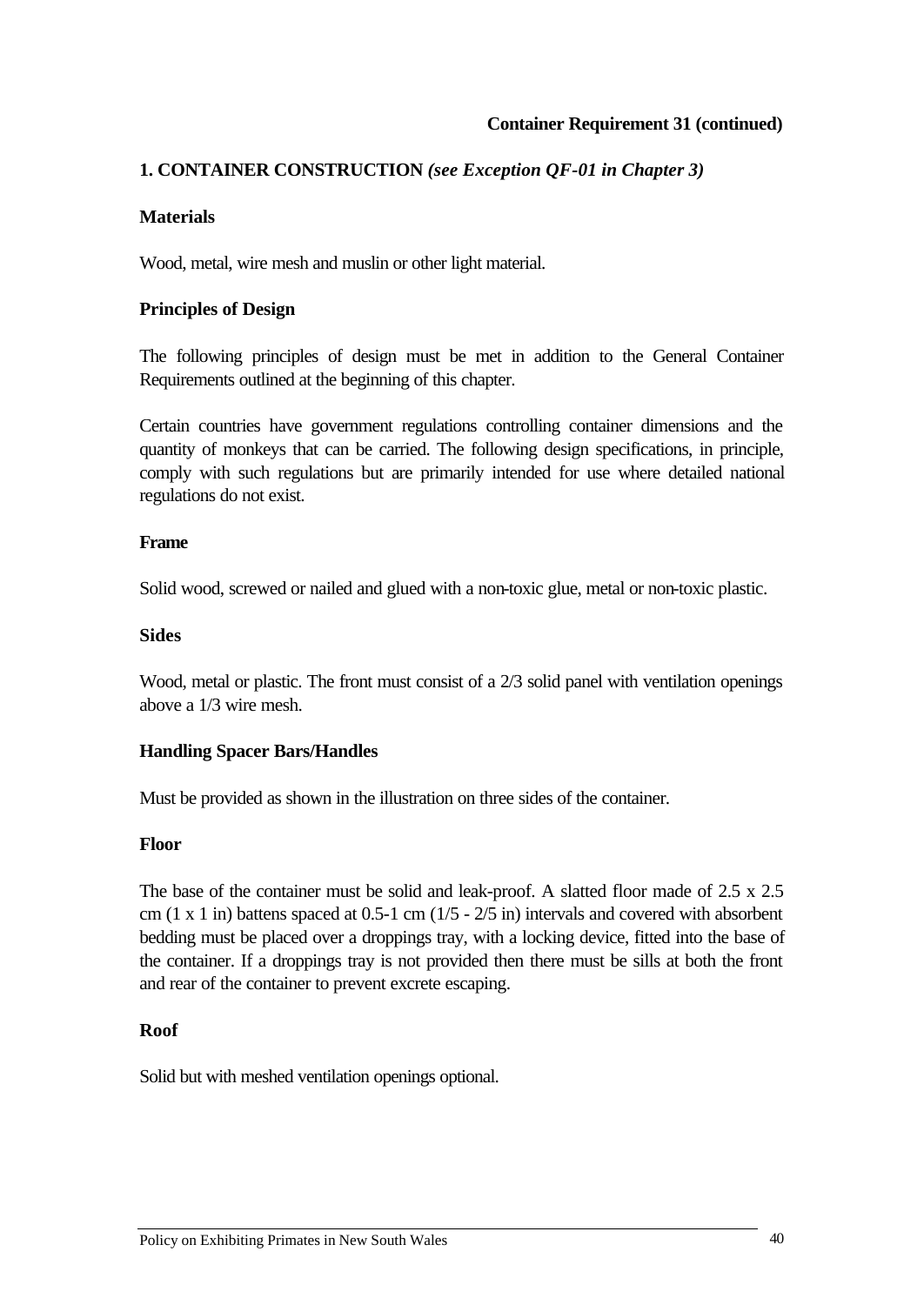## **Door**

Either the front of the container can be constructed as a vertical sliding door or a rear hinged or sliding door, extending the whole height of the container, must be provided. In either case the door must be fastened with tamper proof fastenings.

## **Interior**

For some species a resting shelf of 1/3 the length of the container must be provided in the rear of the container.

Branch-like timber must be provided for bush baby and femur species, it must be firmly attached within the container so that the animal can climb and rest safely.

## **Ventilation**

Meshed ventilation openings, approximately 2.5 cm (1 in) in diameter must be provided along the base of the two long sides and in the upper 1/3 of the sides and front of the container. Whenever openings are covered by mesh care must be taken that there are no sharp edges present within the container, all edges must be covered with a smooth material that is tamper-proof.

A muslin, or similar material, curtain must cover all ventilation opening including the front.

## **Feed and Water Containers**

Separate food and water containers must be provided, either revolving or fixed. If fixed inside the container they must be placed at a height that does not allow the animal to sit upon it and there must be outside access for filling and emptying which does not allow the animal any chance of escape. Water containers should only be filled to demand and must be emptied after use as monkeys will splash themselves and become wet and chilled.

## **Rigid Plastic Pet Containers**

*(see Container Requirement 1)*

These containers are suitable for transport of lemur, bush baby and small monkeys. The following modifications must be undertaken:

- a slatted floor must be firmly fixed to the base of the container which must be covered with absorbent material;
- a low resting shelf or a branch-like structure for lemurs and bush babies must be firmly fixed in the back of the container;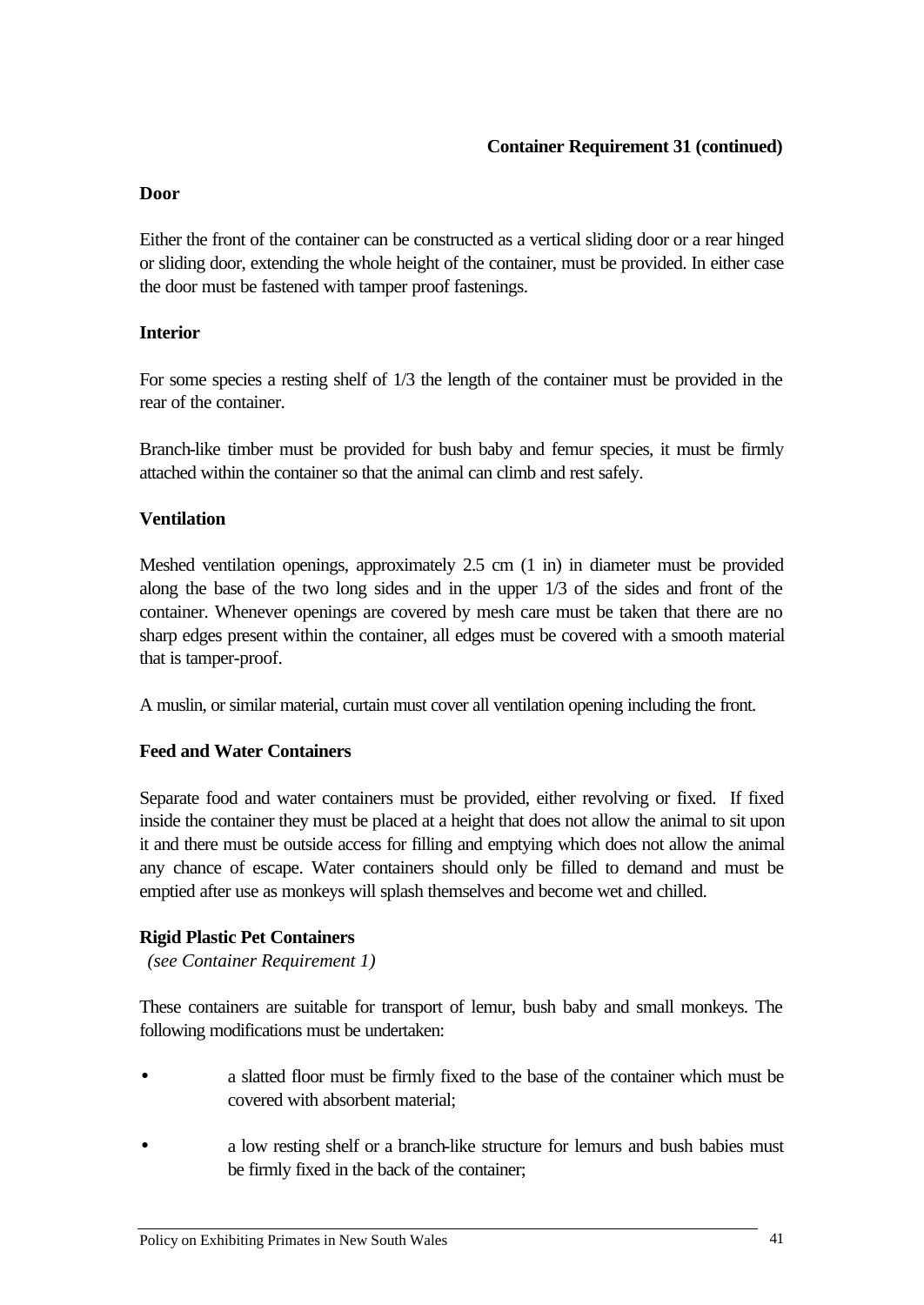## **Container Requirement 31 (continued)**

- the method of closing the container must be completely tamper-proof. When monkeys are being shipped the use of padlocks at the top and bottom of the door rather than clasps or clips is the method of choice;
- fine wire mesh must be securely fixed over the door grill and all ventilation openings, these must also be covered with a muslin, or similar material, curtain;
- separate food and water containers, with outside access, must be fixed to the upper part of the door grill in order that the animal cannot sit on them. Water must only be offered when required and must not remain in the container after use but must be siphoned out;
- the container must be correctly labelled.

If a container has wheels, they must be removed or rendered inoperable.

## **2. PREPARATIONS BEFORE DISPATCH** *(see Chapter 5)*

These animals instinctively fear the strange environment encountered during transportation. Therefore, in transporting these animals, there are a number of basic principles with which the shipper and the carrier must comply as these affect the welfare and comfort of the animal. This, in turn, has a bearing on the animal's behaviour during air transportation as the strain may cause the necessary stimulus for the animal to become difficult. Therefore, the container must be constructed to adequately contain and restrain the animal.

Adult monkeys must be crated individually or separated by partitions, unless they are used to each other.

Mature males will become upset by the presence of females in heat. Therefore, accepting females in this condition for shipment must be avoided whenever possible. If it is necessary to accept male and female monkeys, each sex must be in its own container and the containers separated from each other as far as possible.

## **Pregnant females and females with suckling young must not be accepted for air transport.**

Young animals must not be separated from one another as this increases stress. They must be in partitioned containers or in separate containers loaded adjacent to each other in the aircraft.

Animals of the same species and size may be shipped together in the same container *only* if they have previously been contained together. Otherwise, they must be carried completely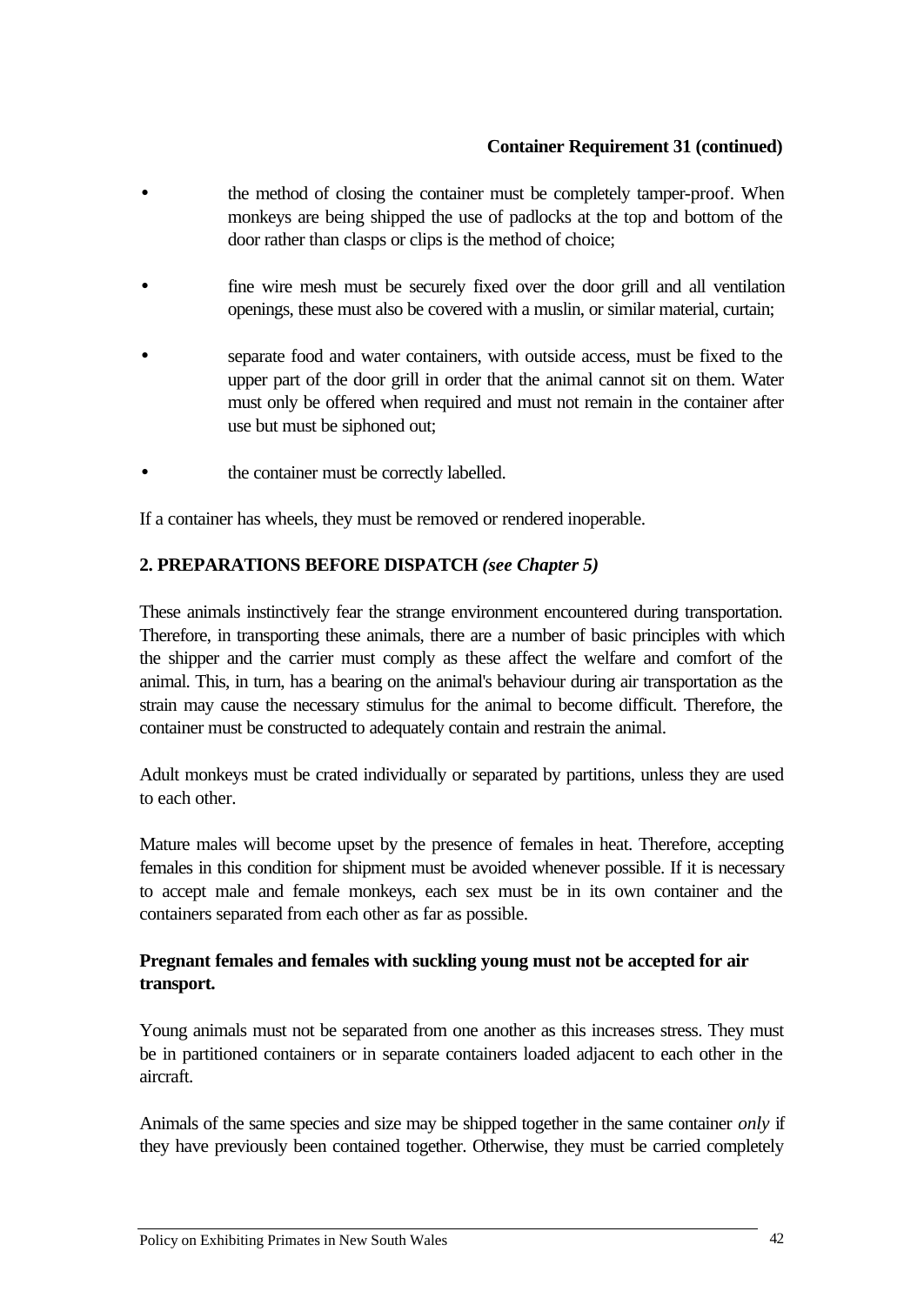separately. Care must be taken to prevent any possibility of snapping and disturbing one another.

#### **Container Requirement 31 (continued)**

It is natural for these animals to investigate their surroundings and try to escape. With very few exceptions, these animals do not willingly accept confinement. They become frustrated and will often make determined efforts to escape.

These animals are affected by temperature changes and severely affected by temperature extremes. Care must be taken to ensure that they are not subjected to drafts. Most species can withstand reasonable variations in temperature but exposure to the wind or to a draft can be fatal. Therefore, consideration must be given not only to the temperature changes but also to the chill factors involved. On the other hand, these animals must not be exposed to direct heat, such as placing them in sunlight or against hot radiators. Monkeys unavoidably subjected to extreme heat must be cooled so as to prevent dehydration or heat prostration. During prolonged transit stops, when the ramp temperature exceeds approximately 20°C (68°F),the aircraft compartment doors must be opened and, in extreme temperatures, ground equipment must be used to ventilate the compartments. The different climatic factors prevailing during a journey must always be considered when arranging the routing and carriage of these animals.

## **3. FEEDING AND WATERING GUIDE**

*(for emergency use only)*

Animals do not usually require additional feeding or watering during 24 hours following the time of dispatch.

If feeding or watering is required due to an unforeseen delay, cereal or appropriate primate food, bread and non-citrus fruits, must be provided but care must be taken not to overfeed. After offering water, the water container must be removed.

## **4. GENERAL CARE AND LOADING**

*(see Chapters 5 and 10)*

**There are a number of contagious diseases carried by monkeys communicable to man, consequently, care must be taken to avoid physical contact with the animal and full personal hygiene precautions must always be taken.**

**Monkey container ventilation openings must be covered with muslin or other light material that does not occlude ventilation to prevent possible inhaling of infectious droplets by handlers.**

**Monkeys from different continents must not be shipped together nor come in airborne contact with each other in aircraft holds, airport cargo warehouses, animal holding facilities, and during all phases of ground transportation.**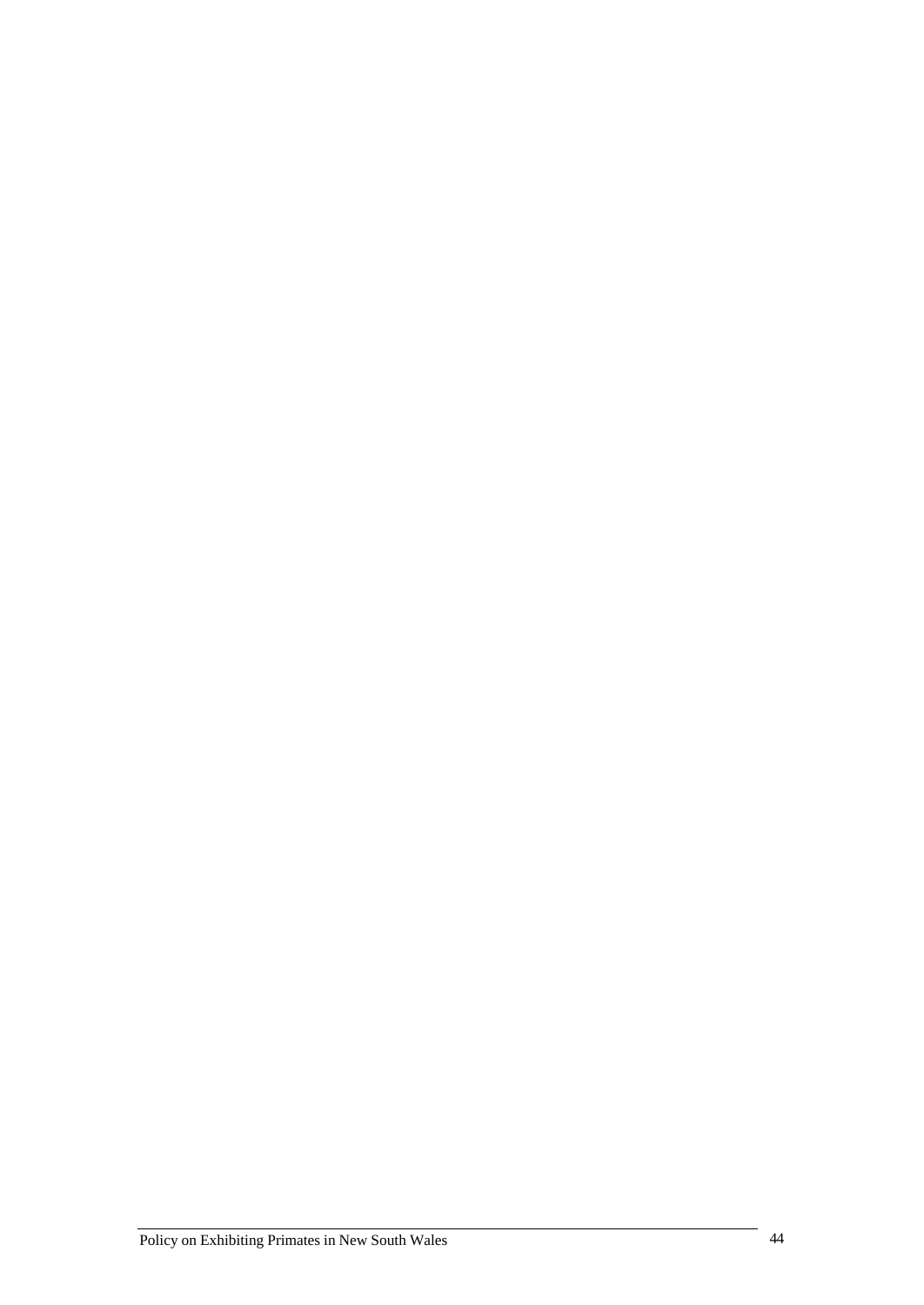## **CONTAINER REQUIREMENT 33**

The illustrations shown in this Container Requirement are examples only. Containers that conform to the principle of written guidelines for the species but look slightly different will still meet the IATA standards.

Applicable to:

Baboon (young/sub-adult) Chimpanzee (young/sub-adult) Gibbon, including Siamang (young/sub-adult) Gorilla (young/sub-adult) Orang-Utan (young/sub-adult)

See *USG Exceptions in Chapter 2 and Exceptions CX-02 and GF-01 in Chapter 3.*

*Note: All primates come under CITES regulations and reference must be made to the CITES documents at the time of requesting any reservation for these species.*

## **1. CONTAINER CONSTRUCTION** *(see Exception QF-01 in Chapter 3)*

#### **Materials**

Wood, metal, wire mesh and muslin or other light material.

## **Principles of Design**

The following principles of design must be met in addition to the General Container Requirements outlined at the beginning of this chapter.

Certain countries have government regulations controlling container dimensions and the quantity of monkeys that can be carried. The following design specifications, in principle, comply with such regulations but are primarily intended for use where detailed national regulations do not exist.

#### **Frame**

Solid wood or metal, bolted or screwed.

#### **Sides**

Wood or metal. The front must consist of 2.5 cm (1 in) weld mesh or chain link which must be attached to the frame with a steel strip (staples must not be used). Behind the mesh 2 cm (4/5 in) bore steel tubes must be sunk into the top and bottom of the frame to a depth of approximately 2.5 cm (1 in) at a distance of 7.5 cm (3 in) apart, center to center. The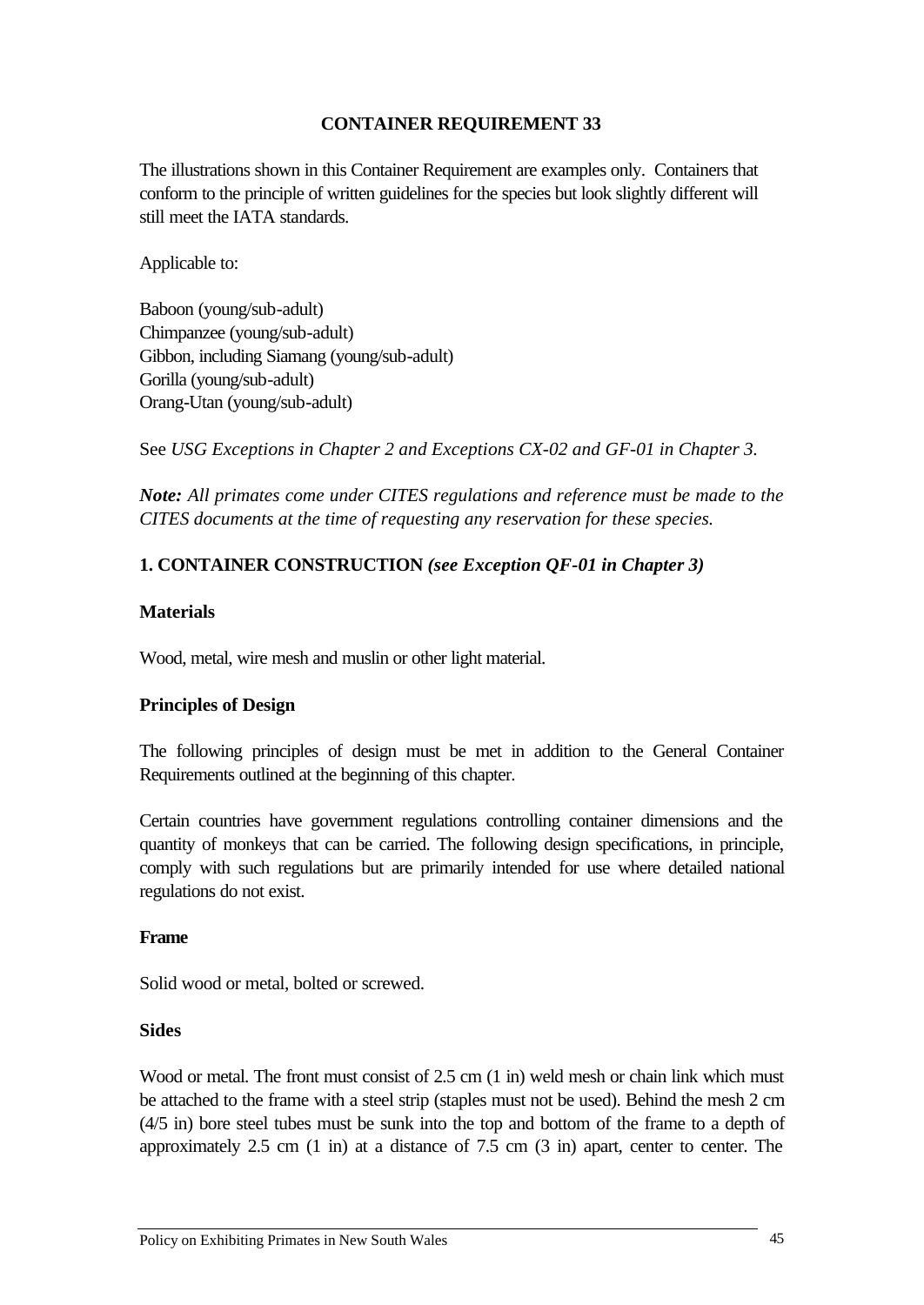distance between the bars and the mesh must be such that the animal cannot poke its fingers outside the container. A 2/3 solid panel with 1/3 wire mesh at

## **Container Requirement 33 (continued)**

its lower portion and two 10 cm (4 in) observation openings in the upper part must be placed in front of the weld mesh/chain link. The other three sides must be solid with ventilation openings.

## **Handling Spacer Bars/Handles**

Must be provided as shown in the illustration on three sides of the container.

#### **Floor**

The base of the container must be solid and leak-proof and covered with an absorbent material, such as wood shavings, to a depth of at least 10-15 cm (4-6 in).

## **Roof**

Solid but with meshed ventilation openings.

#### **Door**

Access into the container must be by a vertical sliding door at the back which extends the whole height of the container. It must be fastened with tamper proof fastenings or screwed shut after loading. A centre batten must be provided across the whole width of the container, including the door, which is put in position after the door is closed.

## **Interior**

A resting shelf of 1/3 the length of the container must be provided at the rear if required by the species being transported.

## **Ventilation**

Meshed ventilation openings, approximately 2.5 cm (1 in) in diameter must be provided along the base, in the upper 1/3 of the sides and rear and on the top of the container. Whenever openings are covered by mesh care must be taken that there are no sharp edges present within the container, all edges must be covered with a smooth material that is tamper-proof.

A muslin, or similar material, curtain must cover all ventilation opening including the front.

## **Feed and Water Containers**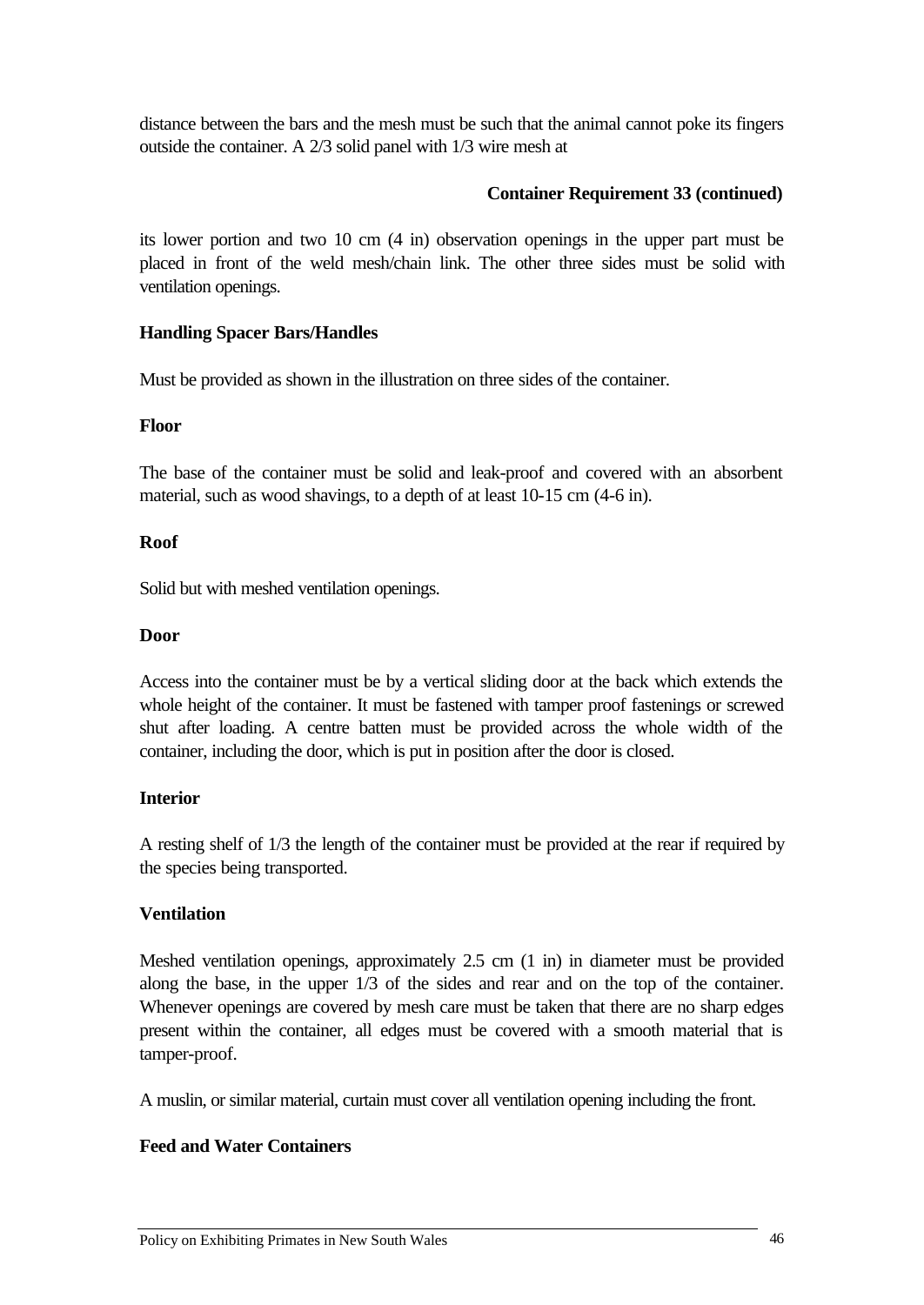Separate food and water containers must be provided, either revolving or fixed. If fixed insider the container they must be placed at a height that does not allow the animal to sit upon it and there must be an outside access for filling and emptying which does not allow the animal any chance of escape. Water containers should only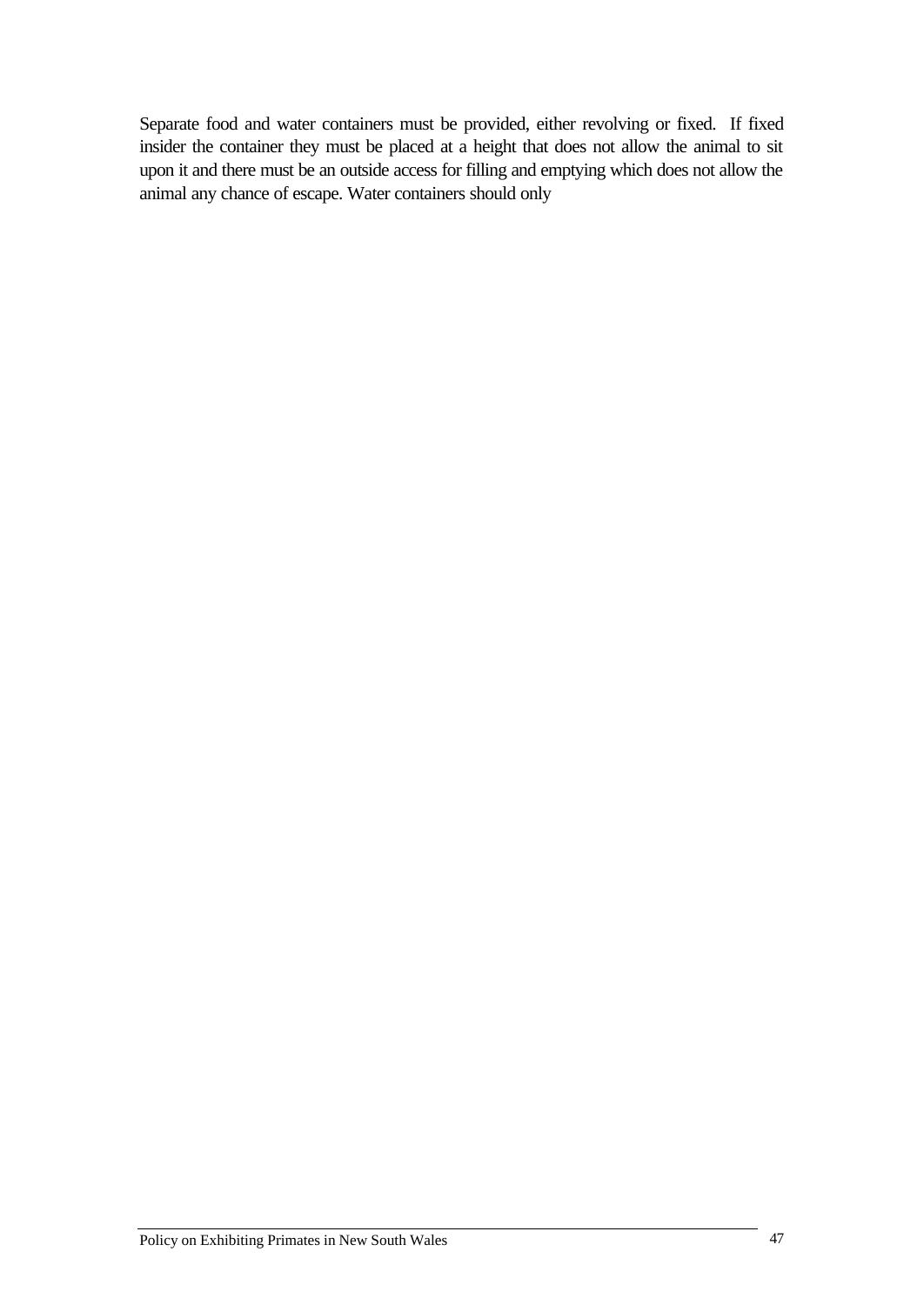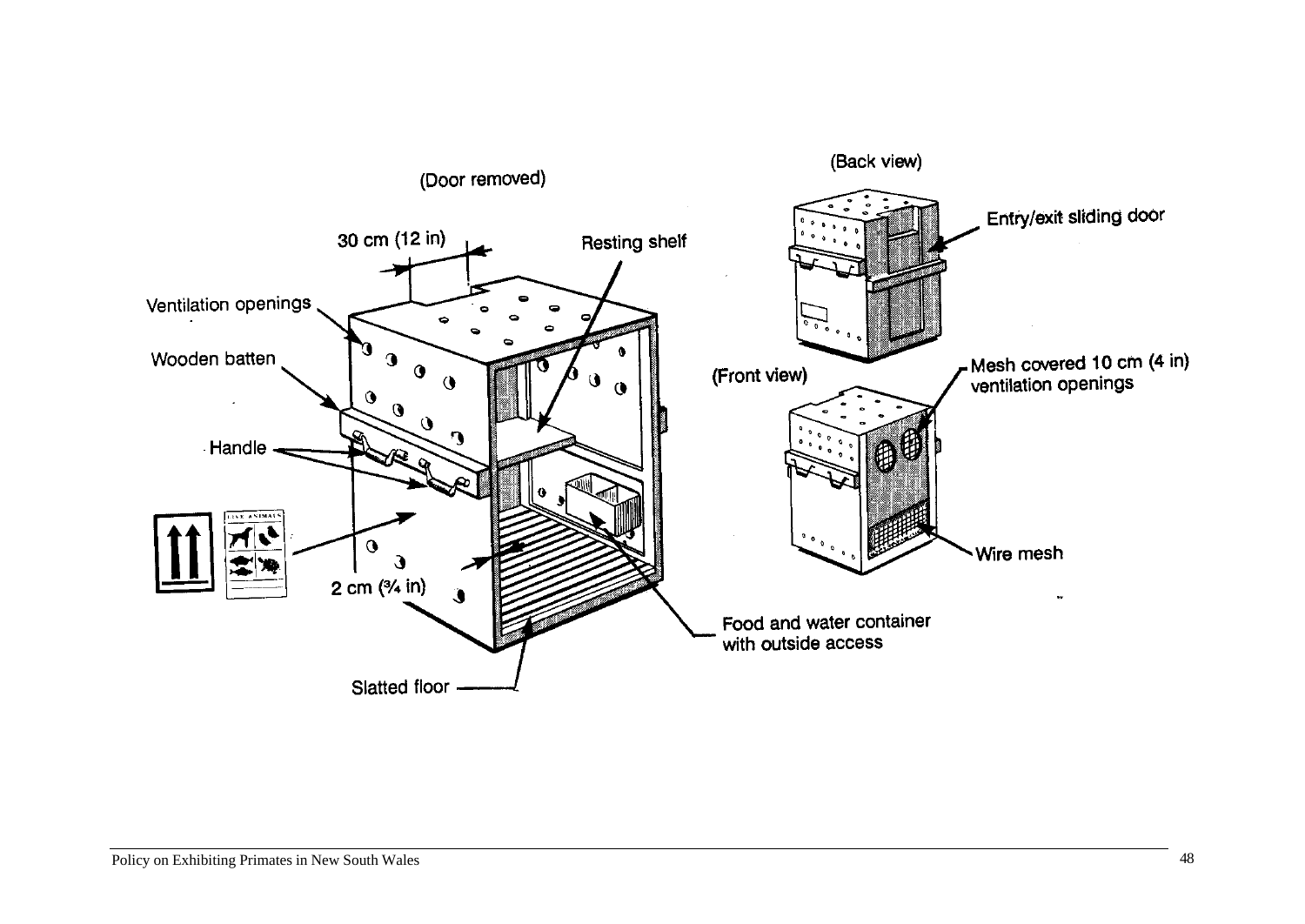## **Container Requirement 33 (continued)**

be filled to demand and must be emptied after use as monkeys will splash themselves and become wet and chilled.

## **Stocking Density**

Normally one animal per container, unless the animals are used to cohabiting. The recommended space per animal must not be less than  $0.5 \text{ m}^3$  (17.63 ft<sup>3</sup>) in multiple containers.

## **Forklift Spacers**

Forklift spacers must be provided when the combined weight of the container and content exceeds 60 kg (132 lb).

## **2. PREPARATIONS BEFORE DISPATCH**

*(see Chapter 5)*

Primates instinctively fear the strange environment encountered during transportation. Therefore, in transporting live primates, there are a number of basic principles with which the shipper and the carrier must comply as these affect the welfare and comfort of the animal. This, in turn, has a bearing on the animal's behaviour during air transportation as the strain may cause the necessary stimulus for the animal to become difficult. Therefore, the container must be constructed to adequately contain and restrain the animal.

Young primates must not be separated from one another as this increases stress. They must be in partitioned containers or in separate containers loaded adjacent to each other in the aircraft.

Primates of the same species and size may be shipped together in the same container only if they have previously been contained together. Otherwise, they must be carried completely separately. Care must be taken to prevent any possibility of snapping and disturbing one another.

It is natural for primates to investigate their surroundings and try to escape. With very few exceptions, primates do not willingly accept confinement. They become frustrated and will often make determined efforts to escape.

Primates are affected by temperature changes and severely affected by temperature extremes. Care must be taken to ensure that they are not subjected to drafts. Most species can withstand reasonable variations in temperature but exposure to the wind or to a draft can be fatal. Therefore, consideration must be given not only to the temperature changes but also to the chill factors involved. On the other hand, primates must not be exposed to direct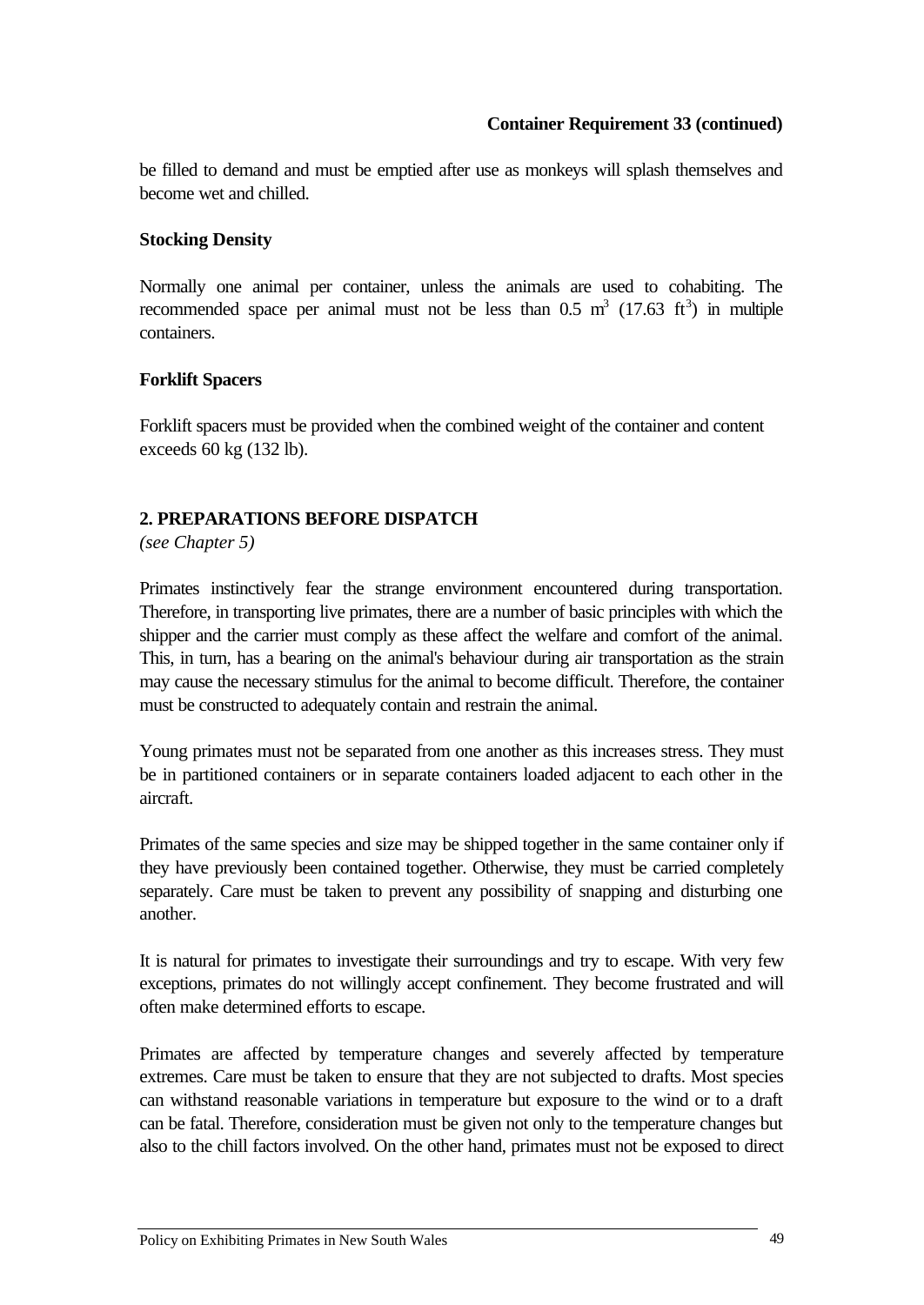heat, such as placing them in sunlight or against hot radiators. Primates unavoidably subjected to extreme heat must be cooled so as to

#### **Container Requirement 33 (continued)**

prevent dehydration or heat prostration. During prolonged transit stops, when the ramp temperature exceeds approximately 20°C (68°F), the aircraft compartment doors must be opened and, in extreme temperatures, ground equipment must be used to ventilate the compartments. The different climatic factors prevailing during a journey must always be considered when arranging the routing and carriage of live primates.

## **3. FEEDING AND WATERING GUIDE**

*(for emergency use only)*

Animals do not normally require additional feeding or watering during 24 hours following the time of dispatch.

If feeding is required due to an unforeseen delay, bread with butter, jam or honey must be provided for anthropoid apes (gorilla, chimpanzee, orang-utan, etc.). Lump sugar, cake and biscuits may be fed. Soft fruit and vegetables must be fed sparingly since, if taken in excess, can cause the animal discomfort. After offering water, the water container must be removed.

## **4. GENERAL CARE AND LOADING** *(see Chapters 5 and 10)*

**There are a number of contagious diseases carried by primates communicable to man, consequently, care must be taken to avoid physical contact with the animal and full personal hygiene precautions must always be taken.**

**Monkey container ventilation openings must be covered with muslin or other light material that does not occlude ventilation to prevent possible inhaling of infectious droplets by handlers.**

**Monkeys from different continents must not be shipped together nor come in airborne contact with each other in aircraft holds, airport cargo warehouses, animal holding facilities, and during all phases of ground transportation.**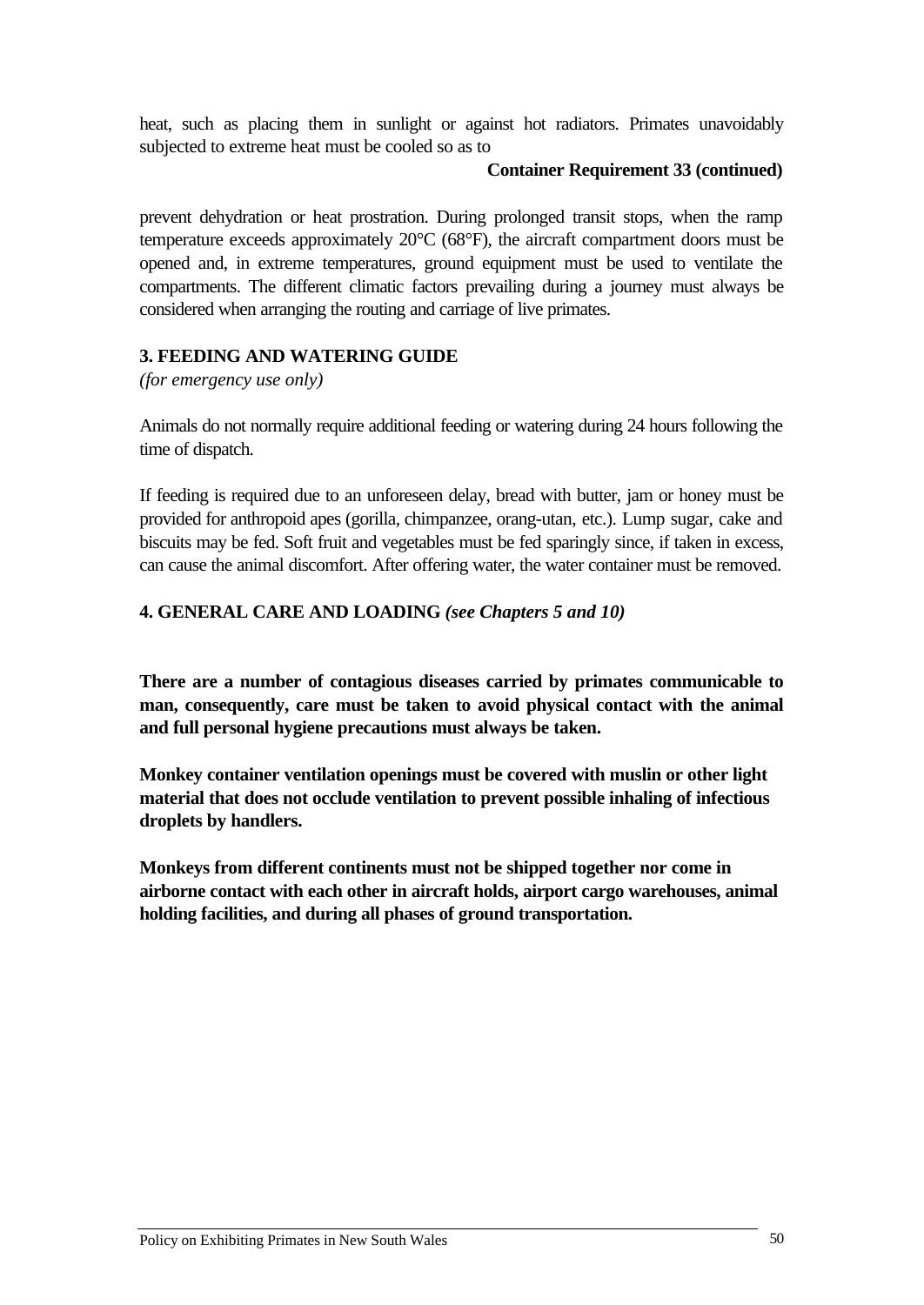## **CONTAINER REQUIREMENT 34**

The illustrations shown in this Container Requirement are examples only. Containers that conform to the principle of written guidelines for the species but look slightly different will still meet the IATA standards.

Applicable to:

Baboon (adult) Chimpanzee (adult) Gorilla (adult) Orang-Utan (adult)

See *USG Exceptions in Chapter 2 and Exceptions BA-01, CX-02 and GF-01 in Chapter 3.*

*Note: All primates come under CITES regulations and reference must be made to the CITES documents at the time of requesting any reservation for these species.*

## **1. CONTAINER CONSTRUCTION** *(see Exception QF-01 in Chapter 3)*

#### **Materials**

Hardwood, metal, weld mesh and muslin or other light material.

## **Principles of Design**

The following principles of design must be met in addition to the General Container Requirements outlined at the beginning of this chapter.

Certain countries have government regulations controlling container dimensions and the quantity of monkeys that can be carried. The following design specifications, in principle, comply with such regulations but are primarily intended for use where detailed national regulations do not exist.

The dimensions will vary with the species but they must either allow the animal to turn around completely and easily or not to be able to turn at all. The height of the container must allow the animal to stand fully upright with its head extended and the length of the container must allow it to lie down in the fully prone position.

#### **Frame**

Welded metal lined with smooth wood or other similar material of a minimum thickness of 1.2 cm (1/2 in). Additional strengthening braces must be present on the sides of the container when the total weight is more than 60 kg (132 lb).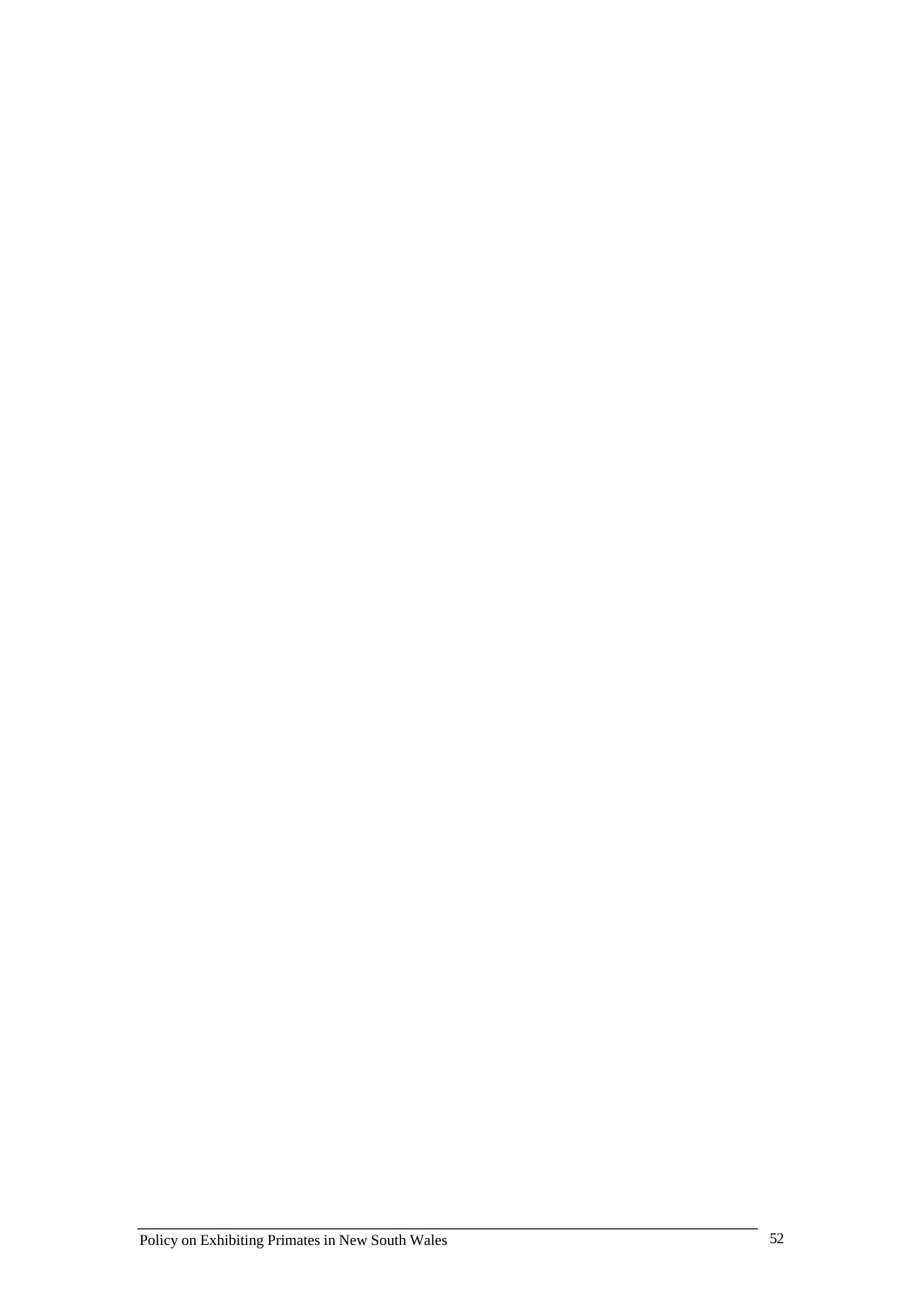**Note 1** Normally one animal per container, unless the animals are used to cohabiting.

**Note 2** The general provisions of this Container Requirement apply to adult apes, however, construction of the container is based on the principles of design as detailed in Container Requirement 72 for other large wild animals, except that the water trough must be at a higher level



**.**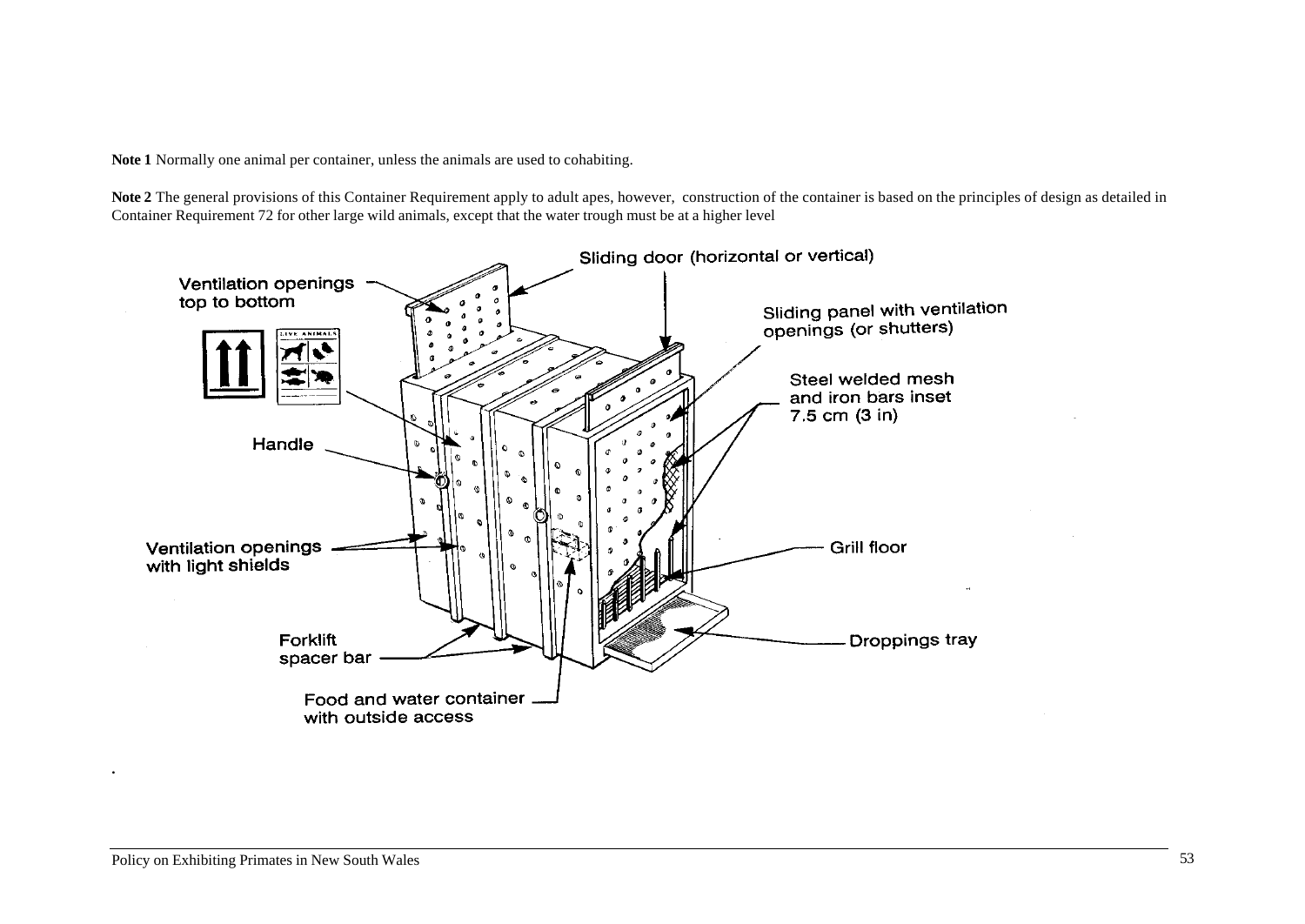#### **Container Requirement 34 (continued)**

#### **Sides**

Solid wood or lined metal. The front must consist of strong iron bars, spaced in such a manner that the animal cannot push its arms through the bars. The bars must have a sheet of welded mesh fixed at a distance of 7.5 cm (3 in) in front of them. A wooden shutter with slots or holes for ventilation must cover the whole front in order to reduce the amount of light inside the container as well as to reduce the disturbance to the animal and to protect the handling personnel. The other three sides, one of which is the door, must be solid with ventilation openings.

## **Handling Spacer Bar/Handles**

Must be provided as shown in the illustration on three sides of the container.

#### **Floor**

The base of the container must be solid and leak-proof. A grill flooring must be securely fixed and placed over a leak-proof droppings tray in order that the excreta falls onto it. If a grill or slatted floor is not suitable there must be sufficient absorbent bedding material on the floor to absorb all the excreta, sills must then be used at the front and rear of the container.

#### **Roof**

Solid with meshed ventilation openings.

## **Door**

A sliding door, the same height and made of the same material as the container, must be placed in the rear of the container. It must have strong and secure means of fastening that cannot be opened accidentally.

## **Ventilation**

Meshed ventilation openings, approximately 2.5 cm (1 in) in diameter must be provided at heights that will give good ventilation at all levels but particularly when the animal is in a prone position. Openings must cover the sides, rear door and top as well as the sliding shutter as shown in the illustration. All the openings can have exterior mesh screening.

A muslin, or similar material, curtain must cover all ventilation opening including the front.

**Container Requirement 34 (continued)**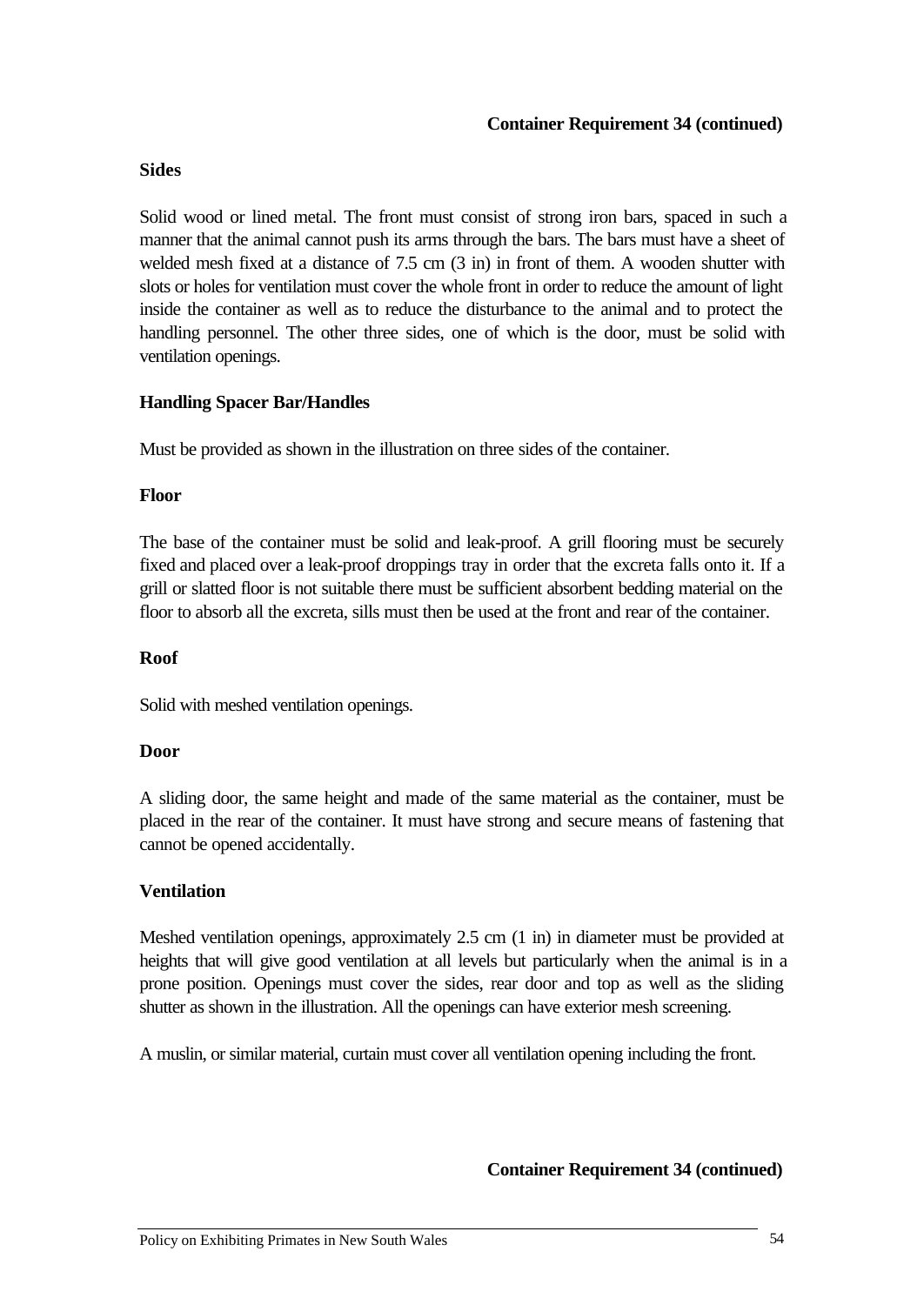#### **Feed and Water Containers**

Separate food and water containers, either revolving or fixed, must be provided. If fixed they must be placed above the floor at a suitable height and must have outside access for filling and emptying. The water container must be emptied after use as monkeys will splash themselves and become wet and chilled.

## **Stocking Density**

One animal per container or compartment of a container. The partitions can take the form of metal grills, each compartment must provide all the above requirements. Compatible animals can be shipped together without a divider when it is unlikely that they will hurt each other during the transport.

#### **Forklift Spacers**

Must be provided when the total weight of the container plus animal weighs more than 60 kg (132 lb).

## **2. PREPARATIONS BEFORE DISPATCH**

*(see Chapter 5)*

Primates instinctively fear the strange environment encountered during transportation. Therefore, in transporting live primates, there are a number of basic principles with which the shipper and the carrier must comply as these affect the welfare and comfort of the animal. This, in turn, has a bearing on the animal's behaviour during air transportation as the strain may cause the necessary stimulus for the animal to become difficult. Therefore, the container must be constructed to adequately contain and restrain the animal.

Males will become upset by the presence of females in heat. Therefore, accepting female primates in heat for shipment must be avoided whenever possible. If it is necessary to accept male and female primates, it is preferable that the animals in the same container must be of the same sex.

## **Pregnant females and females with suckling young must not be accepted for air transport.**

It is natural for primates to investigate their surroundings and try to escape. With very few exceptions, primates do not willingly accept confinement. They become frustrated and will often make determined efforts to escape.

Primates are affected by temperature changes and severely affected by temperature extremes. Care must be taken to ensure that they are not subjected to drafts. Most species can withstand reasonable variations in temperature but exposure to the wind or to a draft can be fatal. Therefore, consideration must be given not only to the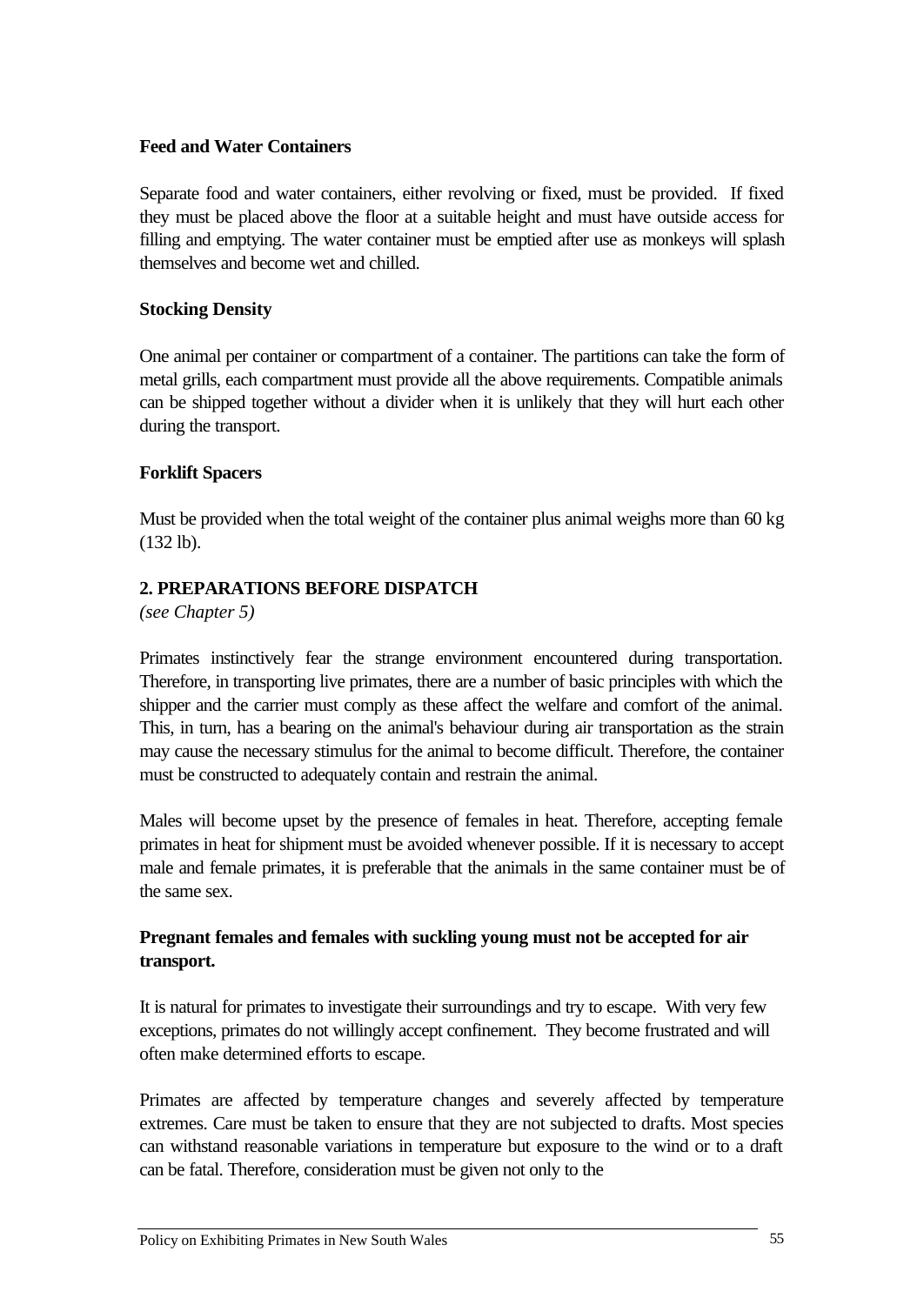#### **Container Requirement 34 (continued)**

temperature changes but also to the chill factors involved. On the other hand, primates must not be exposed to direct heat, such as placing them in sunlight or against hot radiators. Primates unavoidably subjected to extreme heat must be cooled so as to prevent dehydration or heat prostration. During prolonged transit stops, when the ramp temperature exceeds approximately 20°C (68°F), the aircraft compartment doors must be opened and, in extreme temperatures, ground equipment must be used to ventilate the compartments. The different climatic factors prevailing during a journey must always be considered when arranging the routing and carriage of live primates.

## **3. FEEDING AND WATERING GUIDE**

*(for emergency use only)*

Animals do not normally require additional feeding or watering during 24 hours following the time of dispatch.

If feeding is required due to an unforeseen delay, bread with butter, jam or honey must be provided. Lump sugar, cake and biscuits may be fed. Soft fruit and vegetables must be fed sparingly since, if taken to excess, can cause the animal discomfort. After offering water, the water container must be removed.

## **4. GENERAL CARE AND LOADING** *(see Chapters 5 and 10)*

There are a number of contagious diseases carried by primates communicable to man, consequently, care must be taken to avoid physical contact with the animal and full personal hygiene precautions must always be taken.

Monkey container ventilation openings must be covered with muslin or other light material that does not occlude ventilation to prevent possible inhaling of infectious droplets by handlers.

Monkeys from different continents must not be shipped together nor come in airborne contact with each other in aircraft holds, airport cargo warehouses, animal holding facilities, and during all phases of ground transportation.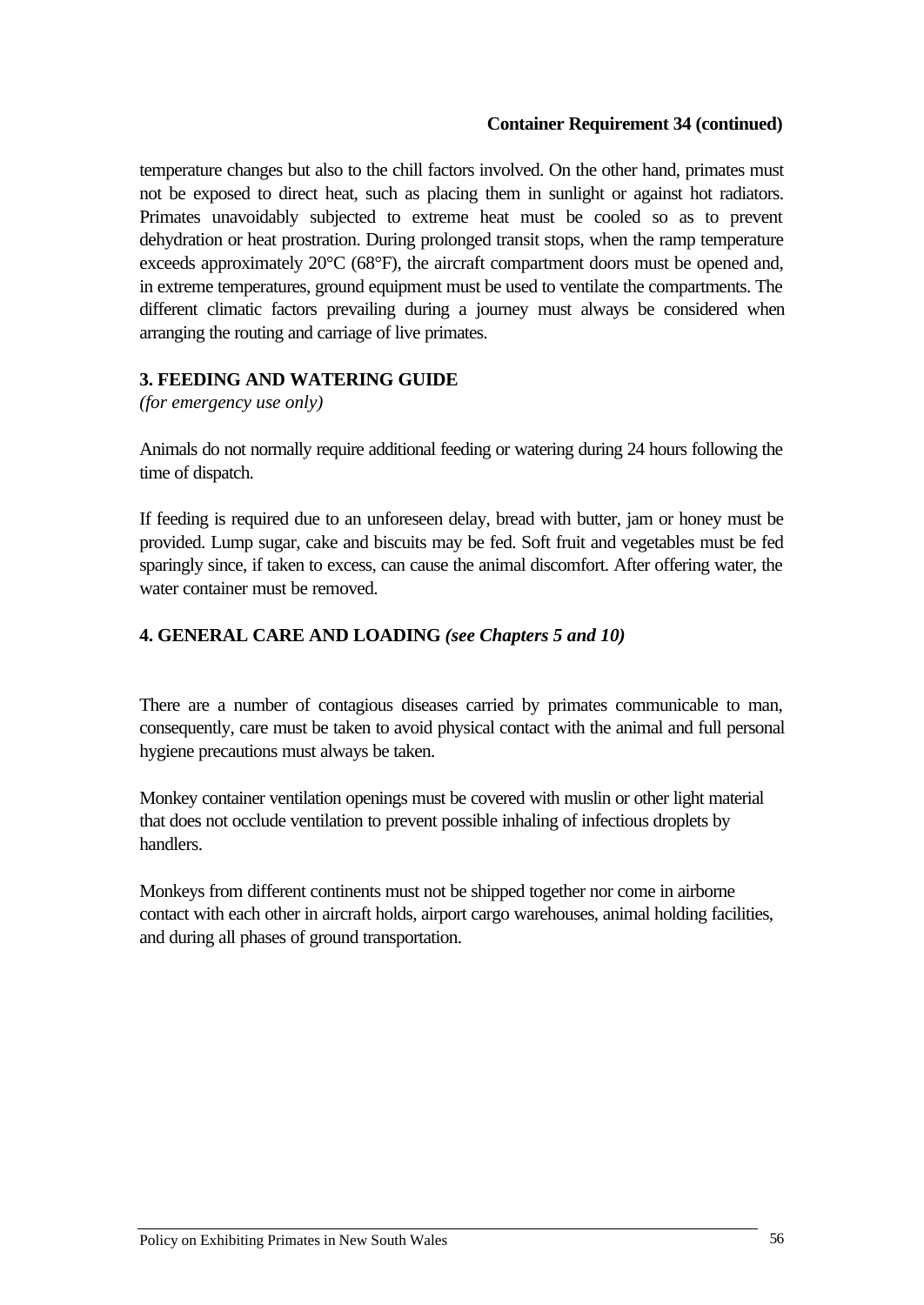## **Appendix One: Taxonomy of Primates held in New South Wales**

| <b>Family or Sub family</b>                              | <b>Latin Name</b>         | <b>Common Name</b>                     |
|----------------------------------------------------------|---------------------------|----------------------------------------|
| Lemuridae                                                | Lemur catta               | Ring-tailed Lemur                      |
| (Lemurs)                                                 | Varecia variegata         | Ruffed Lemur                           |
| Callitrichidae                                           | Callithrix jacchus        | <b>Common Marmoset</b>                 |
| (Marmosets and Tamarins)                                 | Cebuella pygmaea          | <b>Pygmy Marmoset</b>                  |
|                                                          | Saguinus midas            | Red-handed Tamarin                     |
|                                                          | Saguinus oedipus          | Cotton-top Tamarin                     |
|                                                          | Saguinus imperator        | <b>Emperor Tamarin</b>                 |
|                                                          | Leontopithecus rosalia    | Golden Lion Tamarin                    |
| Cebidae                                                  | Saimiri boliviensis       | <b>Common Squirrel Monkey</b>          |
| (Capuchin-type monkeys and Spider monkeys)               | Cebus apella              | Brown or Black-capped Capuchin         |
|                                                          | Ateles geoffroyi          | <b>Black-handed Spider Monkey</b>      |
| Cercopithecidae                                          | Semnopithecus entellus    | <b>Entellus Langur</b>                 |
| (Langurs, Colobus monkeys, Mandrill, Baboons and allies) | Colobus guereza           | <b>Eastern Black and White Colobus</b> |
|                                                          | Papio hamadryas papio     | Guinea or Western Baboon               |
|                                                          | Papio hamadryas ursinus   | Chacma Baboon                          |
|                                                          | Papio hamadryas hamadryas | Hamadryas Baboon                       |
|                                                          | Mandrillus sphinx         | Mandrill                               |
|                                                          | Cercopithecus neglectus   | De Brazza's Monkey                     |
|                                                          | Macaca mulatta            | <b>Rhesus Macaque</b>                  |
|                                                          | Macaca nemestrina         | Pigtail Macaque                        |
|                                                          | Macaca fascicularis       | Crab-eating Macaque                    |
|                                                          | Macaca arctoides          | Stump-tail Macaque                     |
|                                                          | Macaca radiata            | <b>Bonnet Macaque</b>                  |
|                                                          | Erythrocebus patas        | Patas Monkey                           |
| Hylobatidae                                              | Hylobates lar             | Lar Gibbon                             |
| (Gibbons)                                                | Hylobates muelleri        | Mueller's Gibbon                       |
|                                                          | Hylobates syndactylus     | Siamang                                |
| Hominidae                                                | Pan troglodytes           | Chimpanzee                             |
| (Great apes)                                             | Pongo pygmaeus            | Orangutan                              |
|                                                          | Gorilla gorilla gorilla   | <b>Lowland Gorilla</b>                 |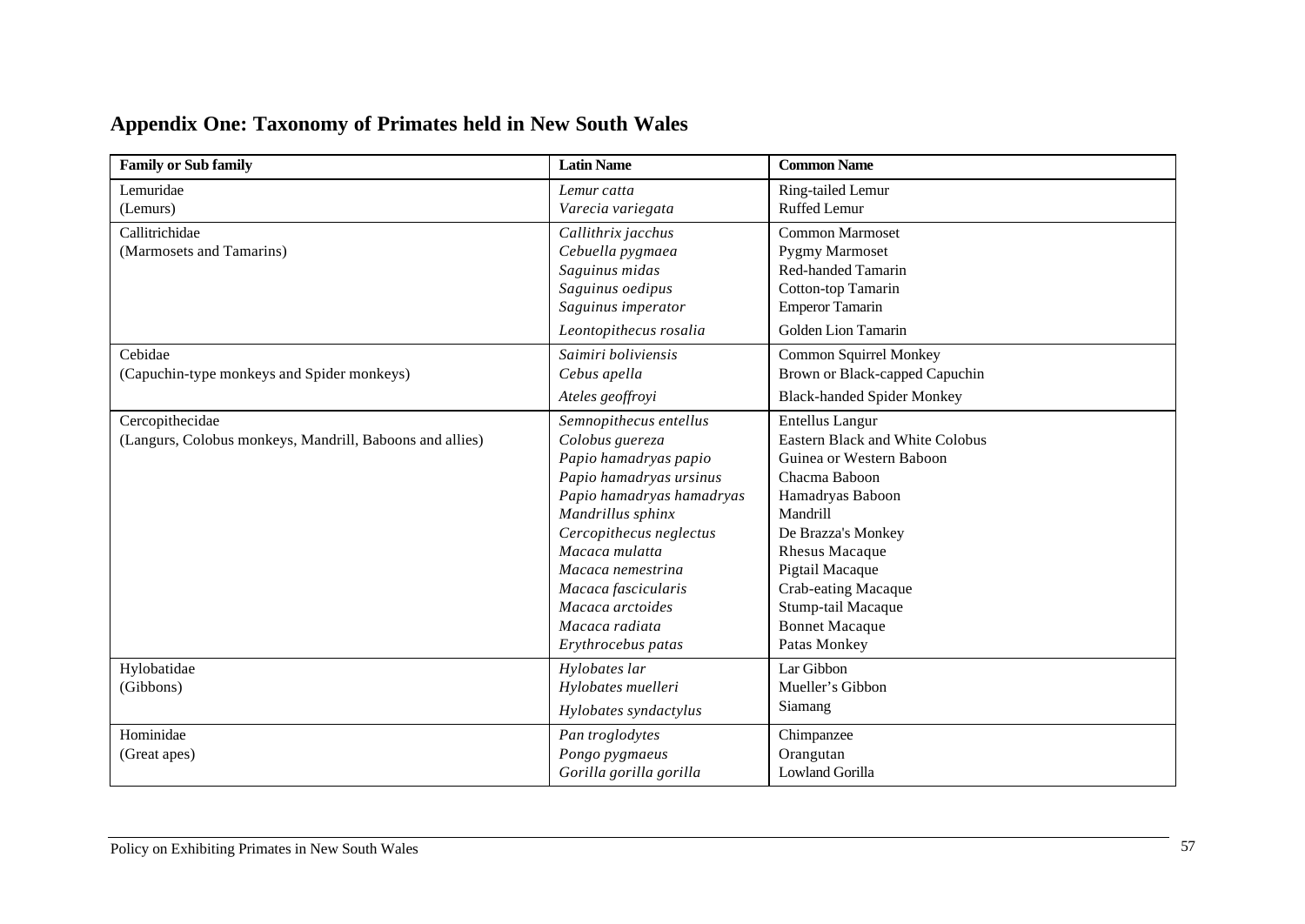| Species/<br>genus (common<br>name)                 | natural<br>habitat                              | head<br>body<br>length<br>(mm) | tail<br>length<br>$(\mathbf{mm})$ | weight<br>of adult<br>$\left( \mathbf{kg} \right)$ | oestrous<br>cycle<br>(days) | gestation<br>(days) | number of<br>off-spring                 | age sex.<br><b>Maturity</b><br>females<br>(mths) | age sex.<br><b>Maturity</b><br>males<br>(vears) | lifespan<br>captivity yrs<br>(in wild) | groups in the wild                                                                                            |
|----------------------------------------------------|-------------------------------------------------|--------------------------------|-----------------------------------|----------------------------------------------------|-----------------------------|---------------------|-----------------------------------------|--------------------------------------------------|-------------------------------------------------|----------------------------------------|---------------------------------------------------------------------------------------------------------------|
| Lemur catta<br>(Ring-tailed Lemur)                 | rainforest and<br>woodland                      | 425                            | 600                               | up to $2.7$                                        | 40                          | 136                 | single, some-<br>times twins            | 19                                               |                                                 | 18                                     | 5 - 30 (av 15) males move between groups,<br>females dominant                                                 |
| Varecia variagata<br>(Ruffed Lemur)                | rainforest                                      | 500                            | 600                               | up to $3.5$                                        | 30                          | $90 - 102$          | 50% twins.<br>also singles,<br>triplets | 20                                               | $\Omega$                                        | 20                                     | pair bonded family units                                                                                      |
| Callithrix jacchus<br>(Common Marmoset)            | sclerophyll forest                              | $158 - 207$                    | $243 - 312$                       | $0.23 - 0.26$                                      | 16                          | $138 - 148$         | twins                                   | $20 - 24$                                        | $9 - 13$ mths                                   | up to $16(10)$                         | dominant monogamous pair +offspring, up to<br>15 members including adults who remain to<br>help rear siblings |
| Cebuella pygmaea<br>(Pygmy Marmoset)               | tropical rainforest                             | 117-152                        | 172 - 229                         | $0.11 -$<br>0.16                                   | $\Omega$                    | $136 - 142$         | twins?                                  | 6                                                | 6 mths                                          | $\Omega$                               | dominant monogamous pair +offspring, up to<br>15 members including adults who remain to<br>help rear siblings |
| Saguinus spp.<br>(Tamarins)                        | tropical rainforest<br>and woodland<br>regrowth | $200 - 336$                    | $315 - 440$                       | up to $0.79$                                       | 15                          | $140 - 150$         | twins                                   | 18                                               | $\overline{2}$                                  | up to $23$                             | dominant monogamous pair +offspring, up to<br>15 members including adults who remain to<br>help rear siblings |
| Saimiri boliviensis<br>(Common Squirrel<br>Monkey) | forest and<br>cultivated areas                  | $265 - 370$                    | $360 - 452$                       | $0.55 - 1.25$                                      | $16 - 20$                   | $168 - 180$         | single                                  | $3 \text{ yr}$                                   |                                                 | $15 - 20$                              | multi-male, multi-female groups of 30-40<br>animals or more                                                   |
| Cebus apella<br>(Brown Capuchin)                   | humid forest                                    | $350 - 488$                    | $375 - 488$                       | $1.3 - 4.8$                                        | $16 - 20$                   | 180                 | single                                  | 4 yr                                             | 8                                               | $44 +$                                 | harem groups with 1-3 females or larger<br>groups with up to 20                                               |
| Ateles geoffroyi<br>(Spider Monkey)                | rainforest                                      | $305 - 630$                    | 635-840                           | $6.0 - 9.0$                                        | $24 - 27$                   | $226 - 232$         | single                                  | 4 yr                                             | 5                                               | 33                                     | polygamous groups, 5-30 animals with<br>variable subgroups                                                    |

# **Appendix Two**: **Basic biology of Primates**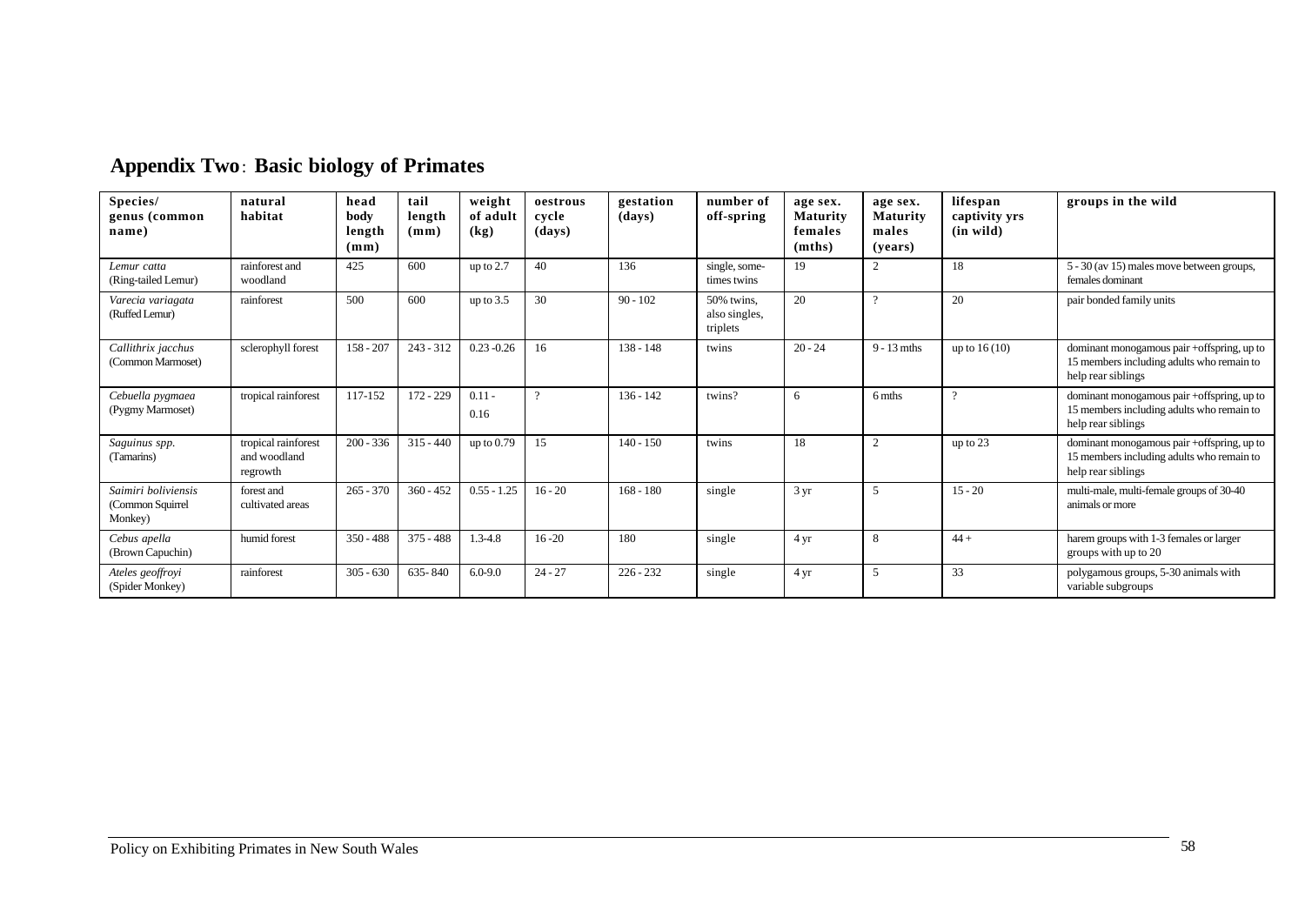| Species/<br>genus (common<br>name)                                              | natural<br>habitat | head<br>body<br>length<br>$(\mathbf{mm})$ | tail<br>length<br>$(\mathbf{mm})$ | weight<br>of adult<br>(kg)                           | oestrous<br>cycle<br>(days) | gestation<br>(days) | number of<br>off-spring | age sex.<br>maturity<br>females<br>(mths) | age sex.<br>maturity<br>males<br>( <b>years</b> ) | lifespan<br>captivity yrs<br>$(in \text{ wild})$ | groups in the wild                                                                                                                                           |
|---------------------------------------------------------------------------------|--------------------|-------------------------------------------|-----------------------------------|------------------------------------------------------|-----------------------------|---------------------|-------------------------|-------------------------------------------|---------------------------------------------------|--------------------------------------------------|--------------------------------------------------------------------------------------------------------------------------------------------------------------|
| Semnopithecus entellus<br>(Entellus Langur)<br>note different sub species       | deserts to forests | $406 -$<br>780                            | $693 -$<br>1016                   | females6.7<br>$-15.6$<br>males                       | $21 - 26$                   | $168 - 172$         | single, rarely<br>twins | $3 - 3.5$ yr                              | 4.5                                               | 25                                               | stable social groups, 10-30 animals variable<br>number of males depending on environment,<br>all male groups                                                 |
| vary greatly in size<br>Colobus guereza<br>(Eastern Black and<br>White Colobus) | forests            | $521 - 673$                               | 521-826                           | 10.6-19.8<br>females7.9<br>$-9.2$ males<br>$-13.5$   |                             | $154 - 178$         | single                  | $55 - 58$                                 | 6                                                 | 30                                               | small, cohesive social groups 3-15 animals,<br>usually one adult male                                                                                        |
| Papio spp.<br>(Baboons)                                                         | deserts            | $550 - 840$                               | 380 - 840                         | females12.<br>$9 - 16.8$<br>males<br>$20.4 - 28.3$   | 30                          | $170 - 173$         | single                  | $5 \,\mathrm{yr}$                         | $\tau$                                            | $30 +$                                           | complex social groups, larger groups - up to<br>700 may split into smaller groups and forage<br>in single male, multi-female groups                          |
| Mandrillus sphinx<br>(Mandrill)                                                 | deserts to savanna | $560 - 810$                               | 70                                | females11.<br>5 males<br>26.9                        | 33                          | $152 - 176$         | single                  | $3 - 5$ yr                                | 5 but full<br>weight at 8                         | 20                                               | form complex and stable social groups, multi-<br>male multi-female polygamous groups, males<br>with changing dominance hierarchies, excess<br>males solitary |
| Cercopithecus neglectus<br>(De Brazza's Monkey)                                 | forests            | $394 -$<br>595                            | $470 -$<br>784                    | females<br>$4.1 -$<br>4.8<br>males<br>$7.0 -$<br>8.0 | $177 - 187$                 |                     | single                  |                                           |                                                   |                                                  | family groups                                                                                                                                                |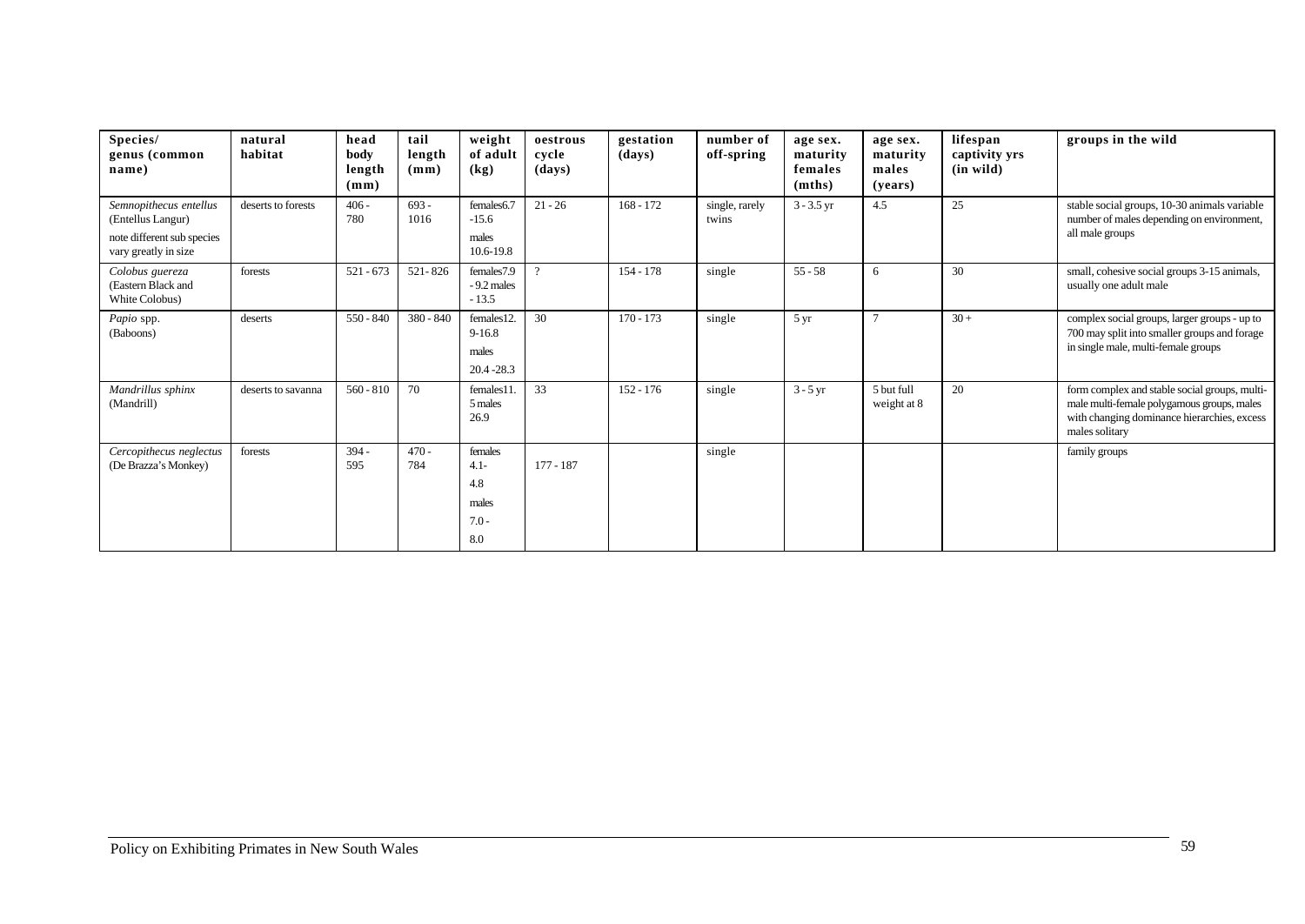| Species/<br>genus (common<br>name)                                                                                                  | natural<br>habitat                                                                                                              | head<br>body<br>length<br>$(\mathbf{mm})$                | tail<br>length<br>(mm)                               | weight<br>of adult<br>(kg)                         | oestrous<br>cycle<br>(days) | gestation<br>(days)       | number of<br>off-spring | age sex.<br>maturity<br>females<br>(mths) | age sex.<br>maturity<br>males<br>(vears) | lifespan<br>captivity yrs<br>$(in \text{ wild})$ | groups in the wild                                                                                                                                                                                                                                                                                                                                                                                  |
|-------------------------------------------------------------------------------------------------------------------------------------|---------------------------------------------------------------------------------------------------------------------------------|----------------------------------------------------------|------------------------------------------------------|----------------------------------------------------|-----------------------------|---------------------------|-------------------------|-------------------------------------------|------------------------------------------|--------------------------------------------------|-----------------------------------------------------------------------------------------------------------------------------------------------------------------------------------------------------------------------------------------------------------------------------------------------------------------------------------------------------------------------------------------------------|
| Macaca spp.<br>(Macaques)<br>M. mulatta<br>(Rhesus Macaque)<br>M. radiata<br>(Bonnet Macaque)<br>M. nemestrina<br>(Pigtail Macaque) | very wide range<br>habitats, urban<br>areas<br>very wide range<br>habitats, urban<br>areas<br>primary $\&$<br>secondary forests | $470 - 635$<br>$375 - 590$<br>$467 - 564$<br>$385 - 648$ | $189 - 305$<br>$330 - 693$<br>130-253<br>$400 - 655$ | 4.4-10.9<br>3.9-8.8<br>$4.7 - 14.5$<br>$2.5 - 8.3$ | 29<br>30-35                 | $155 - 180$<br>162<br>171 | single                  | $24 - 35$<br>$30 - 46$                    | $25 - 39$ mths                           | $25+$                                            | <i>M. mulatta</i> $-8$ to 180 animals of<br>mixed sexes with 2-4 times more<br>adult females than males, also<br>single males or small groups. M.<br>nemestrina - 3-15 animals, 30-<br>45. <i>M. fascicularis</i> - 6 to 100<br>animals, 2 and a half times more<br>females than males, central<br>group with male leader, females,<br>young, peripheral group of<br>young males. M. arctoides - 20 |
| M. fascicularis<br>(Crab-eating Macaque)<br>M. arctoides<br>(Stump-tail Macaque)                                                    | dense forests, urban<br>areas                                                                                                   | 485-650                                                  | $3 - 69$                                             | $7.5 - 10.2$                                       | 28<br>29                    | 160-170<br>166-185        |                         |                                           |                                          |                                                  | to 100 animals, usually led by<br>an adult male. M. radiata - 7 to<br>80 animals with more adult<br>males than females                                                                                                                                                                                                                                                                              |
| Erythrocebus patas<br>(Patas Monkey)                                                                                                | open grass and<br>woodland savanna                                                                                              | $490 - 875$                                              | $490 - 875$                                          | female 4 -<br>$\tau$<br>male<br>$7 - 13$           | 30                          | 160                       | single                  | 30                                        | $1 - 2$                                  | 21                                               | moderate sized groups with a single male, up<br>to 30 animals, average 15, male groups                                                                                                                                                                                                                                                                                                              |
| Hylobates lar<br>(Lar gibbon)<br>Hylobates muelleri<br>(Mueller's gibbon)                                                           | thick rainforest<br>thick rainforest                                                                                            | $420 - 585$<br>420-470                                   | absent<br>absent                                     | $4.4 -$<br>7.6<br>$5 - 6.4$                        | 30                          | $210 - 225$               | single                  | 8 - 9 yr                                  | 8-9                                      | $38 + (25)$                                      | monogamous pairs and offspring, single<br>animals                                                                                                                                                                                                                                                                                                                                                   |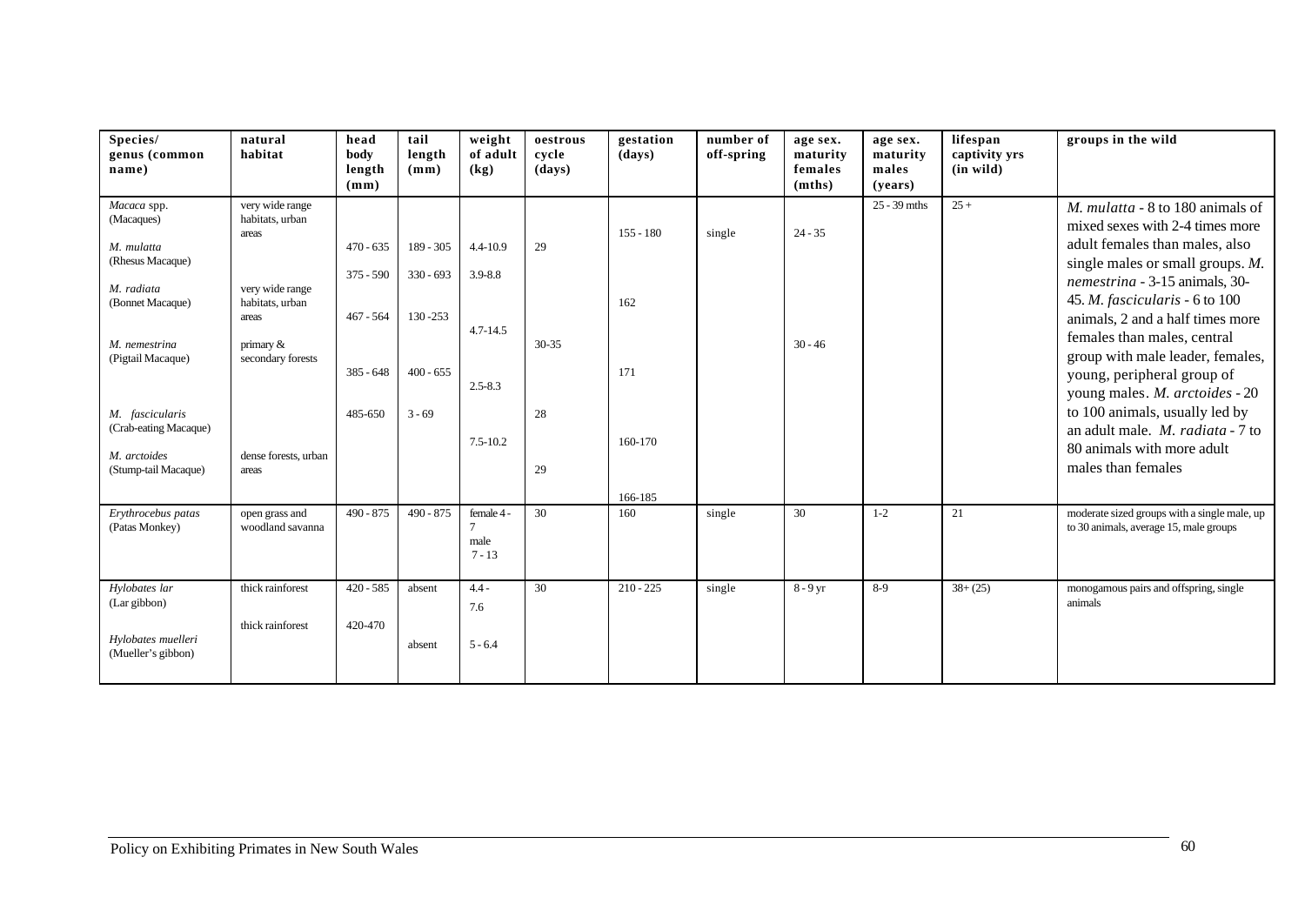| Species/<br>genus (common<br>name)                                     | natural<br>habitat                        | head<br>body<br>length<br>$(\mathbf{mm})$ | tail<br>length<br>$(\mathbf{mm})$ | weight<br>of adult<br>(kg)                 | oestrous<br>cycle<br>(days) | gestation<br>(days) | number of<br>off-spring | age sex.<br><b>Maturity</b><br>females<br>(mths) | age sex.<br><b>Maturity</b><br>males<br>(years) | lifespan<br>captivity yrs<br>$(in \text{ wild})$ | groups in the wild                                                                                                                          |
|------------------------------------------------------------------------|-------------------------------------------|-------------------------------------------|-----------------------------------|--------------------------------------------|-----------------------------|---------------------|-------------------------|--------------------------------------------------|-------------------------------------------------|--------------------------------------------------|---------------------------------------------------------------------------------------------------------------------------------------------|
| H. syndactylus<br>(Siamang)                                            | thick rainforest                          | 737 - 889                                 | absent                            | $10-14.7$                                  |                             | $230 - 235$         | single                  |                                                  |                                                 | 19                                               | monogamous pairs and offspring, single<br>animals                                                                                           |
| Pan troglodytes<br>(Chimpanzee) weight<br>refers to $P.t.$ troglodytes | woodland and<br>woodland savanna          | $737 - 959$                               | absent                            | females 32<br>$-47$<br>males<br>$40 - 60$  | $34 - 35$                   | $202 - 261$         | single                  | puberty 7<br>reproduc-tive<br>-15                | puberty 7<br>reproduc-tive<br>12                | $53+ (60)$                                       | complex social groups 30-80 animals, with<br>male and female dominance hierarchies,<br>dominant male leaders, males leave group             |
| Pongo pygmaeus<br>(Orangutan)                                          | tropical rainforest                       | 780-970                                   | absent                            | female<br>$33 - 45$<br>male<br>70-90       | 30                          | $233 - 267$         | single rarely<br>twins  | $7 \,\mathrm{yr}$                                | 8                                               | 59                                               | solitary, female plus immature offspring,<br>female home ranges overlapping, males<br>antagonistic to each other, small loose<br>groups     |
| Gorilla gorilla<br>(Gorilla)                                           | tropical rainforests,<br>mountain forests | up to<br>1200                             | absent                            | male<br>$135 - 220$<br>female<br>$60 - 80$ | 31                          | $251 - 295$         | single rarely<br>twins  | 8 yr                                             | -11                                             | $47+$ (up to 50)                                 | adult mature male plus subdominant males,<br>females and immature offspring, 5-28<br>individuals, females leave natal groups at<br>maturity |

Sources Rowe (1996), Nowak and Paradiso (1983), Chan (1998), Griede (1989), Groves, C. (pers. comm.).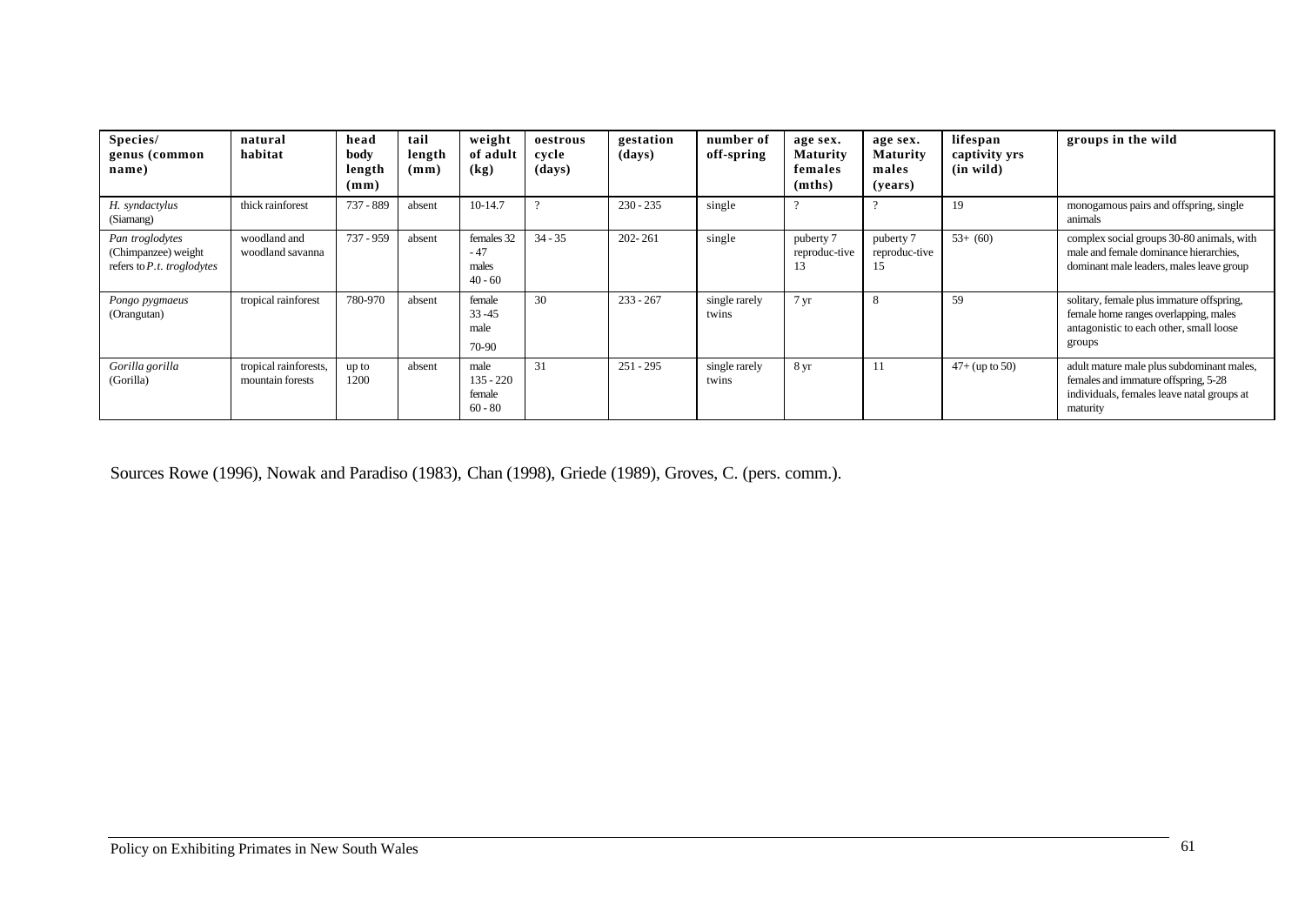| Species/<br>genus                                                                                       | breeding                                                                                                                                                                                                                                                                                                                                                                                     | behaviour in relation to exhibit design                                                                                                                                                                                                                                                                                                                                                                                                                    |
|---------------------------------------------------------------------------------------------------------|----------------------------------------------------------------------------------------------------------------------------------------------------------------------------------------------------------------------------------------------------------------------------------------------------------------------------------------------------------------------------------------------|------------------------------------------------------------------------------------------------------------------------------------------------------------------------------------------------------------------------------------------------------------------------------------------------------------------------------------------------------------------------------------------------------------------------------------------------------------|
| Lemur catta<br>(Ring-tailed<br>Lemur)                                                                   | nesting boxes needed, one per adult, 0.5 m cubed and heated in cold<br>weather, seasonal breeders once per year, twins usual, mother carries<br>young in her mouth initially                                                                                                                                                                                                                 | feeds arboreally, habitually travels on the ground, in trees prefers broad<br>horizontal limbs, territorial, 6-8 ha home range in denser forest, 20 ha in more<br>open habitat diurnal - may be active at night, territorial aggression amongst the<br>group, scent marking                                                                                                                                                                                |
| Varecia<br>variagata<br>(Ruffed<br>Lemur)                                                               | require natural sunlight or artificially replicated UV light for breeding<br>cycles, seasonal, nesting boxes needed, females leave young in the nest<br>at first                                                                                                                                                                                                                             | use scent marking from ano-genital and wrist glands, walks or runs along larger<br>branches, jumps between trees, crepuscular, territorial                                                                                                                                                                                                                                                                                                                 |
| Callithrix and<br>Cebuella spp.<br>(Marmosets),<br>Saguinus and<br>Leontopithicus<br>spp.<br>(Tamarins) | males assist in the birth and carry offspring, feed from mother every 1-2<br>hours, males and females provide parental care, require experience in<br>rearing offspring and should remain with the group once they become<br>adult until at least two further litters are raised, and can remain<br>permanently unless there are problems with aggression, twins usual,<br>born twice a year | diurnal and territorial, use scent marking from throat glands, members of the<br>group help carry and find food for the young, active climbers and feeders,<br>require complex environments, natural substrates, fresh vegetation and foliage<br>in order to exhibit their natural foraging behaviours, 10-40 ha home ranges,<br>Tamarin family groups should be visually isolated from each other if constantly<br>showing threat displays and aggression |
| Saimiri<br>boliviensis<br>(Squirrel<br>Monkey)                                                          | breeding season of 2-4 months, polygamous, form dominance hierarchy<br>in breeding season, other females may help raise the young but males do<br>not                                                                                                                                                                                                                                        | powerful leapers, diurnal, are more active and have larger home ranges than<br>Cebus. spp (4 square kilometres compared to 1-2 square kilometres), not<br>territorial                                                                                                                                                                                                                                                                                      |
| Cebus spp.<br>(Capuchins)                                                                               | polygamous, multi male/female groups.                                                                                                                                                                                                                                                                                                                                                        | diurnal, like to bathe in hot weather, prehensile tail                                                                                                                                                                                                                                                                                                                                                                                                     |

## **Appendix Three**: **Breeding and behaviour in relation to exhibit design (for basic breeding biology see Appendix Two)**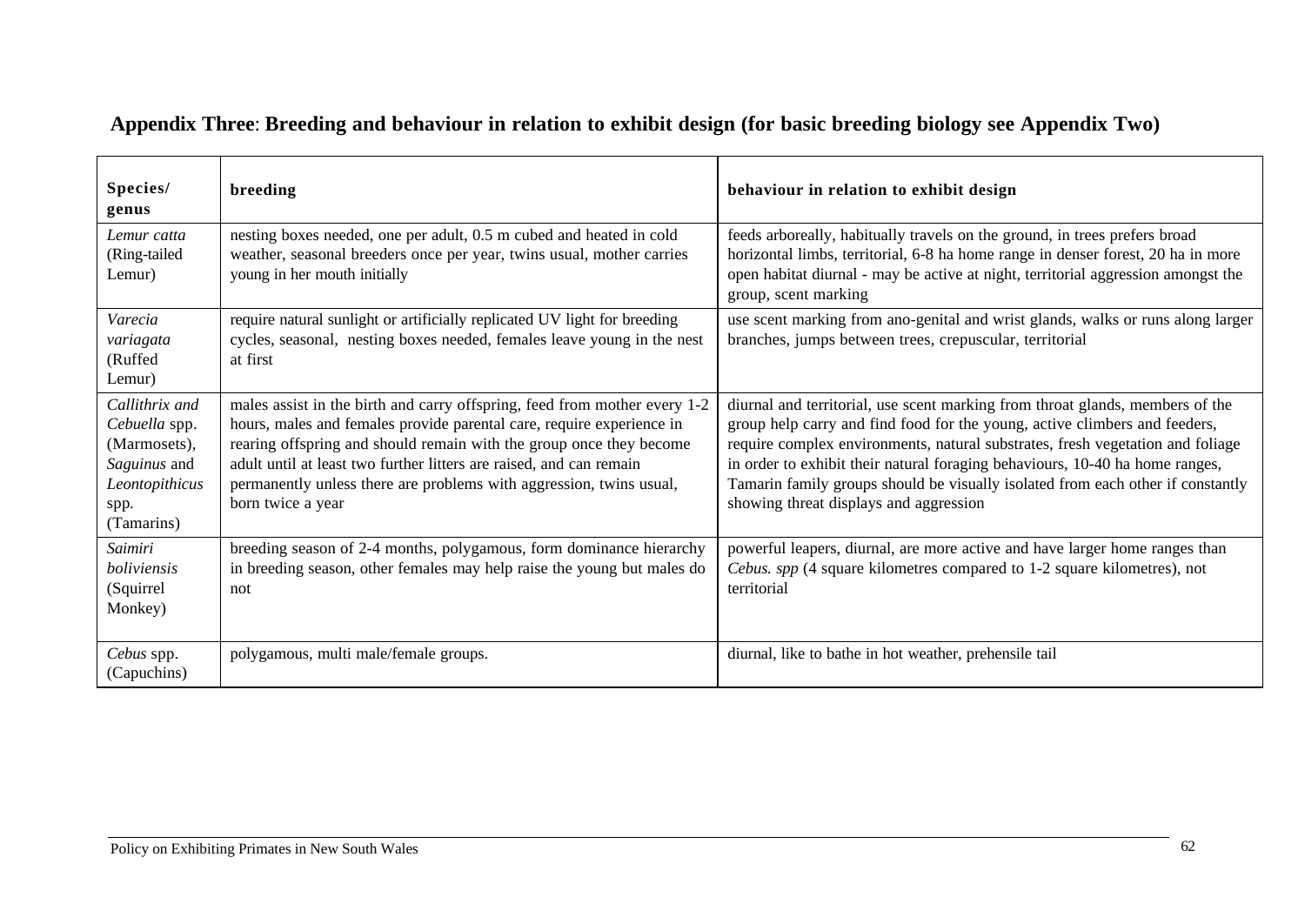| Species/<br>genus                                     | breeding                                                                                                                                                                                                        | behaviour in relation to exhibit design                                                                                                                                                                                                                                                                                                                             |
|-------------------------------------------------------|-----------------------------------------------------------------------------------------------------------------------------------------------------------------------------------------------------------------|---------------------------------------------------------------------------------------------------------------------------------------------------------------------------------------------------------------------------------------------------------------------------------------------------------------------------------------------------------------------|
| Ateles spp.<br>(Spider<br>Monkeys)                    | dominant female may attack and kill unrelated females, clitoris of female<br>elongated, often mistaken for penis of male                                                                                        | diurnal, move by brachiation and prehensile tail, rarely descend to ground                                                                                                                                                                                                                                                                                          |
| Semnopithecus<br>entellus<br>(Entellus<br>Langur)     | if a new male achieves dominance or is introduced, he may kill the<br>infants which brings females into oestrous, breed throughout the year<br>with peaks, infants often handled by other females in the group  | will forage on the ground, capable of long leaps (3-5 metres), diurnal -<br>constantly active throughout the day, adapts well to a terrestrial environment,<br>home ranges 0.05 - 13 sq km, up to 22 sq km for all male groups                                                                                                                                      |
| Colobus spp.<br>(Colobus)                             | infants often handled by other females in the group                                                                                                                                                             | capable of long leaps, diurnal, small home ranges in wild eg 15 ha, territorial,<br>maybe active at any time of the day but spends long periods inactive                                                                                                                                                                                                            |
| Papio spp.<br>(Baboons)                               | polygamous, male dominance hierarchy, female hierarchy less obvious,<br>slow to mature, long lived $(30 + \text{years})$ , 6 months gestation, non<br>seasonal, females mature 4-8 years                        | constantly active throughout the day, very strong and dexterous, hunt and<br>forage collectively, well developed learning behaviour in relation to feeding,<br>male/s establish changing dominance hierarchies, possess cheek pouches, may<br>sleep on ledges in cliff faces, large males may sleep on the ground                                                   |
| <b>Mandrillus</b><br>sphinx<br>(Mandrill)             | polygamous, but probably only one permanent male per group, male and<br>female dominance hierarchies, slow to mature females mature 4-8 years,<br>long lived (up to 20 years), 6 months gestation, non seasonal | constantly active throughout the day, very strong and dexterous, hunt and<br>forage collectively, well developed learning behaviour in relation to feeding,<br>male/s establish changing dominance hierarchies, possess cheek pouches, may<br>sleep in trees, large males may sleep on the ground, feed mainly on ground,<br>definite home ranges, 2 up to 40 sq km |
| Cercopithecus<br>neglectus<br>(De Brazza's<br>Monkey) | one male, multi female groups                                                                                                                                                                                   | diurnal to crepuscular, social, highly active, strong and dexterous. Possess<br>cheek pouches, good swimmers, territorial but avoid conflict                                                                                                                                                                                                                        |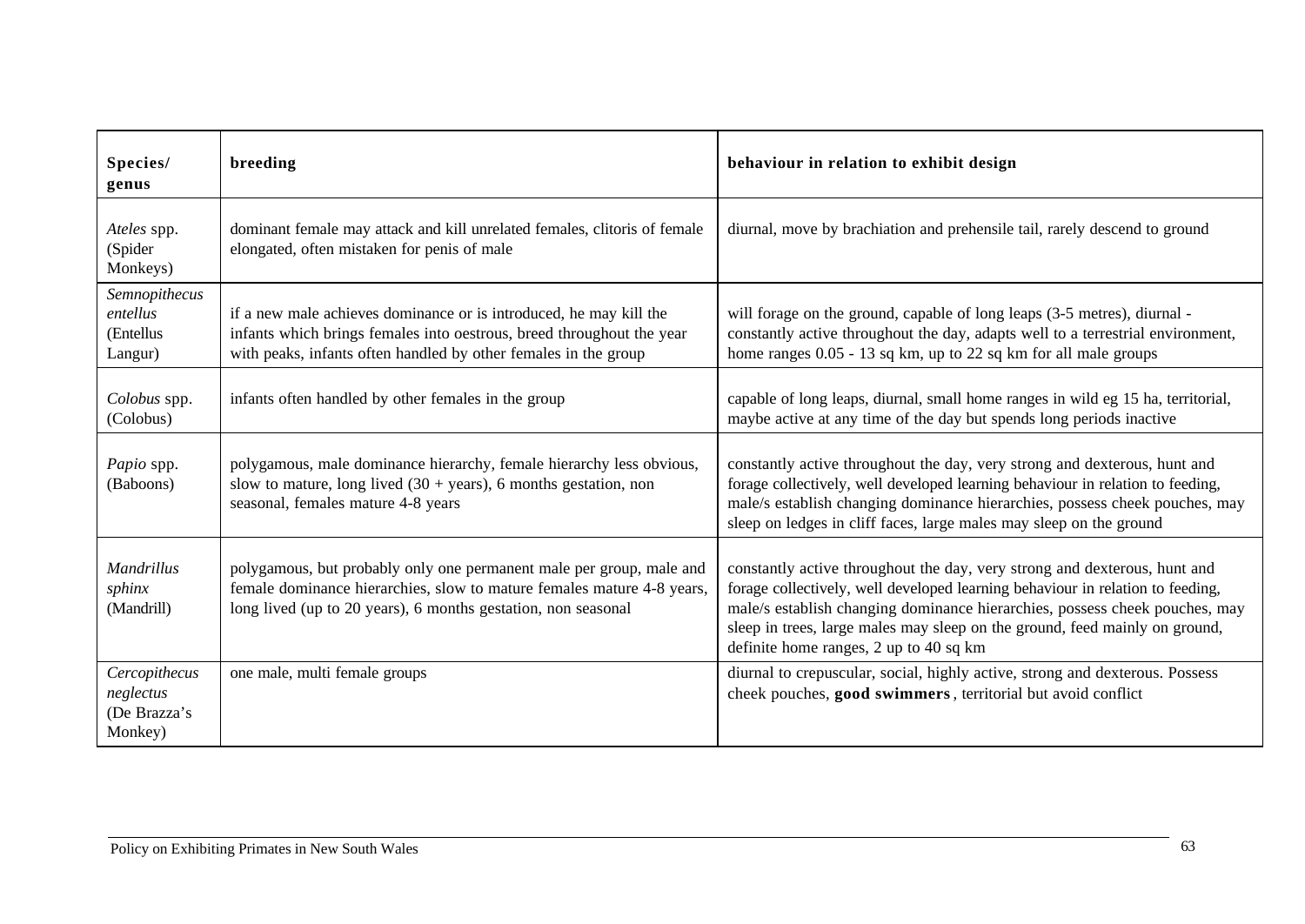| Species/<br>genus                         | breeding                                                                                                                                                                                                                                                                                                      | behaviour in relation to exhibit design                                                                                                                                                                                                                                                                                                                                                                                                                                                                                                                                                                                                             |
|-------------------------------------------|---------------------------------------------------------------------------------------------------------------------------------------------------------------------------------------------------------------------------------------------------------------------------------------------------------------|-----------------------------------------------------------------------------------------------------------------------------------------------------------------------------------------------------------------------------------------------------------------------------------------------------------------------------------------------------------------------------------------------------------------------------------------------------------------------------------------------------------------------------------------------------------------------------------------------------------------------------------------------------|
| Macaca spp.<br>(Macaques)                 | non-seasonal, single young, rarely twins. M. mulatta - mating tends to<br>be between high ranking animals, females reach menopause at around 25<br>years. M. fascicularis - spring births                                                                                                                     | sleep above ground (in trees), good swimmers particularly <i>M. fascicularis.</i><br>Diurnal, highly active, dexterous and strong, store food in cheek pouches. Not<br>territorial, groups may overlap, home ranges in wild $-M$ . mulatta up to 16 sq<br>km in forests, 0.05 sq km in urban areas, <i>M. fascicularis</i> - 0.8 sq km, <i>M.</i><br><i>radiata</i> $0.4$ - 5.2 sq km. Dominance hierarchies usually in both sexes, male $M$ .<br>mulatta lead and defend group, may be aggressive/ agonistic. M. radiata males<br>more tolerant. Dominance hierarchies based on age, kinship, coalitions,<br>offspring may inherit mother's status |
| Erythrocebus<br>patas (Patas<br>Monkey)   | one male per group, seasonal breeders, mature at 3 years, gestation 51/2<br>months                                                                                                                                                                                                                            | highly active, strong and dexterous, diurnal, able to swim, will climb to avoid<br>danger but not high, very fast runner (55 km per hr), able to cover large<br>distances, have large home ranges in wild (eg 51 sq km for a group of 30)                                                                                                                                                                                                                                                                                                                                                                                                           |
| Hylobates spp.<br>(Gibbons &<br>Siamang)  | males may be kept with females during breeding, weaning at 20 months,<br>male <i>H.syndactylus</i> may carry young after first year                                                                                                                                                                           | travel by brachiation, feed off the ground, unable to swim so care should<br>be taken with moats. Diurnal, pairs are territorial, recordings of territorial<br>calls played back will increase activity for extended periods. Activity feeds<br>should be placed high up in several places. Small home ranges - H. syndactylus<br>23 ha, H. lar 40 ha.                                                                                                                                                                                                                                                                                              |
| Pan troglodytes<br>(Common<br>Chimpanzee) | male may be kept with females and new born offspring, females may<br>mate with several males, females receptive for about 6 days when<br>maximal genital swelling, birth weight 1.9 kg, carried for several years<br>weaning 31/2-41/2 years, young dependent on mother and travel together<br>up to 10 years | highly intelligent, rapid learners, diurnal, possess great strength and dexterity,<br>bolts and fasteners should be exterior to exhibit, lights flush or recessed, need<br>activity items and manipulable objects. Highly social, if isolated, single animals<br>should have visual, auditory and if possible, tactile contact with others. Require<br>nest sites raised above ground level. Do not swim                                                                                                                                                                                                                                            |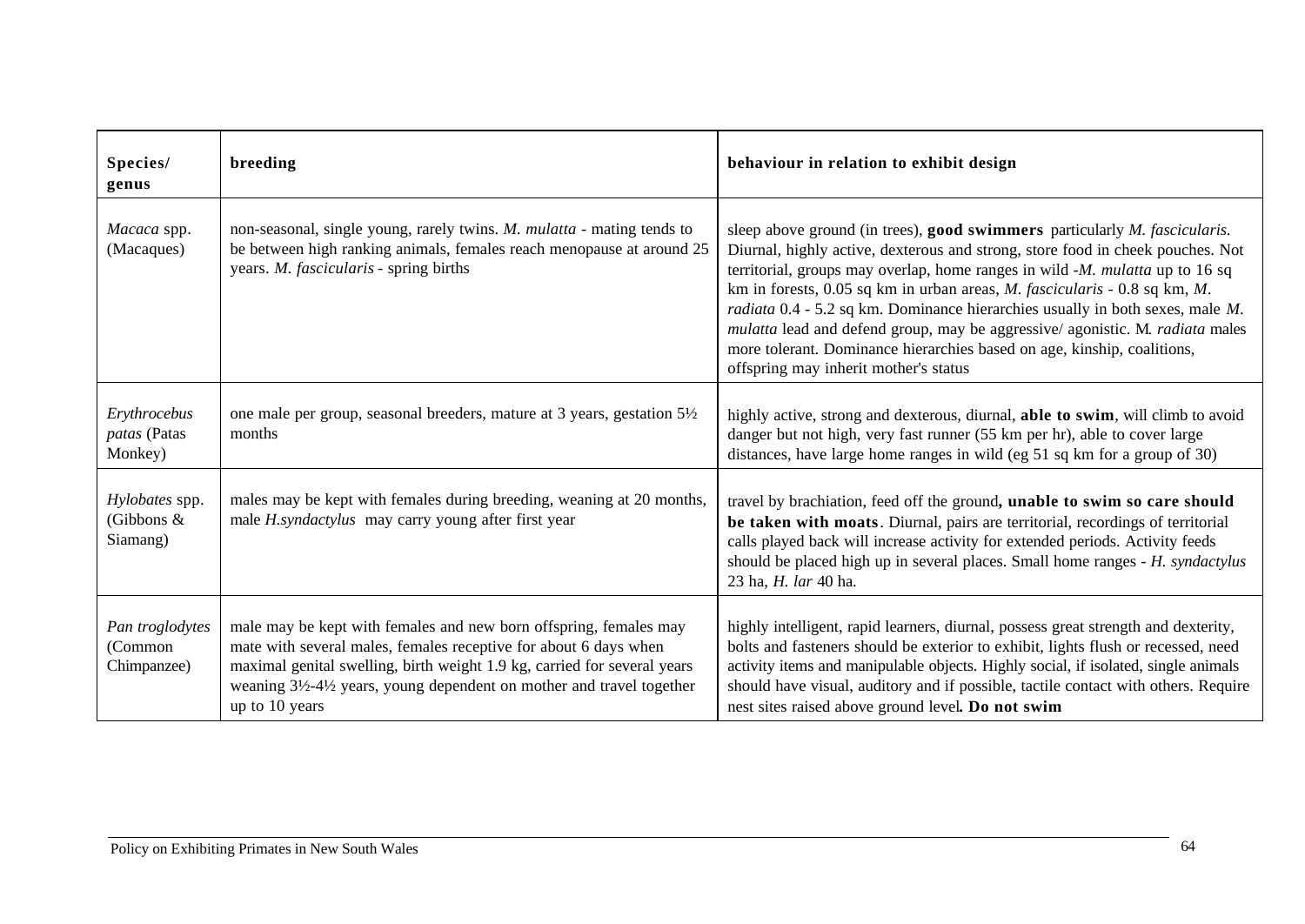| Species/<br>genus                | breeding                                            | behaviour in relation to exhibit design                                                                                                                                                                                                                                                                                                                                                                  |
|----------------------------------|-----------------------------------------------------|----------------------------------------------------------------------------------------------------------------------------------------------------------------------------------------------------------------------------------------------------------------------------------------------------------------------------------------------------------------------------------------------------------|
| Pongo<br>pygmaeus<br>(Orangutan) | birth weight 1.5 kg                                 | highly intelligent, rapid learners, diurnal, possess great strength and dexterity,<br>bolts and fasteners should be exterior to exhibit, lights flush or recessed, need<br>activity items and manipulable objects, highly social, if isolated, single animals<br>should have visual, auditory and if possible, tactile contact with others. Require<br>rest sites raised above ground level. Do not swim |
| Gorilla spp.<br>(Gorillas)       | need to learn maternal behaviour, 2 kg birth weight | highly intelligent, rapid learners, diurnal, possess great strength and dexterity,<br>bolts and fasteners should be exterior to exhibit, lights flush or recessed, need<br>activity items and manipulable objects, highly social, if isolated, single animals<br>should have visual, auditory and if possible, tactile contact with others. Require<br>rest sites raised above ground level. Do not swim |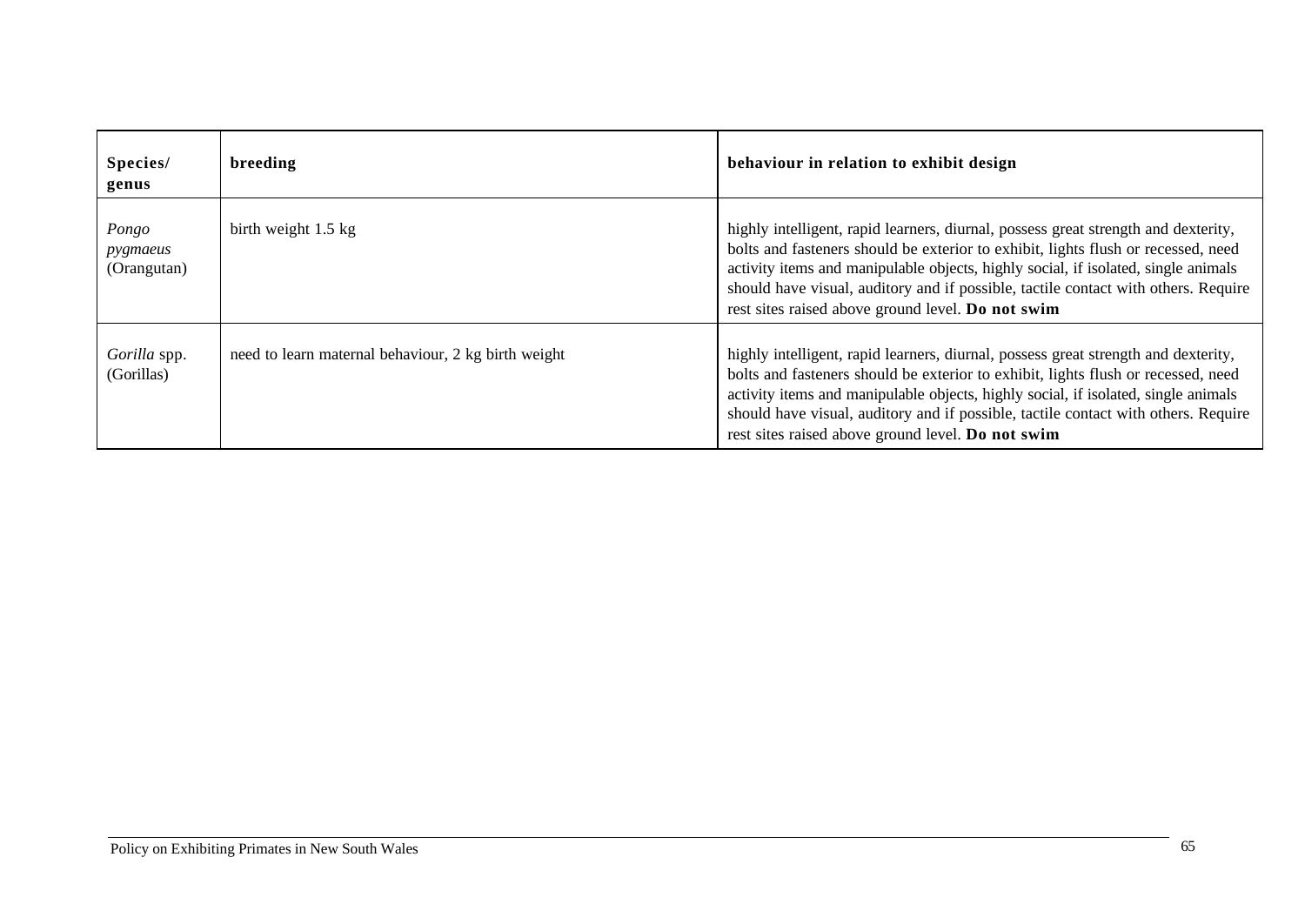## **Appendix Four: Methods of identification and handling.**

**In general, heavy gloves should be avoided as they give a false sense of security and hinder dexterity. Surgical gloves may be worn for hygiene purposes.**

| Species/ genus                                                                                           | methods of identification#                                                 | methods of handling                                                                                                                                                                                                                       | relevant behavioural characteristics                                                                                                        |
|----------------------------------------------------------------------------------------------------------|----------------------------------------------------------------------------|-------------------------------------------------------------------------------------------------------------------------------------------------------------------------------------------------------------------------------------------|---------------------------------------------------------------------------------------------------------------------------------------------|
| Lemur catta<br>(Ring-tailed Lemur)<br>Varecia variagata<br>(Ruffed Lemur)                                | microchips, ear tags, tattoos,<br>Ruffed Lemur: photos of body<br>markings | trap in nest box or net then anaesthesia for any<br>procedures other than very minor. Hold by<br>grasping behind the head and above the tail                                                                                              | can inflict serious bite wounds, Ruffed Lemurs possess<br>sharp claws                                                                       |
| Callithrix and Cebuella spp.<br>(Marmosets)<br>Saguinus and Leontopithicus<br>spp (Tamarins)             | microchips, ear tags, tattoos,                                             | trap in nest box or net then anaesthesia for any<br>procedures other than very minor. Hold by<br>grasping behind the head and above the tail                                                                                              | docile and not aggressive to known handlers, will bite<br>when alarmed                                                                      |
| Saimiri boliviensis<br>(Squirrel Monkey)<br>Cebus spp.<br>(Capuchins)<br>Ateles spp.<br>(Spider Monkeys) | microchips, ear tags, tattoos,<br>tail tip print                           | trap in nest box or net then anaesthesia for any<br>procedures other than very minor. Can be held<br>by pinning the arms behind the body and holding<br>above the tail but preferable to hold in a sack<br>and administer gas anaesthetic | difficult to restrain due to dexterity, length of limbs and<br>prehensile tail                                                              |
| Semnopithecus<br>entellus<br>(Entellus Langur)<br>Colobus spp.                                           | microchips, ear tags, tattoos                                              | immobilisation by remote injection for animals<br>larger than $8-10$ kg <sup>*</sup>                                                                                                                                                      | cercopithecids with full cheek pouches should be<br>handled carefully and pouches emptied if anaesthetised<br>to prevent food being inhaled |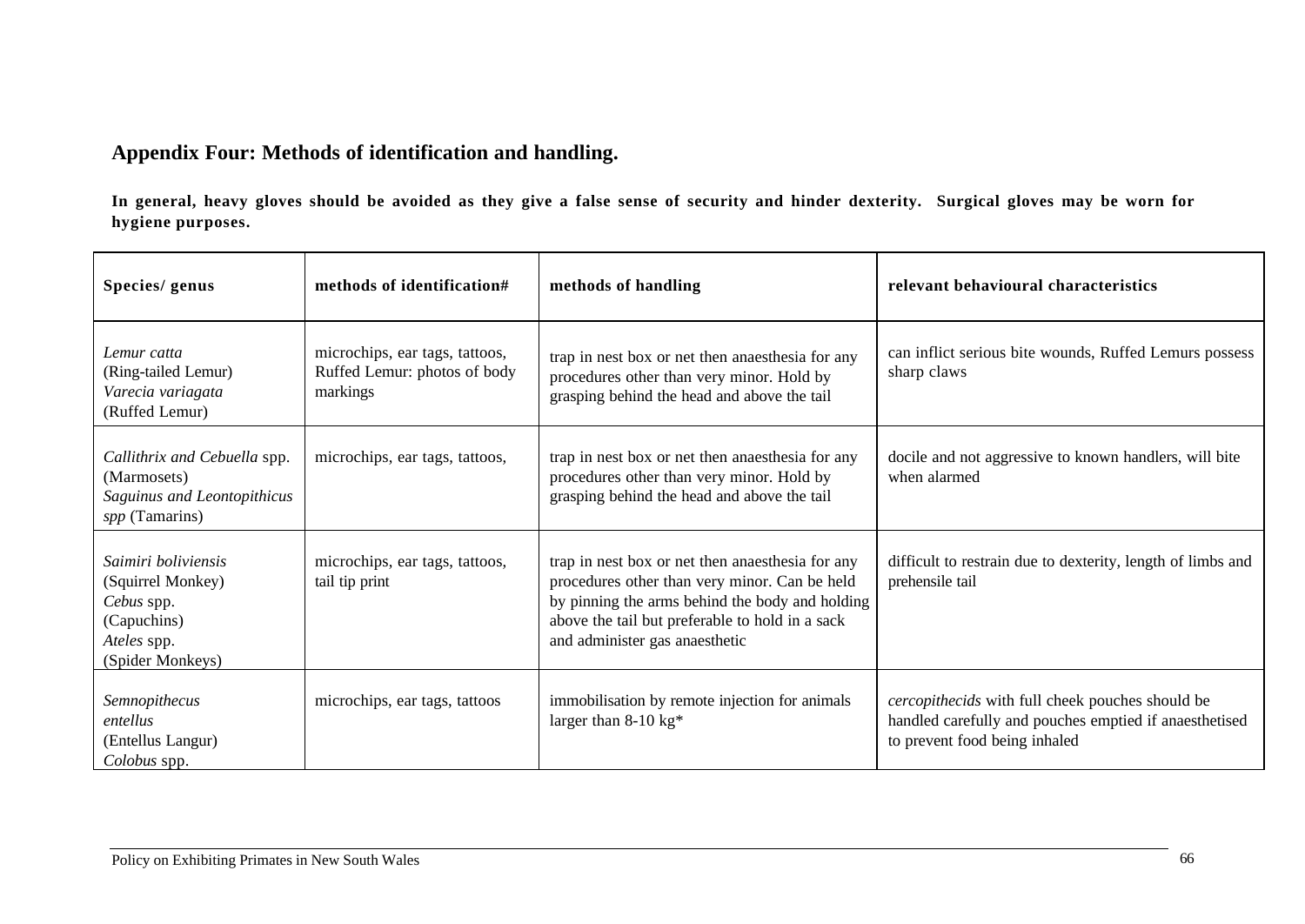|--|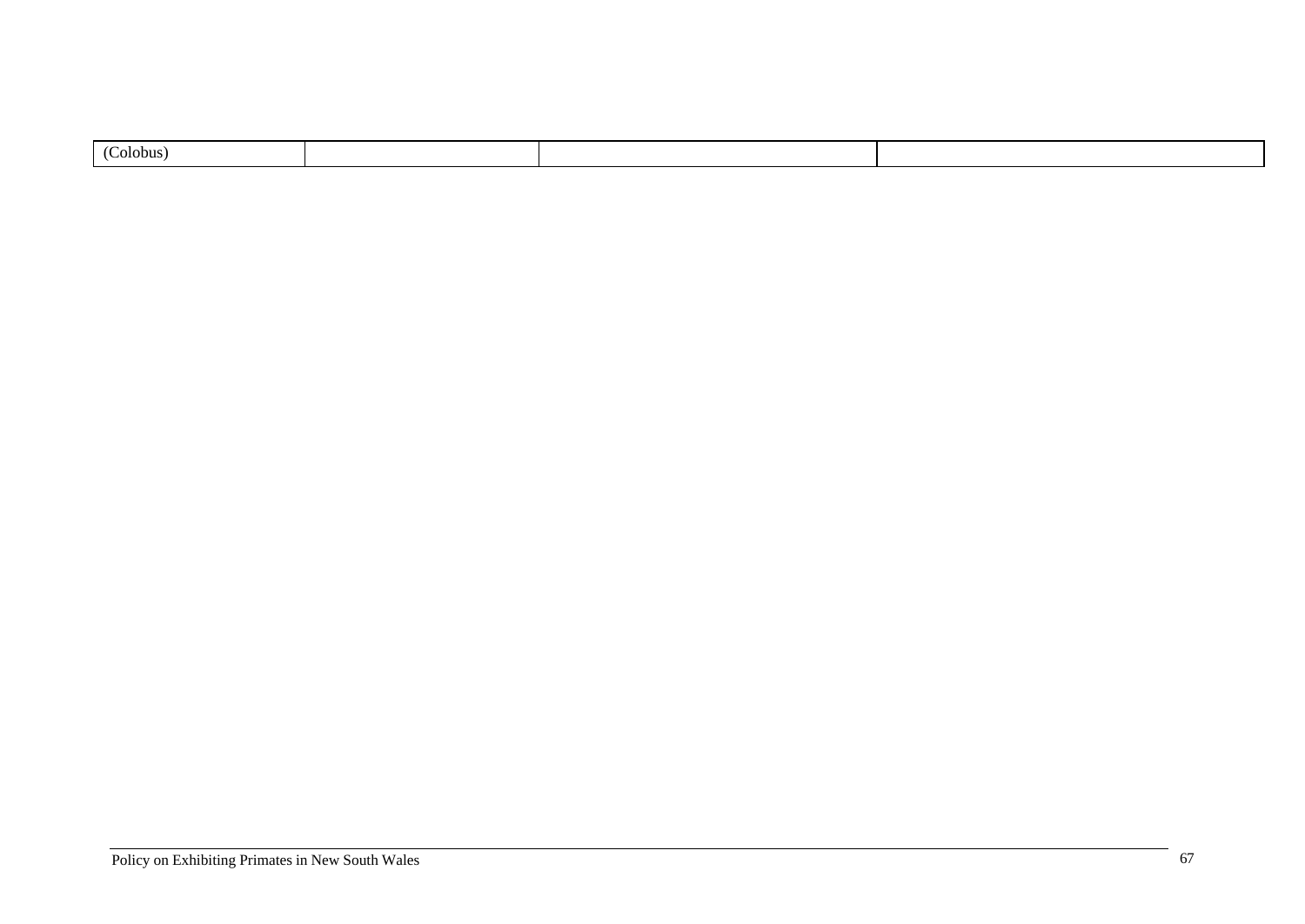| Species/ genus                                                                                        | methods of identification                                    | methods of handling                                                                                                                                                                                       | relevant behavioural characteristics                                                                                                                                          |
|-------------------------------------------------------------------------------------------------------|--------------------------------------------------------------|-----------------------------------------------------------------------------------------------------------------------------------------------------------------------------------------------------------|-------------------------------------------------------------------------------------------------------------------------------------------------------------------------------|
| Papio spp.(Baboons)<br>Mandrillus sphinx<br>(Mandrill)<br>Cercopithecus spp.(De<br>Brazza's Monkey)   | microchips, tattoos,                                         | isolation of target animal, darting of males,<br>capture by netting carried out by appropriately<br>trained and skilled personnel, may be followed<br>by hand injection through the net                   | very strong and aggressive, males have large canine<br>teeth can inflict severe wounds                                                                                        |
| Macaca spp.<br>(Macaques)<br>Erythrocebus patas (Patas<br>Monkey)                                     | microchips, tattoos                                          | isolation of target animal, darting of males,<br>capture by netting carried out by appropriately<br>trained and skilled personnel, may be followed<br>by hand injection through the net                   | very strong and potentially very aggressive, males<br>have large canine teeth, can inflict severe bite and<br>scratch wounds                                                  |
| Hylobates spp.<br>(Gibbons & Siamang)                                                                 | microchips                                                   | isolation of target animal, darting of males,<br>capture by netting carried out by appropriately<br>trained and skilled personnel, may be followed<br>by hand injection through the net                   | highly agile and possess sharp canine, may bite or<br>scratch, capable of learning to grab a blow pipe or<br>other remote injection device                                    |
| Pan troglodytes<br>(Common Chimpanzee)<br>Pongo pygmaeus<br>(Orangutan)<br>Gorilla spp.<br>(Gorillas) | microchips, photos, finger<br>prints, nose prints (Gorillas) | immobilisation by remote injection using<br>tiletamine/zolazepam or medetomidine/ketamine<br>combination, isolate target animal first, drawn<br>out attempts to immobilise should be<br>avoided/abandoned | apes quickly learn to recognise situations and people<br>involved in catching and take evasive action including<br>throwing objects, hiding or covering exposed body<br>parts |

# small coloured metal ear tags placed at different sites on the ear have been used as an alternative to larger numbered tags

\* remote injection is not recommended for animals less than 8 - 10 kg due to the risk of injury and difficulty in hitting the target animal.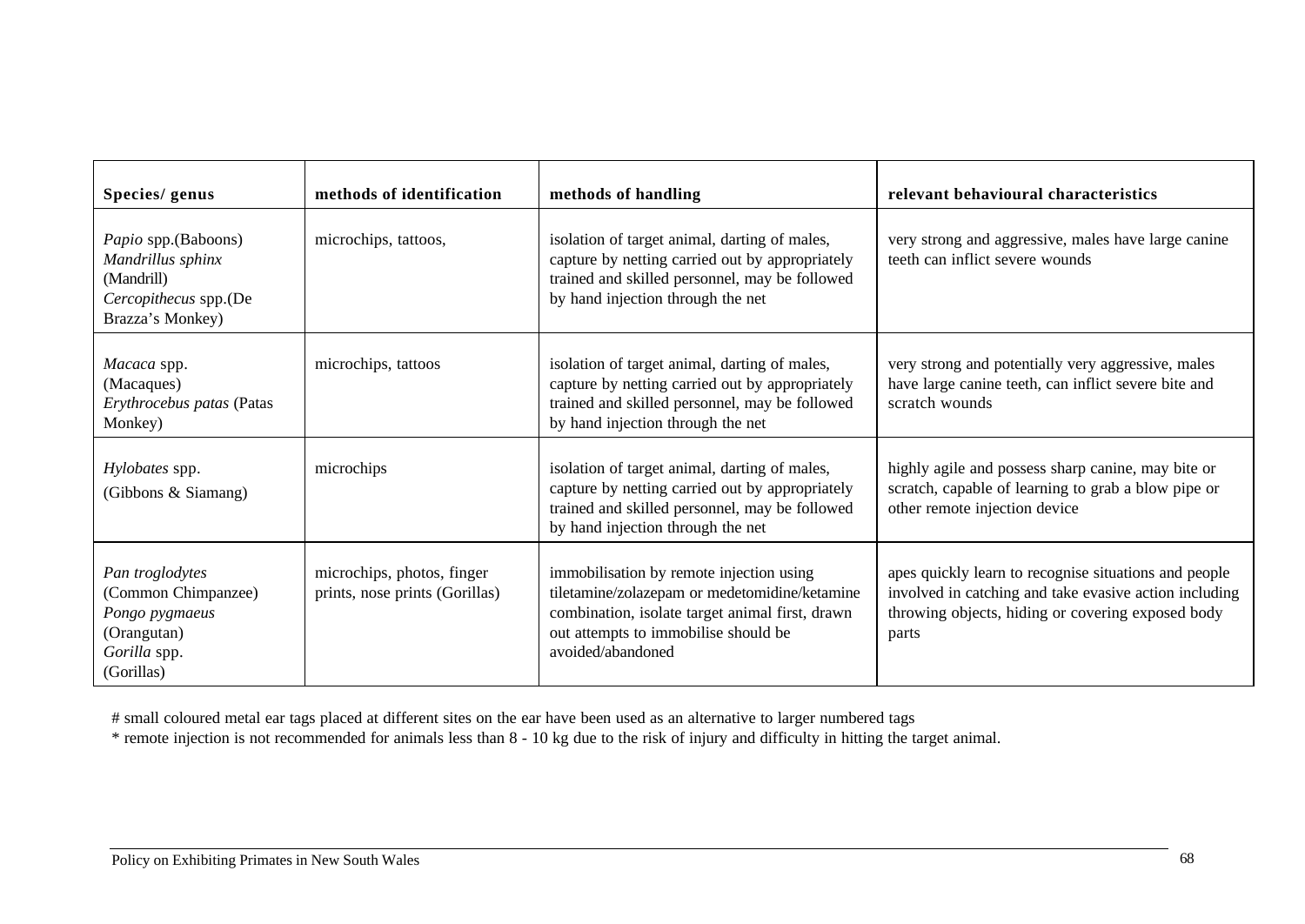# **Appendix Five: Diet**

| species/ genus                                    | diet in wild                                                                                                                                                                   | diet in captivity                                                                                                                                                                                                     | supplements <sup>1</sup>                                                                                | presentation                         |
|---------------------------------------------------|--------------------------------------------------------------------------------------------------------------------------------------------------------------------------------|-----------------------------------------------------------------------------------------------------------------------------------------------------------------------------------------------------------------------|---------------------------------------------------------------------------------------------------------|--------------------------------------|
| Lemur catta<br>(Ring-tailed Lemur)                | fruit, leaves and flowers, other<br>plant parts                                                                                                                                | monkey chow, fresh fruit &<br>vegetables, leaves, hard boiled<br>eggs, seeds, nuts, browse,<br>bread, boiled chicken                                                                                                  |                                                                                                         | twice daily                          |
| Varecia variagata<br>(Ruffed Lemur)               | fruit                                                                                                                                                                          | fruit, vegetables, leafy<br>vegetables, monkey cubes, hard<br>boiled eggs, cheese browse                                                                                                                              | females tend to go off<br>their feed following the<br>birth of young, provide<br>extra fruit and juices | twice daily off the<br>ground        |
| Callithrix and Cebuella spp.<br>(Marmosets)       | gum, latex and sap from trees,<br>fruit, flowers, nectar,<br>invertebrates and small<br>vertebrates (have specialised<br>short lower canine teeth for sap<br>eating behaviour) | # commercial monkey diet<br>specifically for South American<br>species,* fresh fruits and<br>vegetables, protein such as<br>mealworms, crickets, milk,<br>cheese, meat, grain substitute                              | 500 IU per animal per day<br>of Vitamin D3                                                              | off ground (at least<br>twice a day) |
| Saguinus and Leontopithicus<br>spp.<br>(Tamarins) | insects, fruit, invertebrates and<br>small vertebrates, flowers and<br>plant exudates (nectar and gum)                                                                         | # commercial monkey diet<br>specifically for South American<br>species,* fresh fruits and<br>vegetables, protein such as<br>mealworms, crickets, fly pupae,<br>meat (occasionally), canned dog<br>food cooked noodles | 500 IU per animal per day<br>of Vitamin D3                                                              | off ground (at least<br>twice a day) |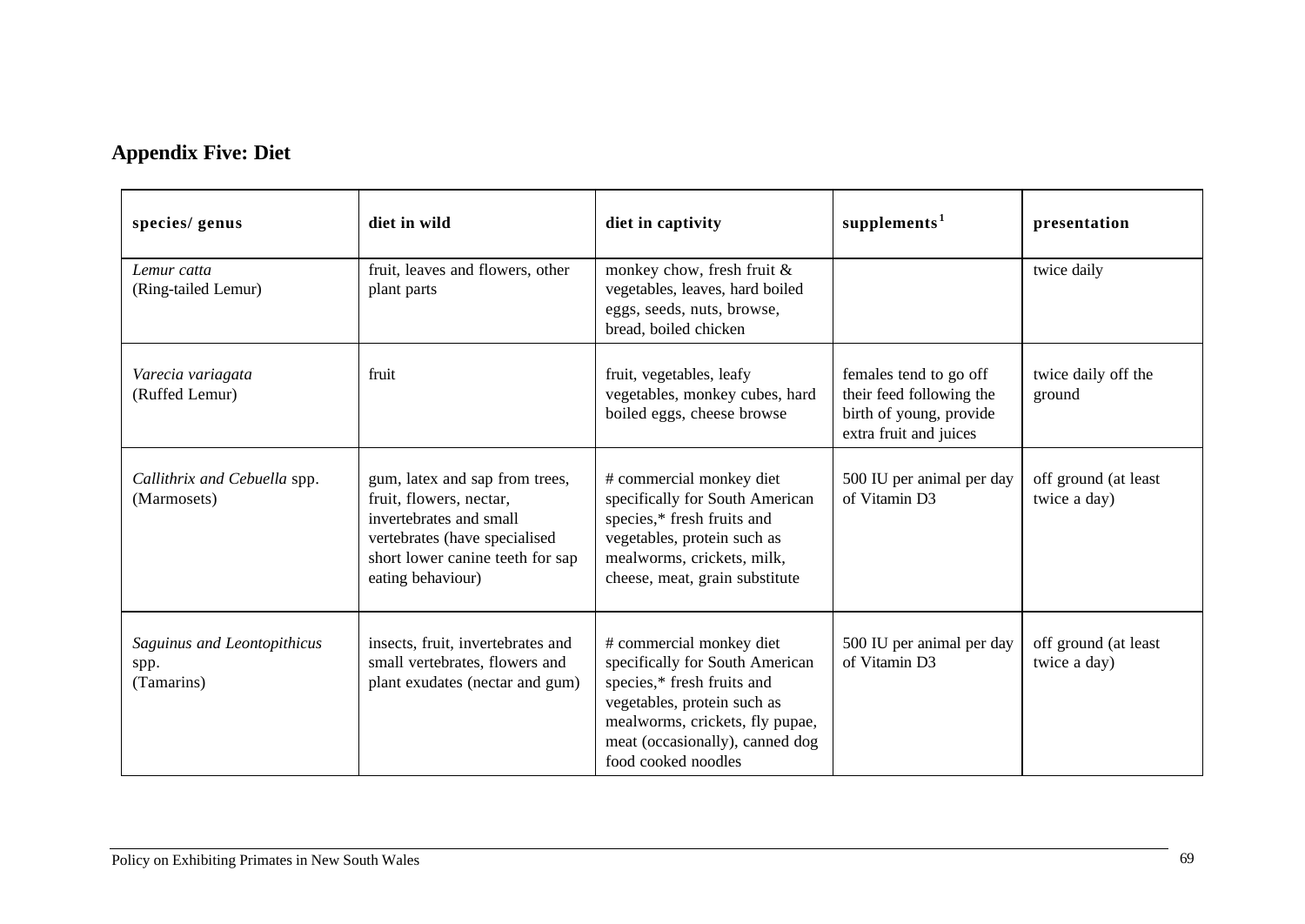| species/ genus                              | diet in wild                                                                                                                                 | diet in captivity                                                                                                                         | supplements <sup>1</sup>  | presentation                                        |
|---------------------------------------------|----------------------------------------------------------------------------------------------------------------------------------------------|-------------------------------------------------------------------------------------------------------------------------------------------|---------------------------|-----------------------------------------------------|
| Saimiri boliviensis<br>(Squirrel Monkey)    | insects, fruits such as figs,<br>berries, nuts, flowers, buds,<br>seeds, leaves, gums, insects,<br>spiders, small vertebrates                | fruit and vegetables, bread,<br>mealworms, flies, crickets,<br>browse and flowers such as<br>Callistemon, primate cake*                   | Vitamin D3<br>Vitamin B12 | off the ground twice a<br>day                       |
| Cebus spp. (Capuchins)                      | ripe fruits, berries insects, also<br>unripe fruit, vegetation, seeds,<br>roots, other invertebrates, small<br>vertebrates, cultivated crops | commercial primate diet, fresh<br>fruits and vegetables, insects -<br>mealworms, crickets, meat,<br>chicks, eggs, nuts, seeds,<br>browse  | Vitamin D3                | feed off ground in<br>several places twice a<br>day |
| Ateles spp.<br>(Spider Monkeys)             | insects, small fruit, new leaves,<br>bamboo, nuts, seeds, buds,<br>flowers, leaves, eggs                                                     | fresh fruit and leafy green<br>vegetables, browse, bamboo,<br>shoots, bean sprouts/shoots,<br>nuts                                        | Vitamin D3                | off ground in several<br>places                     |
| Semnopithecus entellus<br>(Entellus Langur) | young leaves, fruit, flowers,<br>fungi, buds, seeds, shoots,<br>galls, insects, soil and clay also<br>eaten, cultivated crops                | fresh browse, non toxic<br>deciduous trees, variety of<br>green leafy vegetables,<br>commercial leafeater pellets,<br>fruits, seeds, nuts | Vitamin B12               | may be fed at ground<br>level, twice a day          |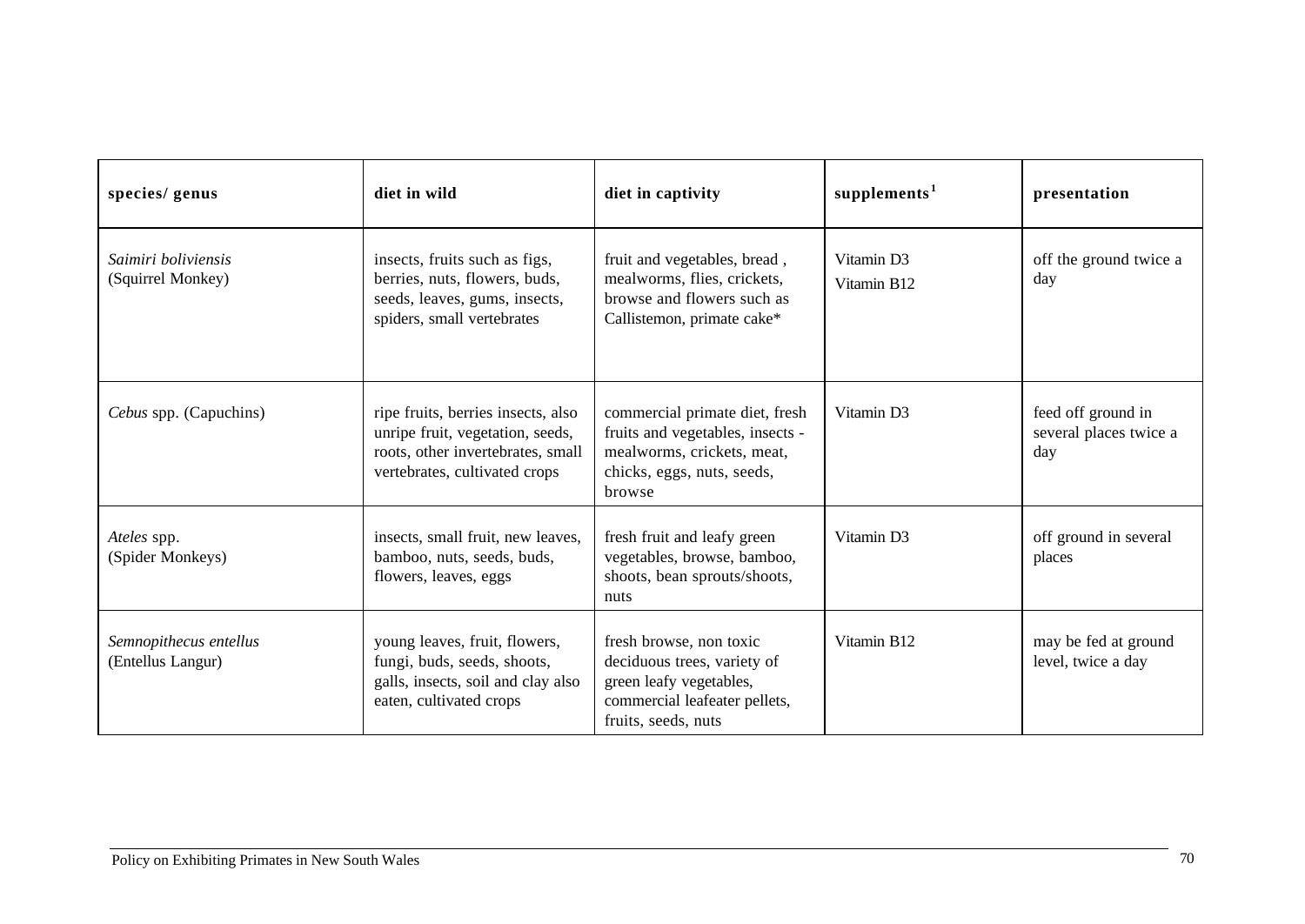| Species/ genus                                  | diet in wild                                                       | diet in captivity                                                                                                                                                           | supplements <sup>1</sup> | presentation                                                        |
|-------------------------------------------------|--------------------------------------------------------------------|-----------------------------------------------------------------------------------------------------------------------------------------------------------------------------|--------------------------|---------------------------------------------------------------------|
| Colobus spp.<br>(Colobus Monkeys)               | leaves, fruit, buds, shoots,<br>flowers, occasionally insects      | fresh browse, non toxic<br>deciduous trees, variety of<br>green leafy vegetables,<br>commercial leafeater pellets,<br>occasional hard fruits, seeds,<br>nuts, primate cake* | Vitamin B <sub>12</sub>  | at least twice a day<br>plus activity feeds,<br>off the ground      |
| Papio spp.<br>(Baboons)                         | grass seeds, roots, bulbs,<br>insects and larvae, small<br>mammals | vegetables, nuts & seeds,<br>commercial monkey chow,<br>bean shoots, fresh hay, fruits,<br>browse, primate cake*                                                            | Vitamin B12              | provide food twice a<br>day plus activity<br>feeds                  |
| Mandrillus sphinx<br>(Mandrill)                 | fruit, seeds, roots, invertebrates<br>and small vertebrates, fungi | commercial monkey cubes<br>fruits and vegetables, nuts,<br>seeds, insects, browse                                                                                           | Vitamin B12              | may be fed at<br>ground level twice a<br>day plus activity<br>feeds |
| Cercopithecus neglectus<br>(De Brazza's Monkey) | fruit, leaves, insects, grain,<br>roots, small vertebrates, eggs   | commercial monkey cubes,<br>fruits and vegetables, nuts,<br>seeds, browse, hard boiled<br>eggs, boiled chicken, primate<br>cake*                                            | Vitamin B12              | twice a day plus<br>activity feeds                                  |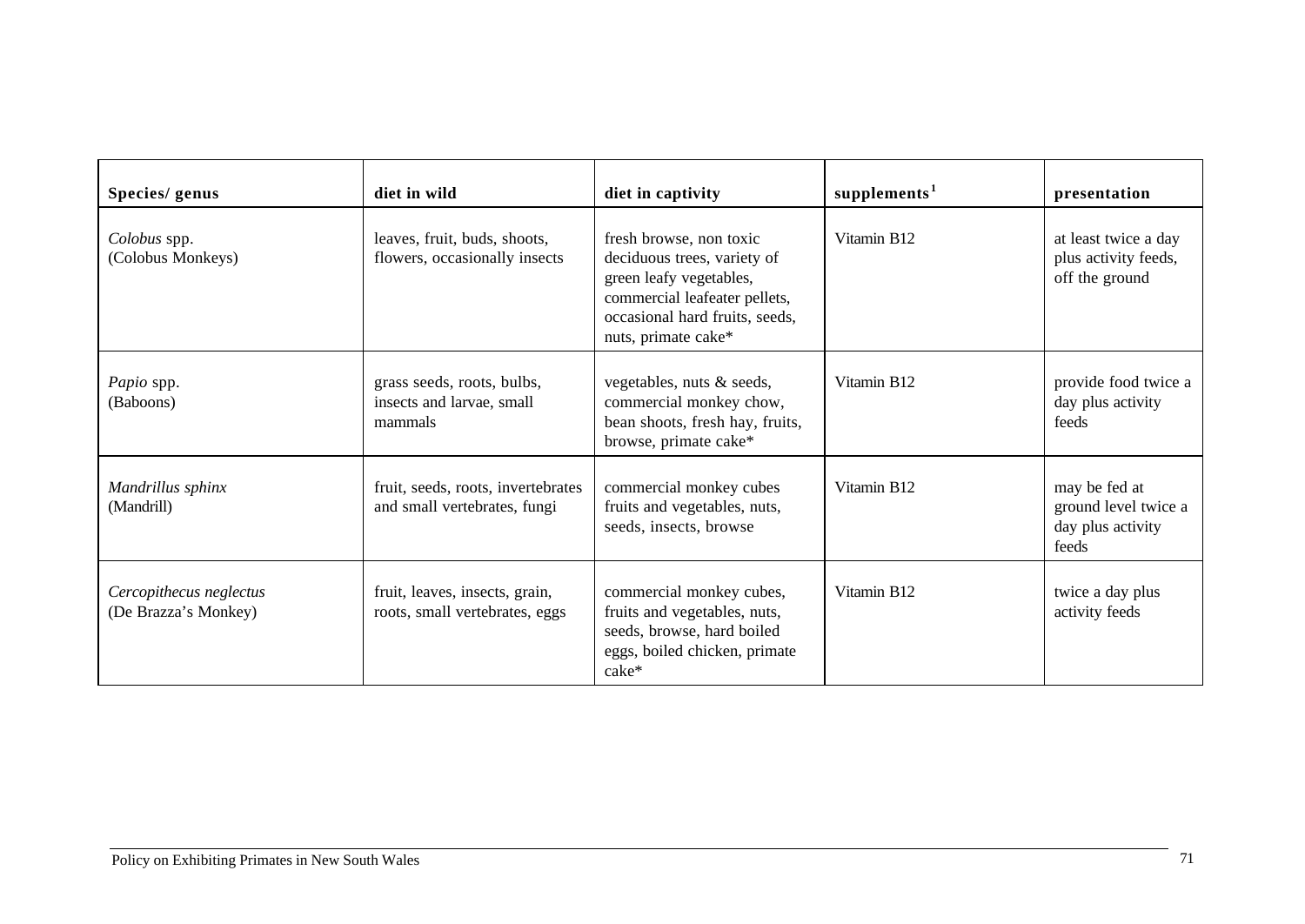| Species/ genus                          | diet in wild                                                                                                                                                                                                                                                                                       | diet in captivity                                                                                                                                                                 | supplements <sup>1</sup> | presentation                                                                                |
|-----------------------------------------|----------------------------------------------------------------------------------------------------------------------------------------------------------------------------------------------------------------------------------------------------------------------------------------------------|-----------------------------------------------------------------------------------------------------------------------------------------------------------------------------------|--------------------------|---------------------------------------------------------------------------------------------|
| Macaca spp. (Macaques)                  | fruit, insects, leaves, small<br>vertebrates, other in<br>vertebrates, eggs, M. mulatta -<br>wild and cultivated fruits,<br>berries, grains, buds, seeds,<br>flowers, bark, as well as above.<br>M. fascicularis -in addition,<br>crabs, crustaceans shell fish,<br>other beach/shore live animals | fruits, vegetables, commercial<br>monkey cubes, nuts, seeds,<br>hard boiled eggs, cheese,<br>browse, insects including<br>mealworms, M. silenus<br>predominantly fruit and browse | Vitamin B12              | twice a day in<br>several places in the<br>exhibit, plus activity<br>feeds                  |
| Erythrocebus patas<br>(Patas Monkey)    | acacia fruit, galls and leaves,<br>other fruit, insects, crops,<br>grasses, beans, seeds,<br>invertebrates and small<br>vertebrates occasionally                                                                                                                                                   | fruit and vegetables, hard boiled<br>eggs, dog kibble, fly pupae,<br>nuts, browse                                                                                                 |                          | twice a day in<br>several places in the<br>exhibit, plus activity<br>feeds                  |
| Hylobates spp.<br>(Gibbons and Siamang) | primarily fruit, especially figs,<br>also leaves (especially<br>Siamangs), flowers, bark,<br>occasionally meat                                                                                                                                                                                     | fruit and vegetables with<br>browse, boiled chicken, primate<br>$cake*$                                                                                                           |                          | fruit and vegetables -<br>chopped into<br>medium sized<br>pieces, once a day<br>plus browse |
| Pan troglodytes<br>(Common Chimpanzee)  | fruit, leaves, blossoms, seeds,<br>stems, bark, resin, honey,<br>insects, eggs, meat                                                                                                                                                                                                               | commercial monkey cubes,<br>green vegetables, fruits, eggs,<br>nuts, browse                                                                                                       |                          | 3-4 times a day, in<br>multiple places<br>throughout exhibit                                |